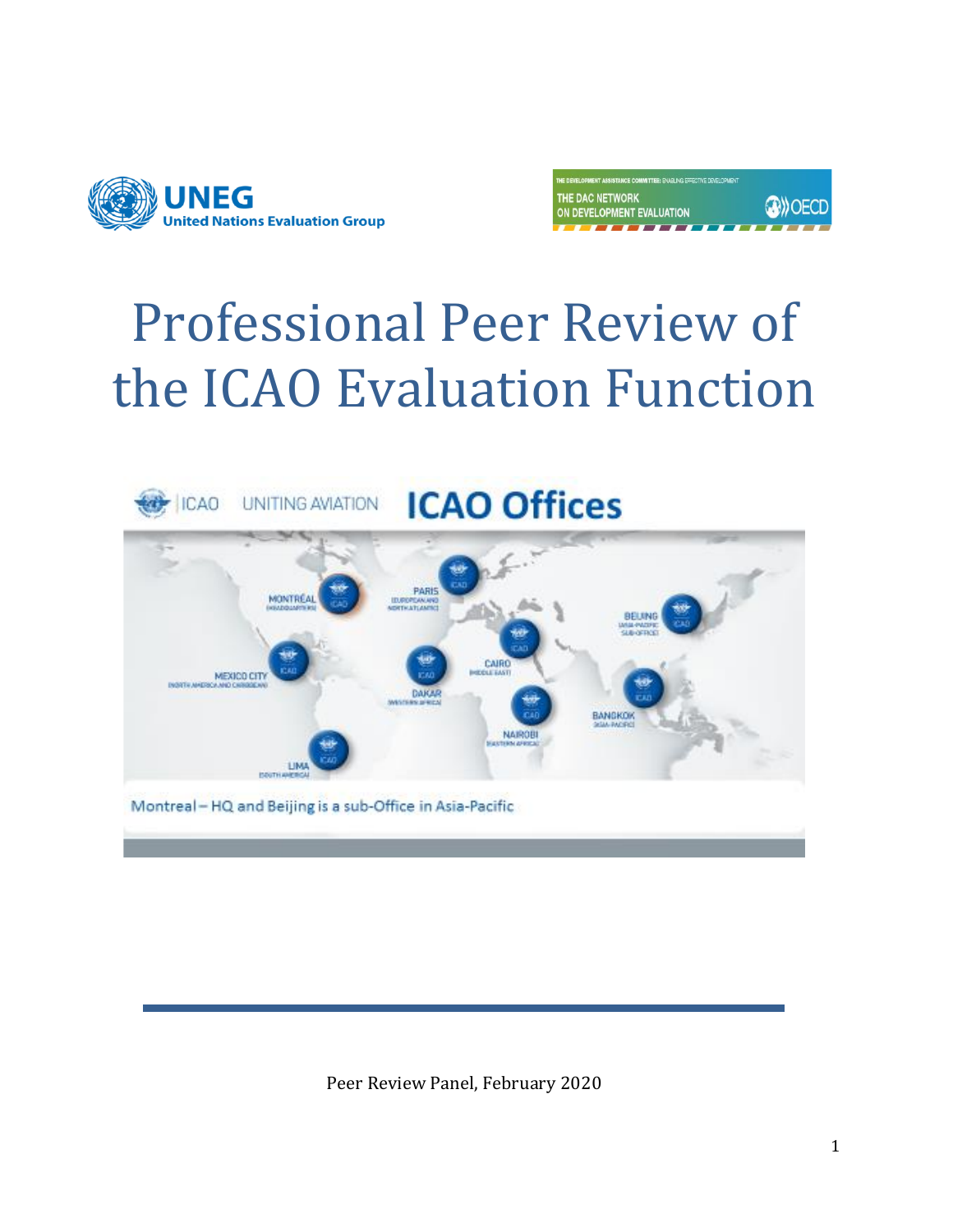| Target audience      | The main target audience of this report comprises the EAO (Evaluation and<br>Audit Office (EAO), ICAO senior management, ICAO departments and field<br>offices, and ICAO Member State representatives. The assumption is that<br>readers are familiar with the agency, as such background information on<br>ICAO is kept to a minimum. Additional information can be found on the ICAO<br>website (www.icao.org).                                                                                 |
|----------------------|---------------------------------------------------------------------------------------------------------------------------------------------------------------------------------------------------------------------------------------------------------------------------------------------------------------------------------------------------------------------------------------------------------------------------------------------------------------------------------------------------|
| <b>Panel Members</b> | The Peer Review Panel was composed of three members:                                                                                                                                                                                                                                                                                                                                                                                                                                              |
|                      | Ms. Susanne Frueh, Director, Internal Oversight Service of the United<br>Nations Educational, Scientific and Cultural Organization (UNESCO), Chair<br>of the United Nations Evaluation Group (UNEG), Chair of the Panel                                                                                                                                                                                                                                                                           |
|                      | Mr. Miguel Jiménez Pont, Head, Independent Evaluation Unit, International<br>Trade Centre (ITC)                                                                                                                                                                                                                                                                                                                                                                                                   |
|                      | Ms. Isabelle Mercier, Acting Director for International Assistance<br>Evaluation Division (PRA), Global Affairs Canada                                                                                                                                                                                                                                                                                                                                                                            |
| Acknowledgement      | The Panel would like to thank the Director of the EAO, Mr. Tuncay<br>Efendioglu and Mr. Gugsa Farice, Evaluation Specialist, for stimulating<br>discussions among peers and providing outstanding support to the Panel.<br>The Panel would also like to thank all ICAO staff and senior management, as<br>well as Member State representatives for sharing freely their views of the<br>evaluation function and its utility with the panel. The Peer Review was a<br>highly rewarding experience. |
|                      | Special thanks go to Michele Weston for editing this report and to Claudia<br>Marcondes for her review of the quality of evaluation reports                                                                                                                                                                                                                                                                                                                                                       |
| Disclaimer           | The views expressed in this report are those of the members of the Peer<br>Review Panel in their individual capacities.                                                                                                                                                                                                                                                                                                                                                                           |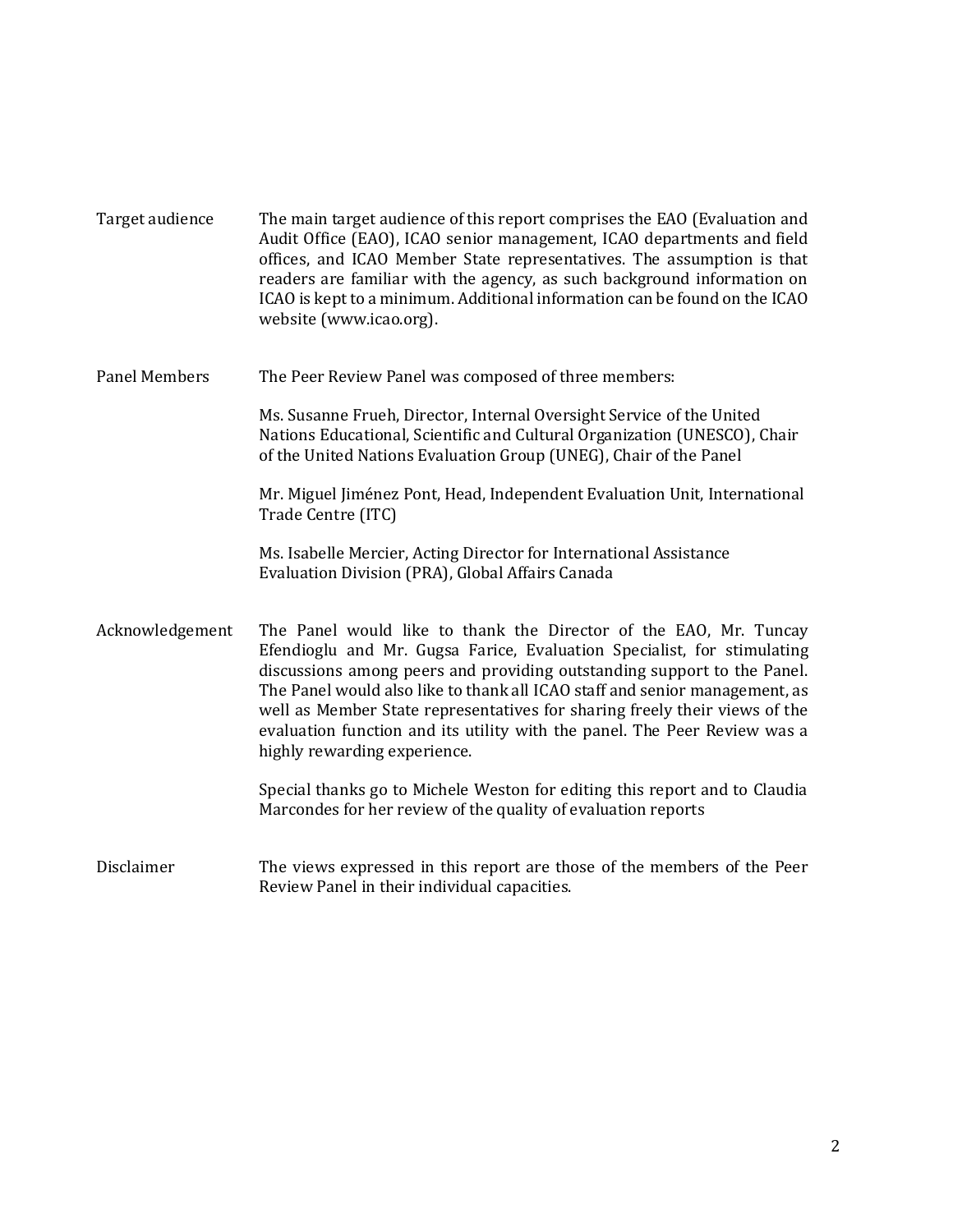# <span id="page-2-0"></span>**About ICAO**

- *o* The International Civil Aviation Organization (ICAO) is a UN specialized agency, established by States in 1944 to manage the administration and governance of the Convention on International Civil Aviation (Chicago Convention). ICAO works with the Convention's 193 Member States and industry groups to reach consensus on international civil aviation Standards and Recommended Practices (SARPs) and policies in support of a safe, efficient, secure, economically sustainable and environmentally responsible civil aviation sector. These SARPs and policies are used by ICAO Member States to ensure that their local civil aviation operations and regulations conform to global norms, which in turn permits more than 100,000 daily flights in aviation's global network to operate safely and reliably in every region of the world.
- *o* In addition to its core work resolving consensus-driven international SARPs and policies among its Member States and industry, ICAO also coordinates assistance and capacity building for States in support of numerous aviation development objectives; produces global plans to coordinate multilateral strategic progress for safety and air navigation; monitors and reports on numerous air transport sector performance metrics; and audits States' civil aviation oversight capabilities in the areas of safety and security.
- *o* Over the last ten years, ICAO's financial and human resource has almost remained the same. The total number of ICAO staff in 2019 is 724 . The regular budget for the triennium 2017– 2019 of ICAO amounts to CAD 302 million (about CAD 100 million per year). As in the last two triennia, the Programme Budget for the period 2020 through 2022 is based on Zero Nominal Growth for States' assessments and is CAD 322.7 million (about USD 242 million).
- *o* ICAO's regular programme is complemented by the Technical Cooperation Programme, managed by the Technical Cooperation Bureau and voluntary contributions provided by States. Technical Cooperation Projects are financed through extra-budgetary and voluntary contributions. The financial resource for technical cooperation projects was CAD 131.4 million in 2017. However, most of the big Technical Cooperation Projects focus on procurement of goods and services and are not normally considered for evaluations. Such projects are being covered by audits.
- *o* Most Technical Cooperation Projects in ICAO are funded by the Member States themselves. Major voluntary contributions in kind and cash (excluding contribution for premises) in 2018 come from China (CAD 4.6 million), USA (CAD 2 million), France (CAD1.3 million) and the Republic of Korea (CAD809, 000). In 2017, China contributed CAD 8.8 million, USA CAD 2 million, Canada CAD 1.7 million and the Republic of Korea CAD1.4 million.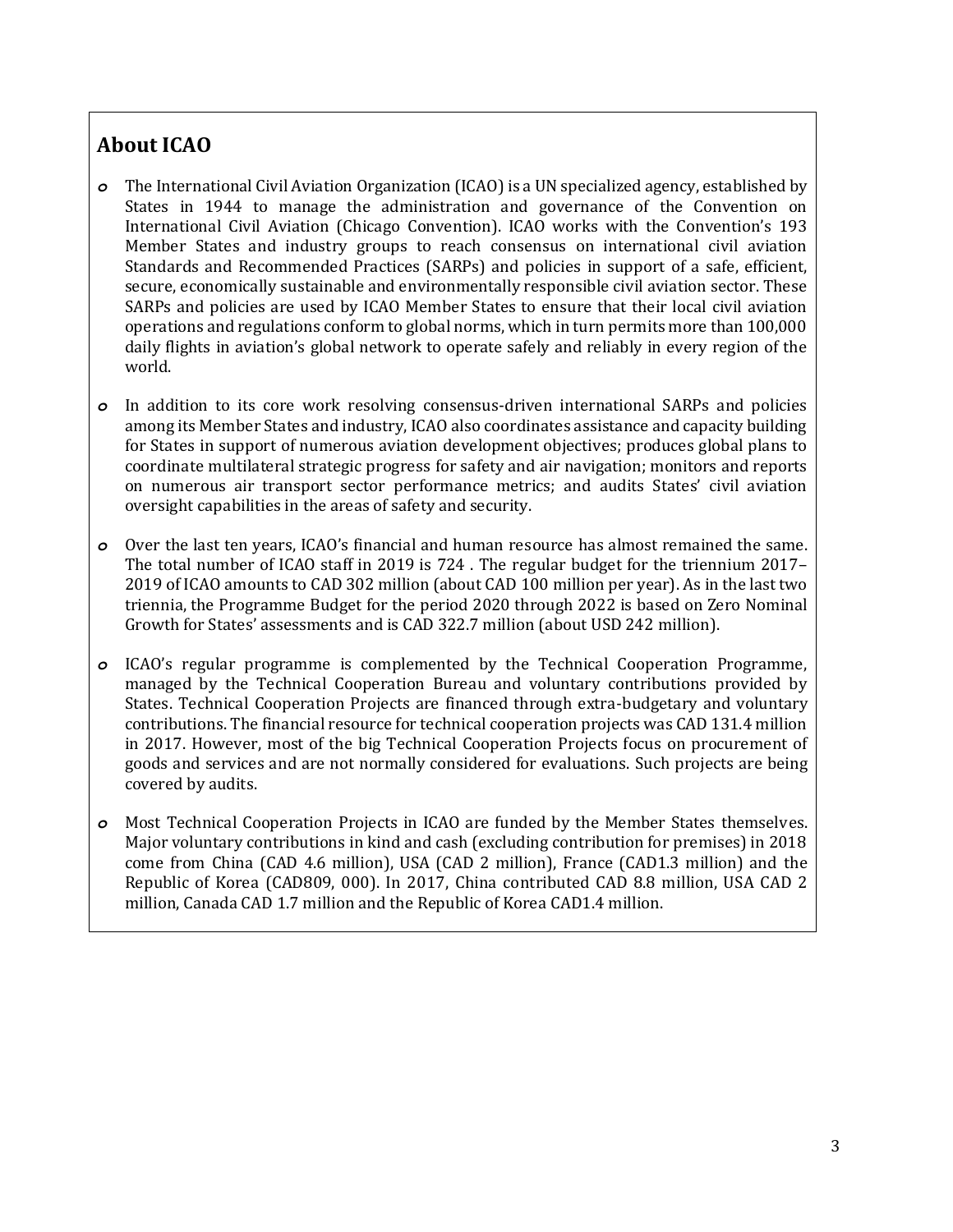# Table of contents

| Annex 7: JIU Findings on Level of Development by Location of the Evaluation Function 43 |  |
|-----------------------------------------------------------------------------------------|--|
|                                                                                         |  |
|                                                                                         |  |
|                                                                                         |  |
|                                                                                         |  |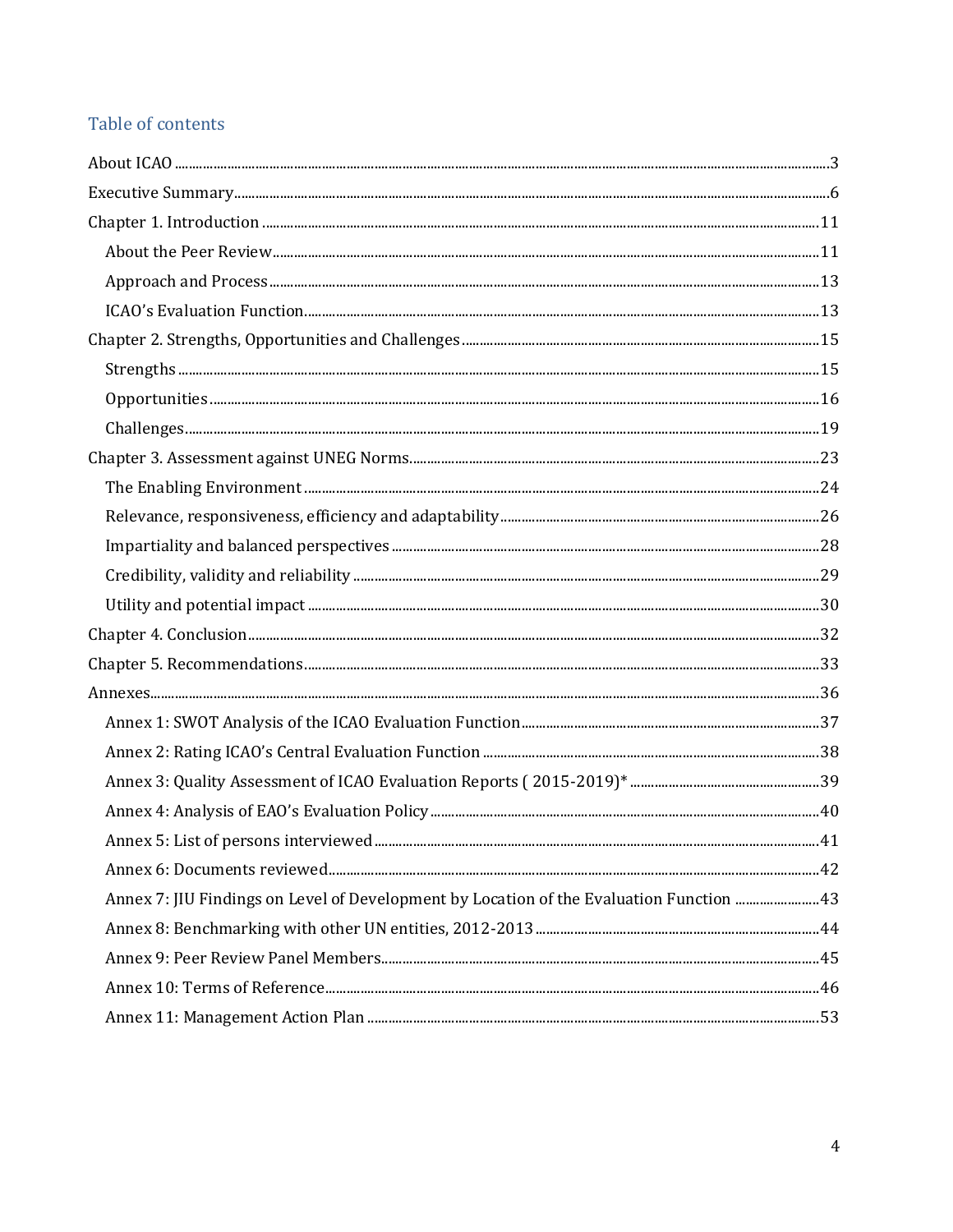# **Acronyms**

| C/EAO       | Chief of EAO                                     |
|-------------|--------------------------------------------------|
| $C_WPs$     | Summary evaluation reports                       |
| EAAC        | <b>Evaluation and Audit Advisory Committee</b>   |
| <b>EAO</b>  | <b>Evaluation and Audit Office</b>               |
| <b>ERG</b>  | <b>Evaluation Reference Group</b>                |
| GANP        | Global Air Navigation Plan                       |
| <b>ICAO</b> | International Civil Aviation Organization        |
| JIU         | Joint Inspection Unit of the UN System           |
| <b>PRT</b>  | Peer Review Team                                 |
| <b>RBM</b>  | Results-based Management                         |
| <b>SDGs</b> | Sustainable Development Goals                    |
| SWOT        | Strengths, Weaknesses, Opportunities and Threats |
| TCB         | <b>Technical Cooperation Branch</b>              |
| <b>UNEG</b> | <b>United Nations Evaluation Group</b>           |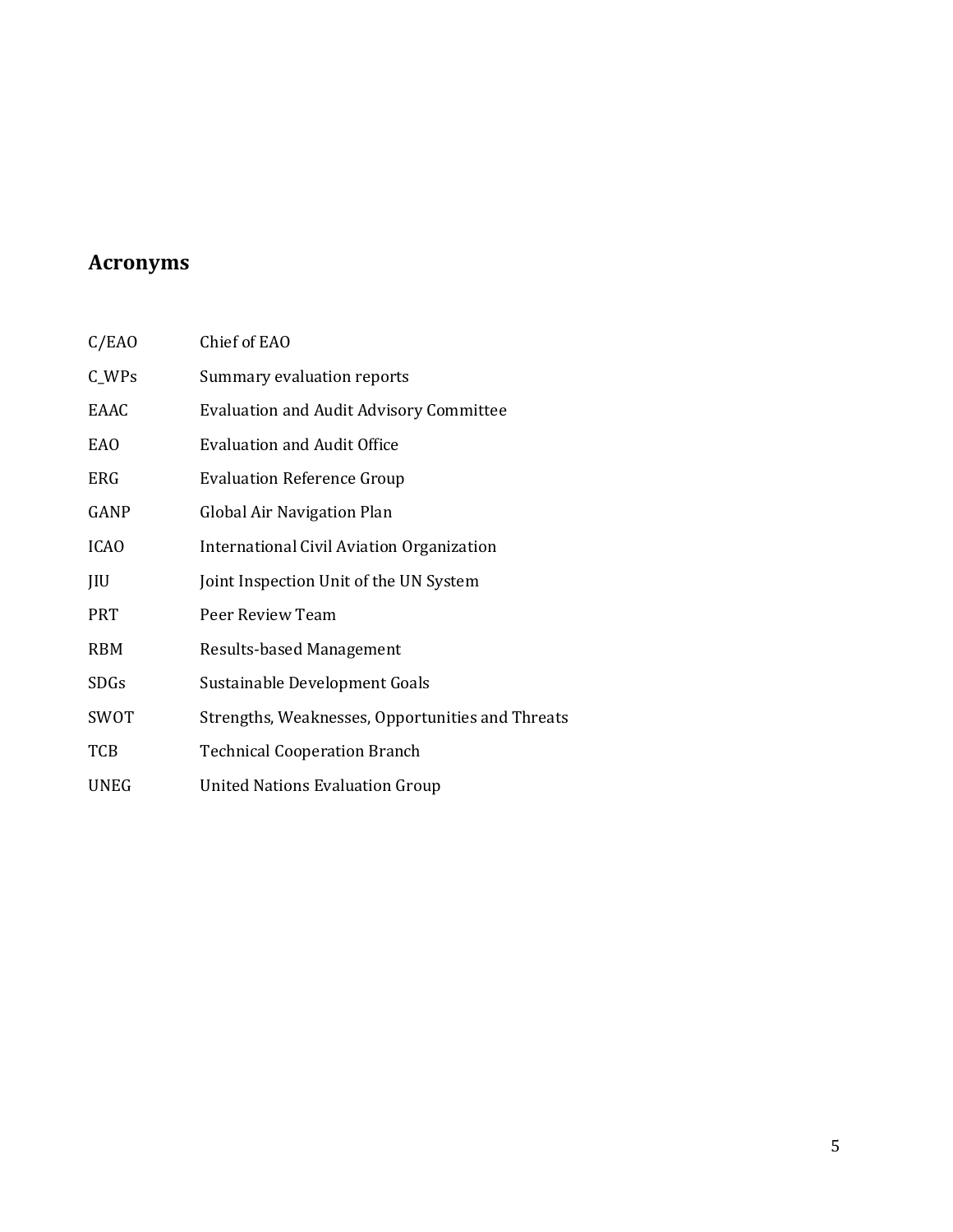# <span id="page-5-0"></span>**Executive Summary**

#### *Introduction*

This Professional Peer Review of the evaluation function of ICAO was carried out under the provisions contained in the United Nations Evaluation Group (UNEG) Framework for Professional Peer Reviews of the Evaluation Function of UN organizations.<sup>1</sup> It is the first Peer Review of ICAO's evaluation function and was carried out at the request of ICAO.

The purpose of the Peer Review is to:

- a) Enhance knowledge, confidence and use of evaluation within ICAO;
- b) Advance ICAO's evaluation normative framework;
- c) Stimulate/encourage dialogue between various key stakeholders on expectations and the role of the evaluation function leading to strengthened organizational performance;
- d) Encourage a culture of evaluation, learning and accountability within ICAO.

The Peer Review looked at evaluation activities conducted between 2015 and 2019, and considered both central and decentralized evaluation functions. The Panel, composed of two Heads of evaluation functions within the UN system and an evaluation specialist from a donor country, reviewed relevant documents and assessed the quality of evaluation reports. The Panel visited ICAO headquarters in Montreal from 16 to 19 December 2019. In addition to the ICAO Evaluation and Audit Office (EAO), the Panel met with a wide range of relevant stakeholders including: ICAO senior management; heads of relevant departments/programmes; members of the ICAO permanent council and committees/commissions; the Chair of the Evaluation and Audit Advisory Committee on Internal Oversight (EAAC) (by phone); and representatives of donor governments.

#### *Assessment*

Overall, the Panel found that, despite resource constraints, ICAO's evaluation function has improved since the 2013/2014 Joint Inspection Unit of the UN System (JIU) review, which ranked ICAO in the lower percentile. The function, with some exceptions, mostly meets the UNEG Norms and Standardsz although performance is hampered by resource limitations. The Panel recognizes that the EAO may not be able to increase its regular budget in the short term, but believes that it has the drive and vision to deliver more and that some of this could be obtained by building partnerships with others and by strengthening support to decentralized evaluation. ICAO would be well advised to invest further in its evaluation function so as to maximise the impact.

**Strengths -** The Panel found several strengths of the ICAO evaluation function on which the function can build.

With its independent positioning within the organization, the EAO can bring unbiased and objective evidence to the Council and the Secretariat. There are well established management response and implementation tracking mechanisms that appear to work well. The function is well recognized by both

<sup>1</sup> Available at: http://www.unevaluation.org/document/detail/945

<sup>2</sup> Available at: http://www.unevaluation.org/2016-norms-and-standards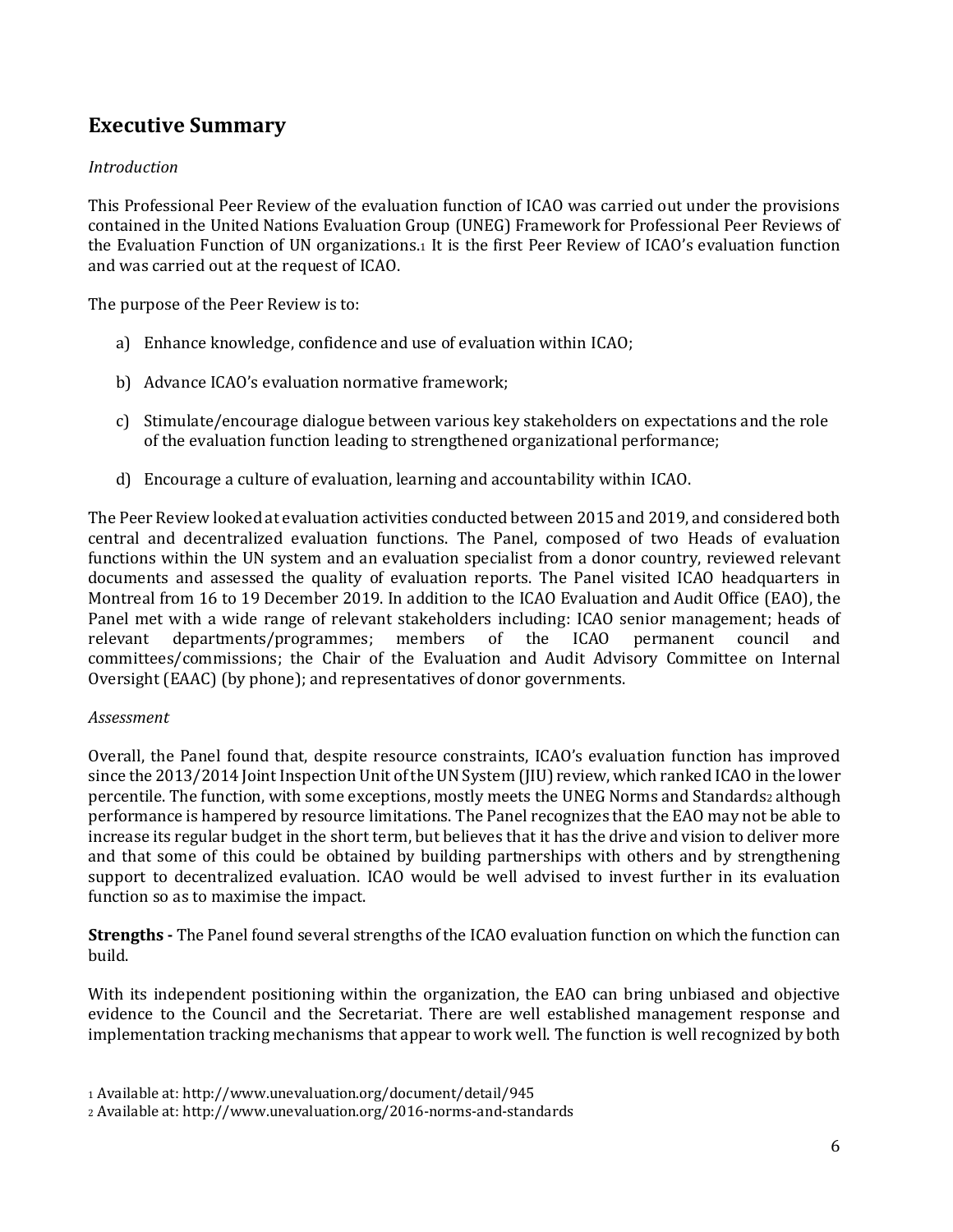Council members and management which allows it to use its current resources wisely to produce reports that are seen as very relevant.

**Opportunities –** The Panel identified several factors which offer opportunities to further strengthen the evaluation function.

The Panel found that stakeholders understood that evaluation can be a useful tool to support evidencebased decision making among ICAO management, staff and Council members. While the appetite for more evaluation is low, this may be because ICAO has yet to fully understand the value of evaluation and incorporate it effectively into its decision-making processes. Recent EAO efforts to contribute to a change in ICAO corporate culture, in particular the expectations concerning the on-going evaluation of the results-based management (RBM) system, could open a wider space for evaluation to engage in strengthening the process and use of evaluations.

The renewed focus on setting up a decentralized evaluation system is an opportunity to build a stronger evaluation culture. If done well and incrementally, it would provide the organization with stronger evidence of ICAO's relevance for the Agenda 2030 at the country and regional level.

While resources are limited, there are ample opportunities to build partnerships which would help enhance capacity and expertise while, at the same time, increasing EAO's internal capacity to ensure quality and timeliness of evaluation work.

Technical Cooperation Bureau projects are already required to include a budget for evaluation. Establishing a fixed percentage or use of the surplus for evaluations could help address current resource constraints.

**Challenges –** While the Panel found several strengths and opportunities, it is concerned about a number of issues and challenges.

The overall evaluation culture in ICAO is weak. There are several aspects to this: a weak learning culture; a weak knowledge management system; a weak RBM system; an un-developed decentralized evaluation system; and the co-location with audit blurs the distinction for stakeholders between the two function and enhances the accountability dimension of the function at the cost of the learning function.

The limited capacity of staff to undertake evaluations results in a limited evaluation work programme. Nevertheless, in recent years, the work programme has focused on strategic high-level evaluations which, in an ideal scenario, could pave the way for the next generation of independent evaluations to focus more on specific strategic results of its programmes at global and country level.

Resources for conducting central evaluations are very limited and rely on annual requests for additional top-up funds. The total 'regular' resources available for the central evaluation function of approximately USD 277,000 annually (including staff cost) is less than 0.09% of the total annual expenditure of the Organization which is not only significantly below the average UN system organizations' spending but also inadequate in absolute terms considering ICAO's relatively modest total annual expenditure.

The quality of the evaluation reports has improved in the last two years as confirmed by the quality assessment of all reports since 2015. The EAO has difficulties identifying qualified consultants, in part due to the technical nature of the work, but also because of their inability to pay market rates.

The workload for developing the decentralized evaluation system is underestimated, while the number of actual decentralized evaluations to take place is overestimated. In the Panel's view, the investment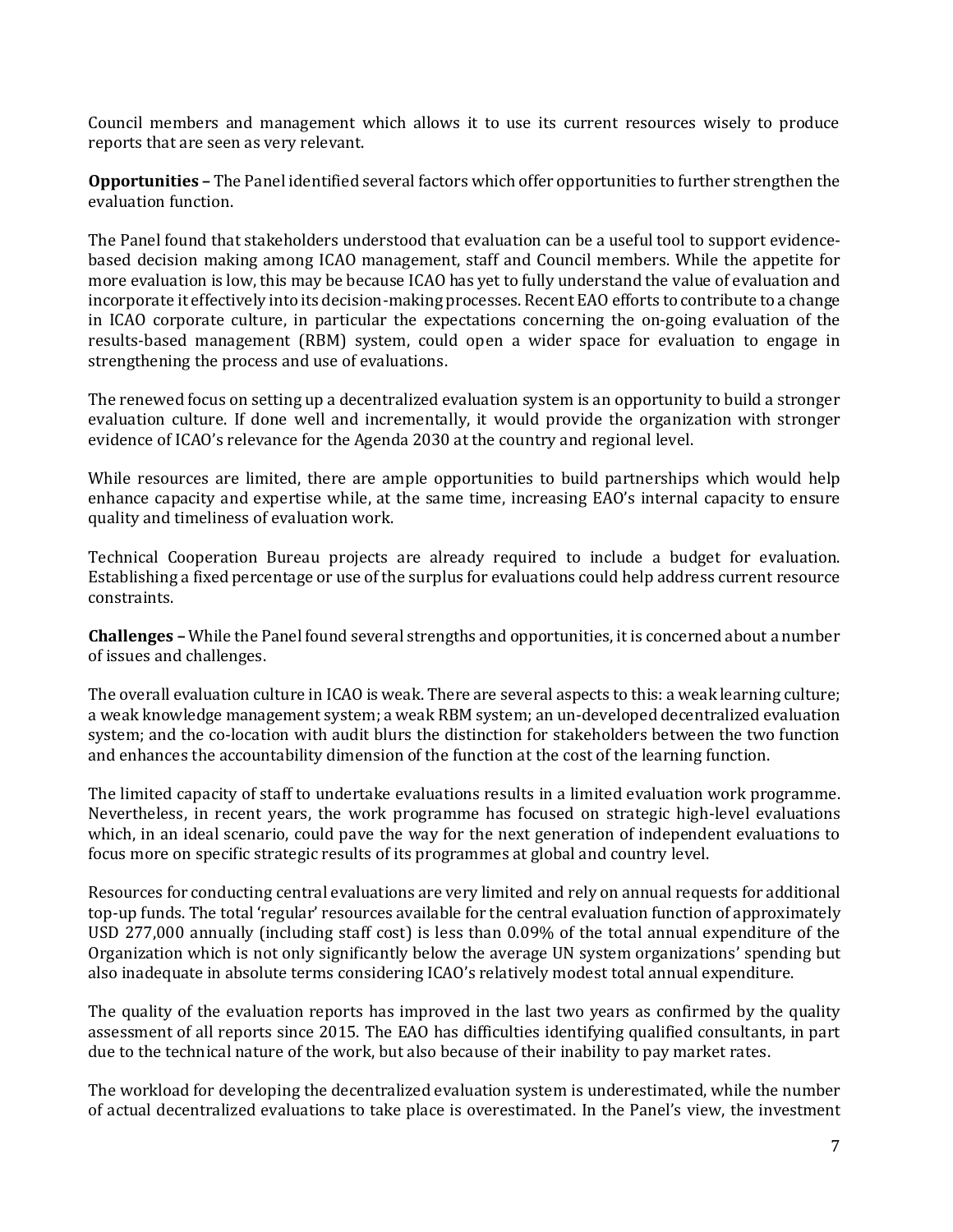into decentralized evaluation needs to be incremental, initially fully guided and coached by EAO, and in smaller steps than originally envisaged. This could take the approach of "pilot projects "to help enhance the decentralized evaluations capacity in a realistic way.

#### *UNEG Norms*

#### **Enabling environment**

ICAO has a positively evolving enabling environment, with strong interest by the Council in EAO evaluation reports, and reportedly good levels of discussions and support for implementation. Additional budget requests have been provided but the overall funding limits the function to evolve further.

#### **Relevance and responsiveness**

Relevance and responsiveness scored lowest in the rating but have also improved in comparison to the 2014 JIU assessment. In part this is linked to the insufficient resources available for the function and the overall evaluation culture.

#### **Independence and impartiality**

A strong overall performance on independence. However, while the location of the central evaluation function and the behavioural independence of evaluation staff and external evaluators are satisfactory, significant financial constraints and the non-availability of evaluation reports to the public limit the independence of the evaluation function of ICAO.

#### **Validity and reliability**

Reports have substantially improved in recent years and, if this trajectory continues, this rating should improve as well.

#### **Utility and impact**

While utility and impact improved significantly over the recent assessment, the rating again reflects resource limitations and the overall evaluation culture. More resources spent on the right strategic evaluations (feedback and evidence on performance of the strategic plan) would help increase this rating.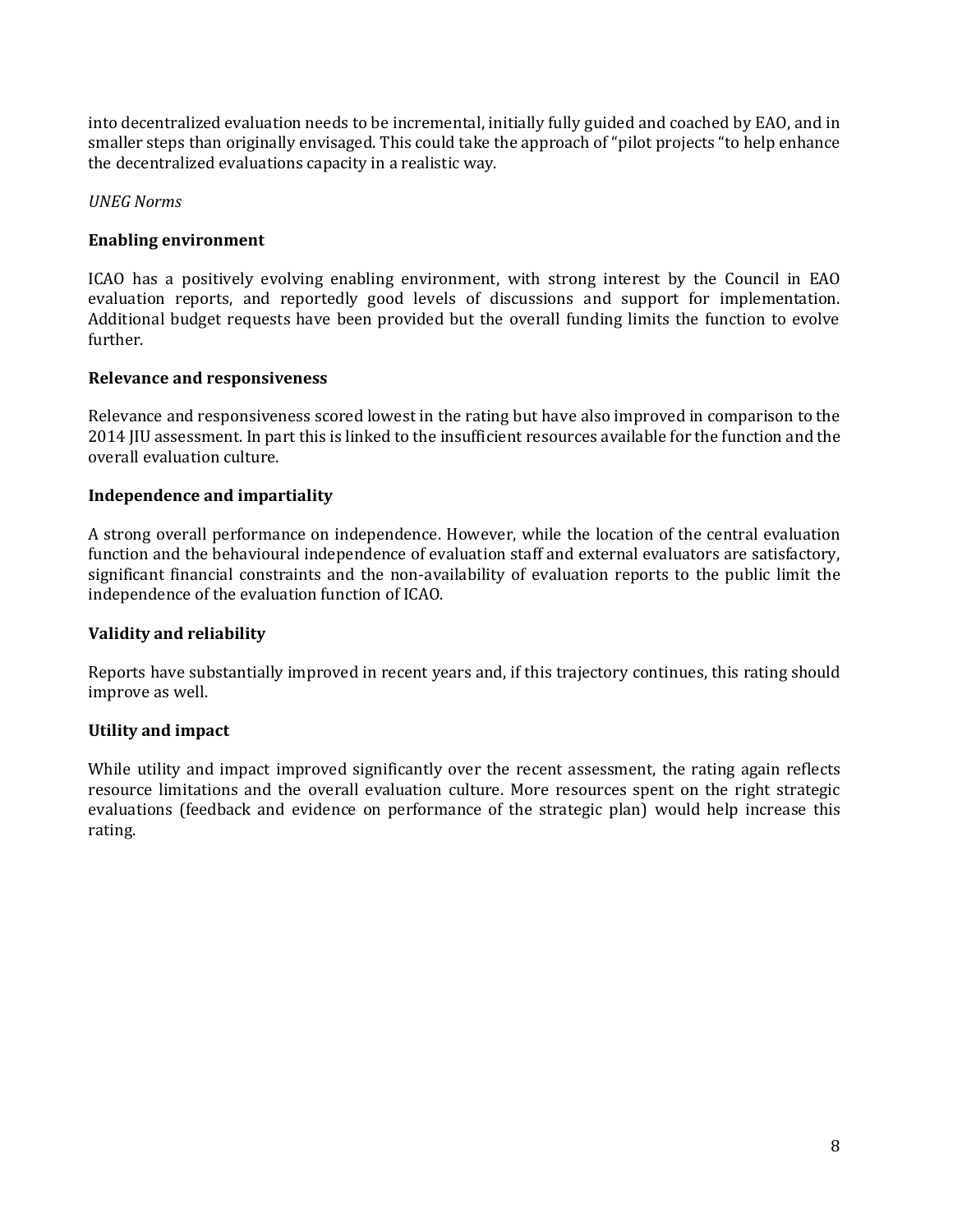

Figure 1 Overall Performance on UNEG Norms and Standards

Key: 4: good practices, 3: satisfactory, 2: under development, 1: nascent Source: Peer Review Panel, 2015 (Annex 2); JIU 2014

#### *Recommendations*

The review provides eight recommendations to further improve and strengthen the evaluation function. One recommendation is made to the Council, two to senior management and five to the EAO.

| Recommendation 1: ICAO should update its evaluation policy. This should be an all-of organization |
|---------------------------------------------------------------------------------------------------|
| policy with EAO the custodian.                                                                    |
|                                                                                                   |

Recommendation 2: The Secretary General, as part of the budgeting process for the next triennial budget 2023 to 2025, should identify/or request resources for at least one additional full-time position for the evaluation function.

Recommendation 3: The EAO should seek opportunities to increase its access to additional resources.

Recommendation 4: The EAO should incorporate innovative practices to increase the value of evaluation.

Recommendation 5: The EAO should play a more active role in strengthening the RBM community in the organization.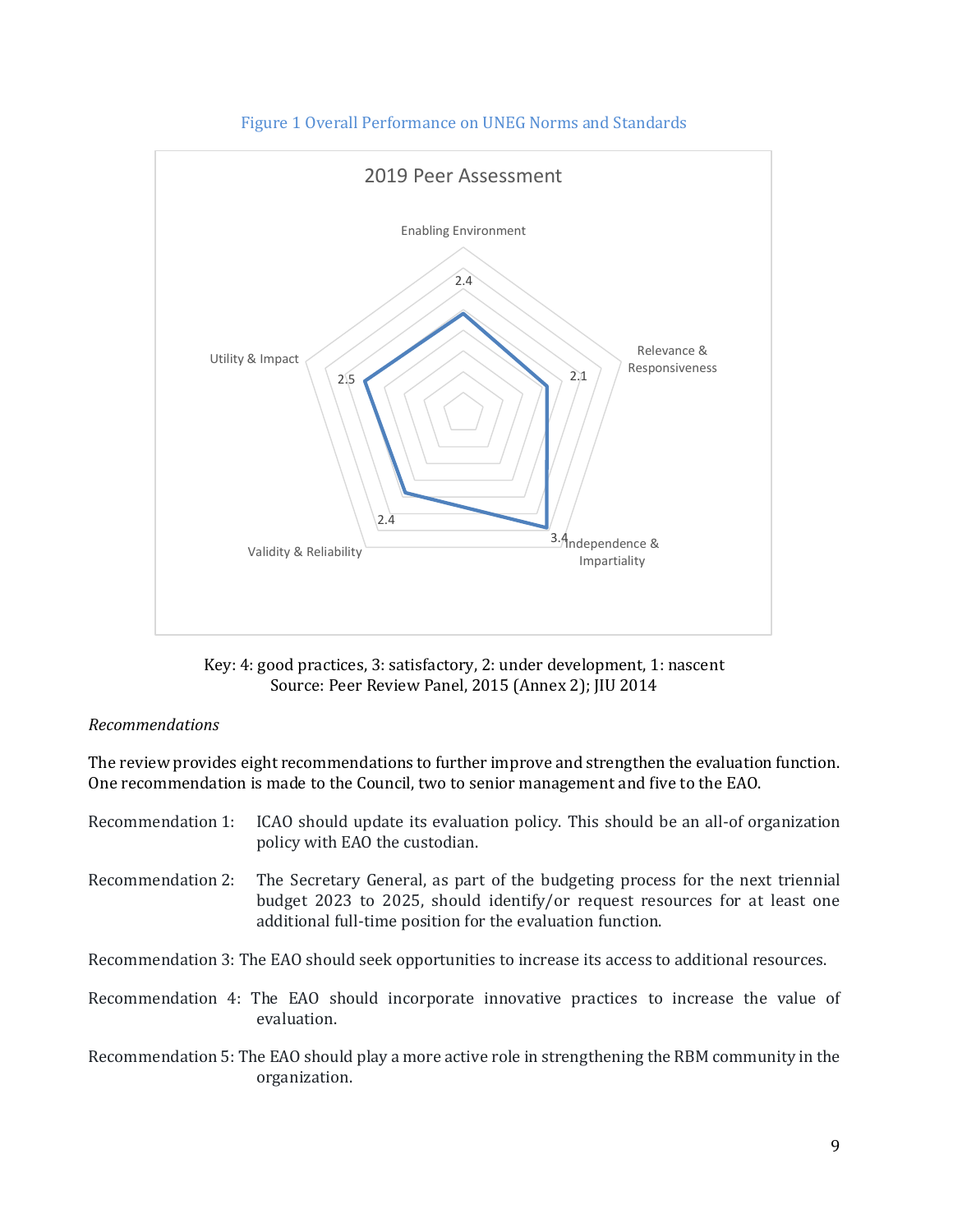- Recommendation 6: The EAO should adopt a phased approach to implementing decentralized evaluation.
- Recommendation 7: The EAO should seek to publish evaluation reports and make them publicly available.
- Recommendation 8: The Council, in its selection of EAAC members, should ensure that evaluation expertise is included at all times.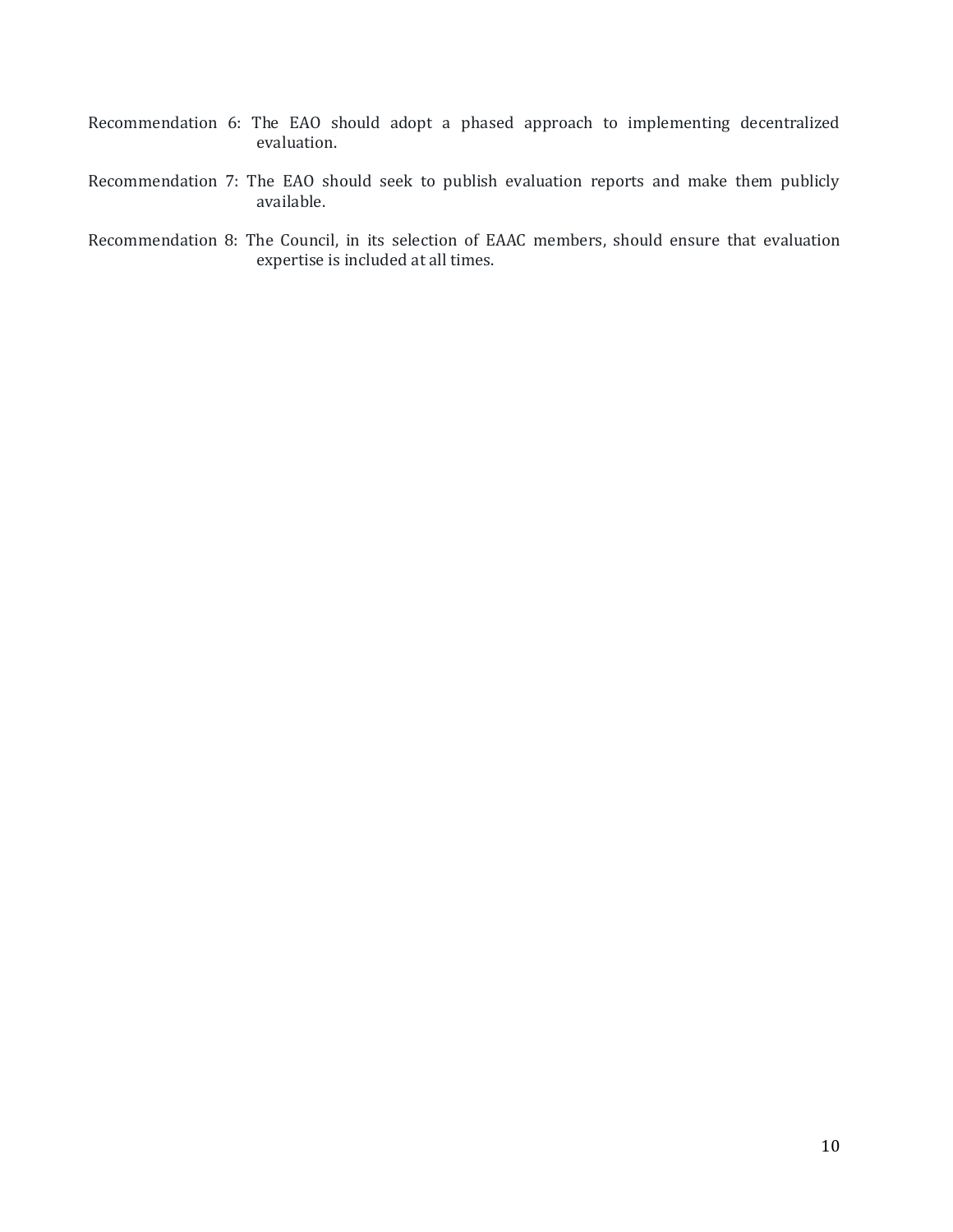# <span id="page-10-0"></span>**Chapter 1. Introduction**

#### <span id="page-10-1"></span>About the Peer Review

1. This Professional Peer Review (hereafter Peer Review) of the evaluation function of the United Nations International Civil Aviation Organization (ICAO) was carried out under the provisions contained in the United Nations Evaluation Group (UNEG) Framework for Professional Peer Reviews of the Evaluation Function of UN organizations.<sup>3</sup> This peer review was undertaken jointly with the Organization for Economic Cooperation and Development/ Development Assistance Committee (OECD/DAC) Evaluation Network and was conducted using a framework developed by a collaborative task team of UNEG and the DAC Evaluation Network. While peer reviews in the past have focussed on central evaluation functions, this Peer Review has, at the request of ICAO, also looked at the nascent decentralized evaluation function as it has recently gained significant attention within UNEG<sup>4</sup> and within the UN reform context. It is the first Peer Review of ICAO's evaluation function and was carried out at the request of ICAO's Evaluation and Audit Office (EAO) based on UNEG's recommendation that evaluation functions undergo a review every five years.<sup>5</sup> The panel included two UNEG evaluation heads, and an evaluation specialist from a donor country (representing the DAC Network for Development Evaluation) (see Annex 9 for the panel's background).

2. Chapter 1 (Introduction) provides the background to the Peer Review and the ICAO evaluation function. Chapter 2 (Overall Assessment) presents strengths and opportunities as well as key issues emerging from the analysis of ICAO's evaluation function. In Chapter 3 (Assessment against UNEG Norms) the Panel assesses the central evaluation function in ICAO along the UNEG Normative Framework, i.e. independence, credibility, utility and enabling environment including demand. Chapter 4 (Conclusions) provides the Panel's overall conclusion and, in Chapter 5 (Recommendations), the Panel offers some recommendations for the EAO, and ICAO senior management and Council. The annexes include analytical tools and interim products (e.g. Strengths, Weaknesses, Opportunities and Threats [SWOT] analysis, quality assessment, etc.].

#### *Purpose of the Peer Review*

3. The Peer Review is part of an on-going process to improve ICAO's evaluation function, as suggested by the UNEG Framework for Professional Peer Reviews.<sup>6</sup> The review provides recommendations to senior management in ICAO, the EAO where the function sits, and ICAO's donors and Member States in order to further improve and strengthen the evaluation function. The report also intends to provide insights to ICAO's Evaluation and Audit Advisory Committee on Internal Oversight (EAAC) on the functioning of the evaluation function.

- 4. The purpose of this Peer Review is to:
	- a) Enhance knowledge, confidence and use of evaluation within ICAO;
	- b) Advance ICAO's normative framework for evaluation;

<sup>4</sup> Ibid.

<sup>3</sup> UNEG, 2011. UNEG Framework for Professional Peer Reviews of the Evaluation Function of UN organizations. [http://www.uneval.org/papersandpubs/documentdetail.jsp?doc\\_id=945](http://www.uneval.org/papersandpubs/documentdetail.jsp?doc_id=945)

<sup>5</sup> UNEG Norms 4.1 and 4.2.

<sup>6</sup> Op.cit. 3, para.4.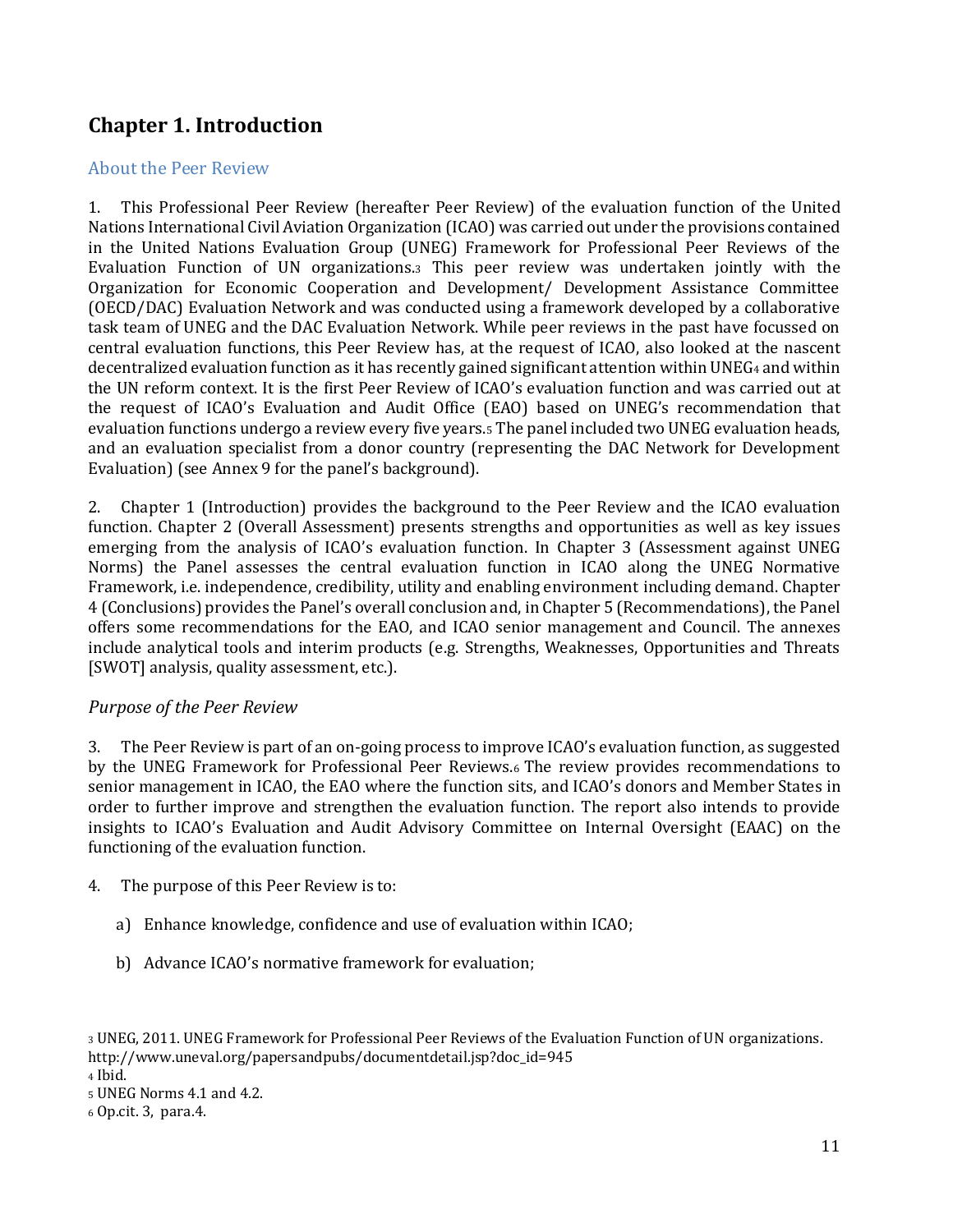- c) Stimulate/encourage dialogue between various key stakeholders on expectations and the role of the evaluation function leading to strengthened organizational performance; and
- d) Encourage a culture of evaluation, learning and accountability within ICAO.

#### *Subject and scope*

5. This is a third-generation Peer Review designed to be lean in order to avoid making unreasonable demands of time, expense and additional workload on both panel members and the organization being reviewed.<sup>7</sup> This is reflected in the terms of reference attached to this report (Annex 10). The panel therefore used a self-assessment conducted by ICAO in November 2019, the 2013/2014 JIU review of the evaluation function for historic comparison, and allocated sufficient time for panel discussions and conclusions during the panel's visit.

6. Taking in to consideration both central and decentralized evaluation functions, this report includes an assessment of the:

- Broader *enabling environment* for evaluation within and outside ICAO.
- *Internal normative framework for evaluation*: The impact of existing policies and procedures of the evaluation function, including the extent to which they conform to UN norms and standards.
- *Evaluation quality*: (i) Quality of evaluation processes, products and resulting decisions made using evaluation products. This includes the planning process, the conduct of evaluations, the impartiality/independence of evaluations, the quality of evaluation reports, the independence of evaluation teams and team leaders, and the ability to produce credible and timely reports. (ii) Assessment of the quality assurance system, including the application of methodology and the production of knowledge management products.
- *Evaluation follow-up and use*: (i) Extent and utility of follow-up to evaluations, including the actual impact of evaluations, how evaluation results are disseminated and lessons used, both within ICAO and by external stakeholders; (ii) The responsibility for follow-up of recommendations and how it is undertaken and monitored.

The Peer Review looked at the evaluation activities carried out between 2015 and 2019.

The Peer Review is intended to be forward-looking and provide guidance on how the evaluation function can be further strengthened to meet emerging challenges and opportunities both within ICAO and the UN system more broadly.

This Peer Review is part of EAO's strategy to ensure independent quality assessment of its oversight functions in line with the 2014 Evaluation Policy.

#### *Core Assessment Criteria*

7. To review the evaluation function, the Peer Review used key criteria based on the UNEG Norms and Standards. These are further reviewed in Chapter 3 but covered:

 $\checkmark$  Enabling environment

<sup>7</sup> UNEG Framework for Professional Peer Reviews of the Evaluation Function of UN organizations, 2011, para.17.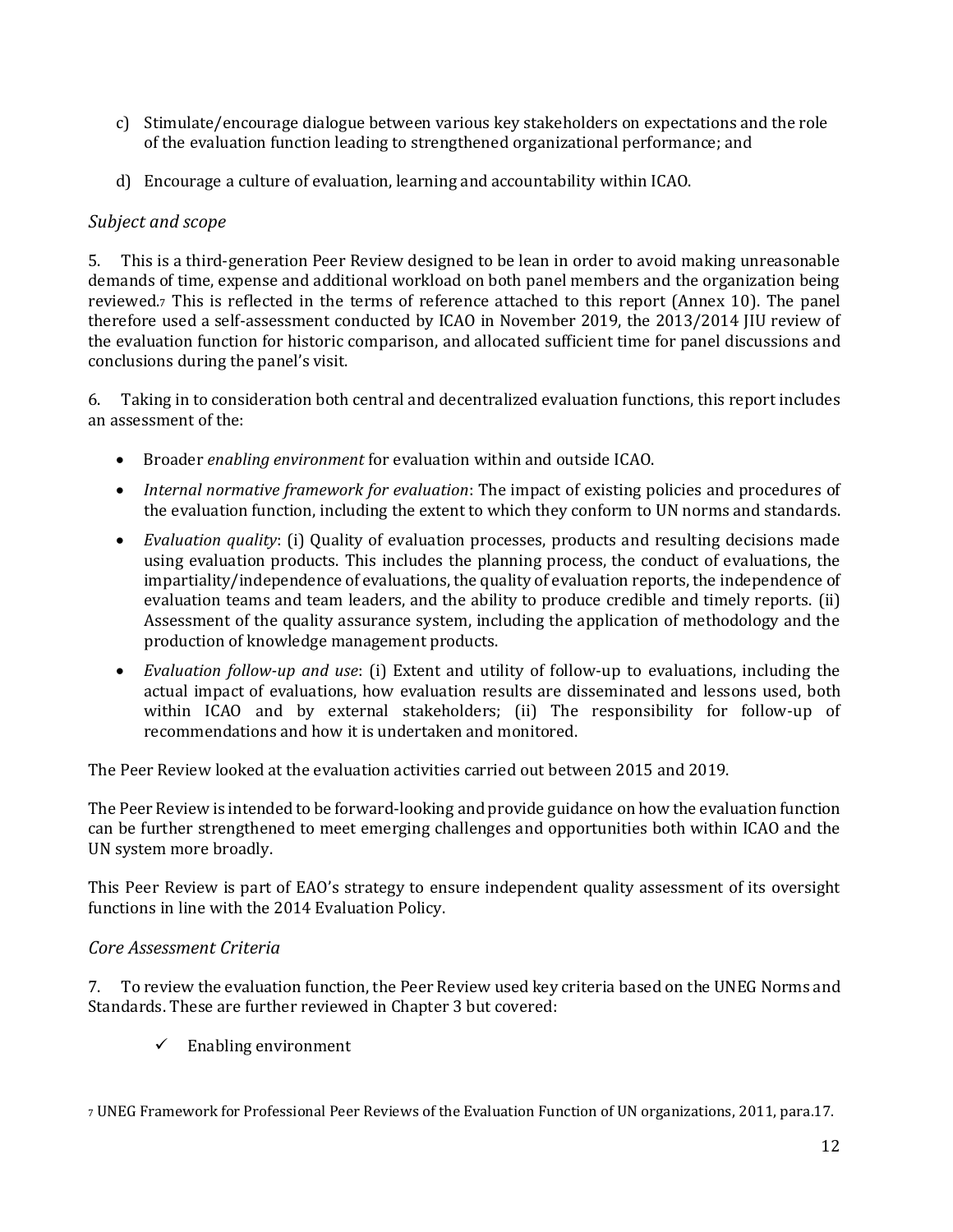- $\checkmark$  Relevance and responsiveness
- $\checkmark$  Independence and Impartiality
- $\checkmark$  Validity and reliability
- $\checkmark$  Utility and impact

#### <span id="page-12-0"></span>Approach and Process

8. As an initial basis for its work, the Panel used an existing self-assessment conducted by ICAO EAO in November 2019 using a modified version of the 2013/2014 JIU review matrix methodology. The benefit of using a similar approach allowed for a comparison with the self-assessment done for the JIU review in 2013. The Panel adopted a peer exchange approach to enrich its independent assessment and promote learning through discussions on ways to meet common challenges related to evaluation practice. Beyond the ICAO EAO, the Panel met with a wide range of relevant stakeholders, including ICAO senior management, clients of recent EAO evaluation reports, the Chair of the Advisory Committee on Internal Oversight (by phone), and representatives of donor governments (Annex 5).

| <b>Activity</b>                                                                        | <b>Date</b>                       |  |  |  |
|----------------------------------------------------------------------------------------|-----------------------------------|--|--|--|
| Receipt of the final self-assessment guide from UNEG                                   | October 25, 2019                  |  |  |  |
| Desk review<br>$\bullet$<br>Self-assessment and preparation of the matrix<br>$\bullet$ | October 28 - November 15,<br>2019 |  |  |  |
| Peer review/validation including field work by the Peer Review Team                    | 15 – 19 December 2019             |  |  |  |
| Draft Report by the Peer Review Team                                                   | January 15, 2020                  |  |  |  |
| Review of the draft report by EAO                                                      | January 27, 2020                  |  |  |  |
| Final review report to EAO                                                             | February 16, 2020                 |  |  |  |
| Final report shared with Senior Management, the EAAC and the ICAO<br>Council           | March 19, 2020                    |  |  |  |

9. The timeline of the review process was:

#### *Limitations*

10. Since this is a peer review and not an evaluation, triangulation of data is limited. In adherence to the lean approach of new generation peer reviews, a survey among ICAO staff was not conducted. Given time and resource constraints, the ICAO regional offices were not visited but only contacted by phone.

11. However, the Panel is confident that the interviews and focus group meetings conducted, and the document analysis provided sufficient data to identify credible findings.

#### <span id="page-12-1"></span>ICAO's Evaluation Function

12. EAO is the custodian of the ICAO evaluation function and conducts centralized evaluations. It was first created in 1994 when the ICAO Council approved the consolidation of the Evaluation and Internal Audit Offices into a single office for accountability and oversight.

13. The main role and responsibilities of EAO with respect to the centralized evaluation function are to:

• Develop a triennial and annual evaluation plan and programme;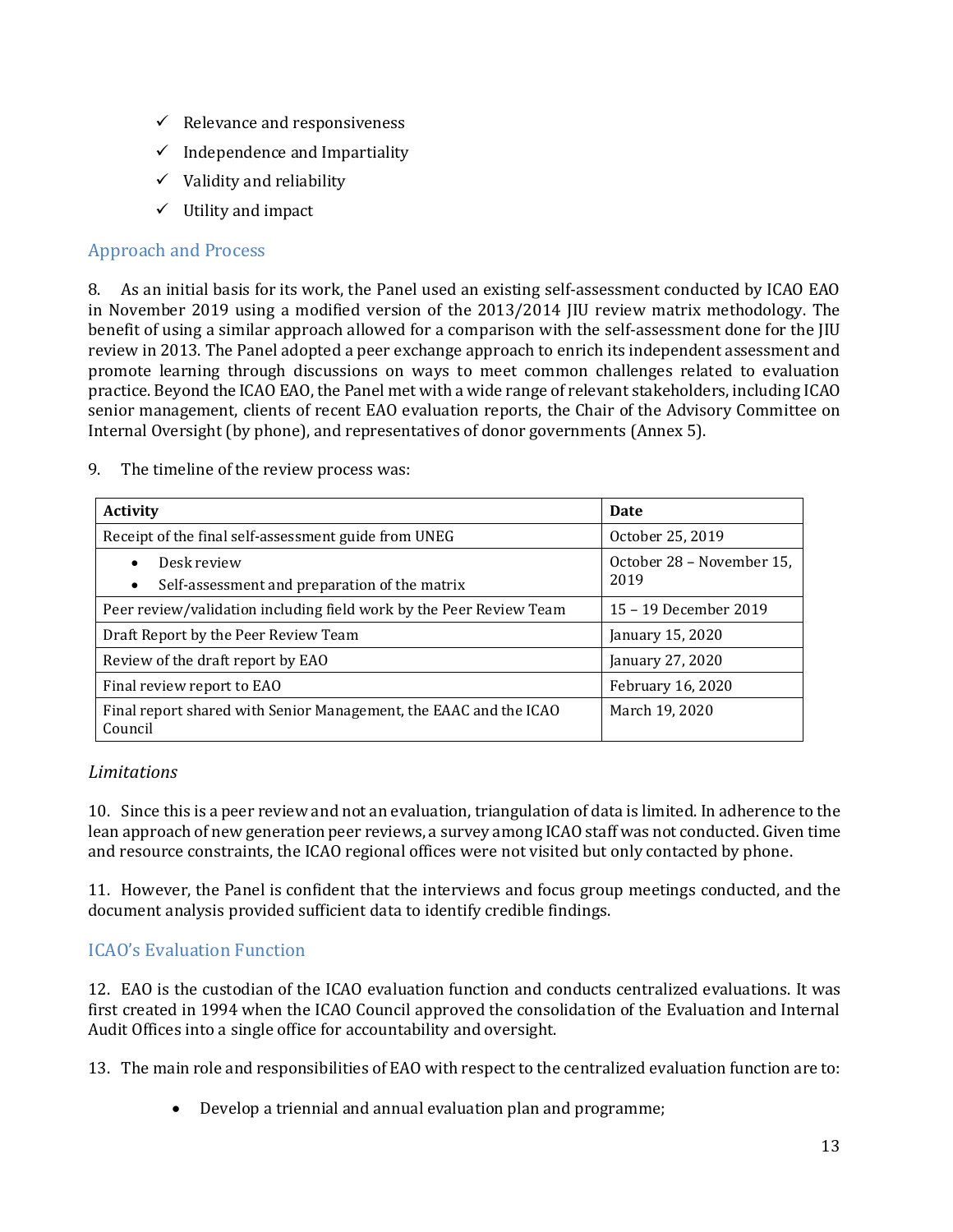- Develop and establish effective guidelines, tools and templates for centralized evaluation at ICAO, including the evaluation manual, which cover planning, methodology, quality assurance, management responses and knowledge management;
- Provide an annual activity report to the Council;
- Present evaluation results to senior management, EAAC and the Council;
- Promote the use of evaluation through consultations with the President of the Council and senior management to plan evaluations and follow-up recommendations, as well as through the evaluation process and use; and
- Participate in relevant UNEG and JIU events to represent the interests of ICAO on evaluation oversight issues.
- 14. With respect to decentralized evaluation, EAO's main role and responsibilities include:
	- Developing and establishing effective guidelines, tools and templates to support decentralized evaluation;
	- Providing methodological and quality assurance support to decentralized evaluations; and
	- Maintaining a register of decentralized evaluations conducted at ICAO.

15. The Chief of EAO (C/EAO) (Director position, D1) reports administratively to the ICAO Secretary General. EAO's annual and triennium plans are approved by the ICAO Council to which EAO presents its annual report. Compared to others in the UN system, EAO has a very small evaluation function and resources.<sup>8</sup> In addition to the C/EAO, EAO has one Evaluation Specialist hired from the regular budget (professional position, P4). When conducting evaluations, the Evaluation Specialist is supported by a consultant and an intern.

16. EAO conducts on average two centralized evaluations annually (see Annex 3 for list of evaluations since 2015). EAO has drafted Decentralized Evaluation Guidelines to start decentralized evaluations in ICAO which have been shared with the Secretary General and Bureau Directors for comments. They were also presented during the Senior Management Group meeting. The draft guidelines were developed through a robust internal consultative process.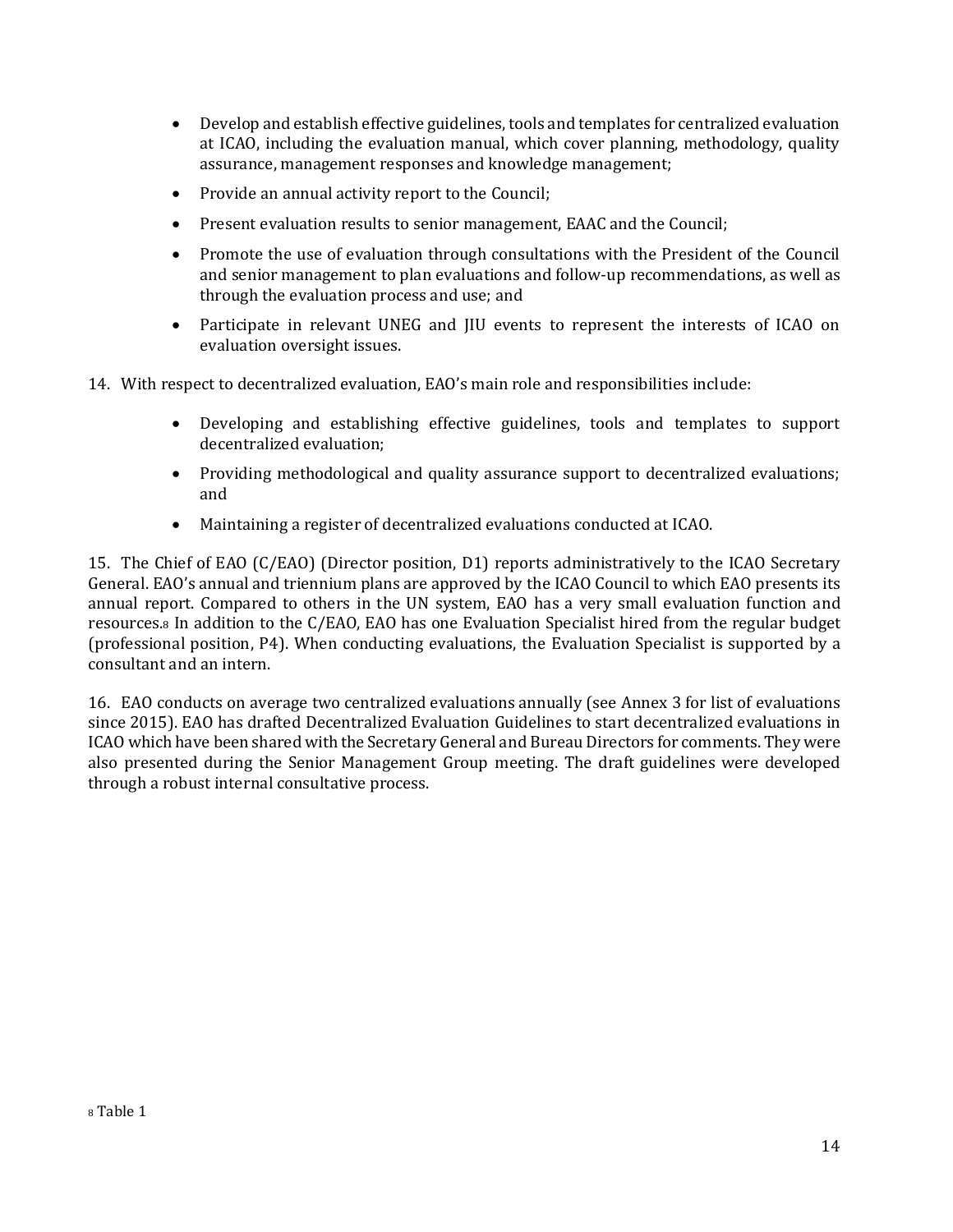# <span id="page-14-0"></span>Chapter 2. Strengths, Opportunities and Challenges

17. The Panel conducted a SWOT analysis (Annex 1) from which the following strengths, opportunities and challenges emerged.

#### <span id="page-14-1"></span>**Strengths**

#### *A reasonably independent and credible central evaluation function*

18. The 2014 Evaluation Policy provides a robust framework for the function and was, at the time, broadly in line with prevailing practices in UNEG. It speaks to all three key criteria for a professional evaluation function: independence, credibility and utility. Through its direct reporting line to the Secretary General and the Council, EAO has a strong independent position.

#### *Co-location with internal audit*

19. As there is only one evaluation officer, co-location with internal audit is the best fit for ICAO's evaluation function. Reporting to the C/EAO, who is an auditor, the evaluation officer benefits from the C/EAO's independence and is ensured direct access to management through the C/EAO's Director status. There are also benefits from a common follow-up tracking system.

*The draft Decentralized Evaluation Guidelines provide an opportunity to strengthen the evaluation function*

20. A new approach to decentralized evaluation for ICAO is currently being developed.<sup>9</sup> It addresses the responsibilities outlined in the Evaluation Policy vis-à-vis providing guidance material for decentralized evaluation. With UN reform requiring a greater focus on system-wide work at the country level, ICAO has a good opportunity to better explain its mandate as relevant to the SDG's within the country context. Given the small dimension and capacity of the central evaluation function, guidance to help departments and regional offices in terms of evaluation is key.

#### *Support from the ICAO Secretary General and Council*

21. Despite the resource constraints previously outlined under weaknesses, there is evidence of good support by the Head of the organization, the President of the Council and donor countries who share a key interest in a robust function and professional objective reports. EAO has been able to increase its limited resources on an ad-hoc basis by requesting additional funding from the Secretary-General which, thus far, has always been provided.

#### *A good appetite for evaluation by key stakeholders*

22. Evaluation reports are in demand, and discussed by the Council and Committees. Several recent evaluation reports have been influential and are continuously referred to as important inputs into the work of the organization (e.g. Secretariat support to the council, evaluation of ICAO's standard setting process). All stakeholders interviewed indicated that they felt the office's current output is reasonable with a few pointing to possible fatigue should there be more oversight reports, albeit possibly conflating evaluation with other oversight reports.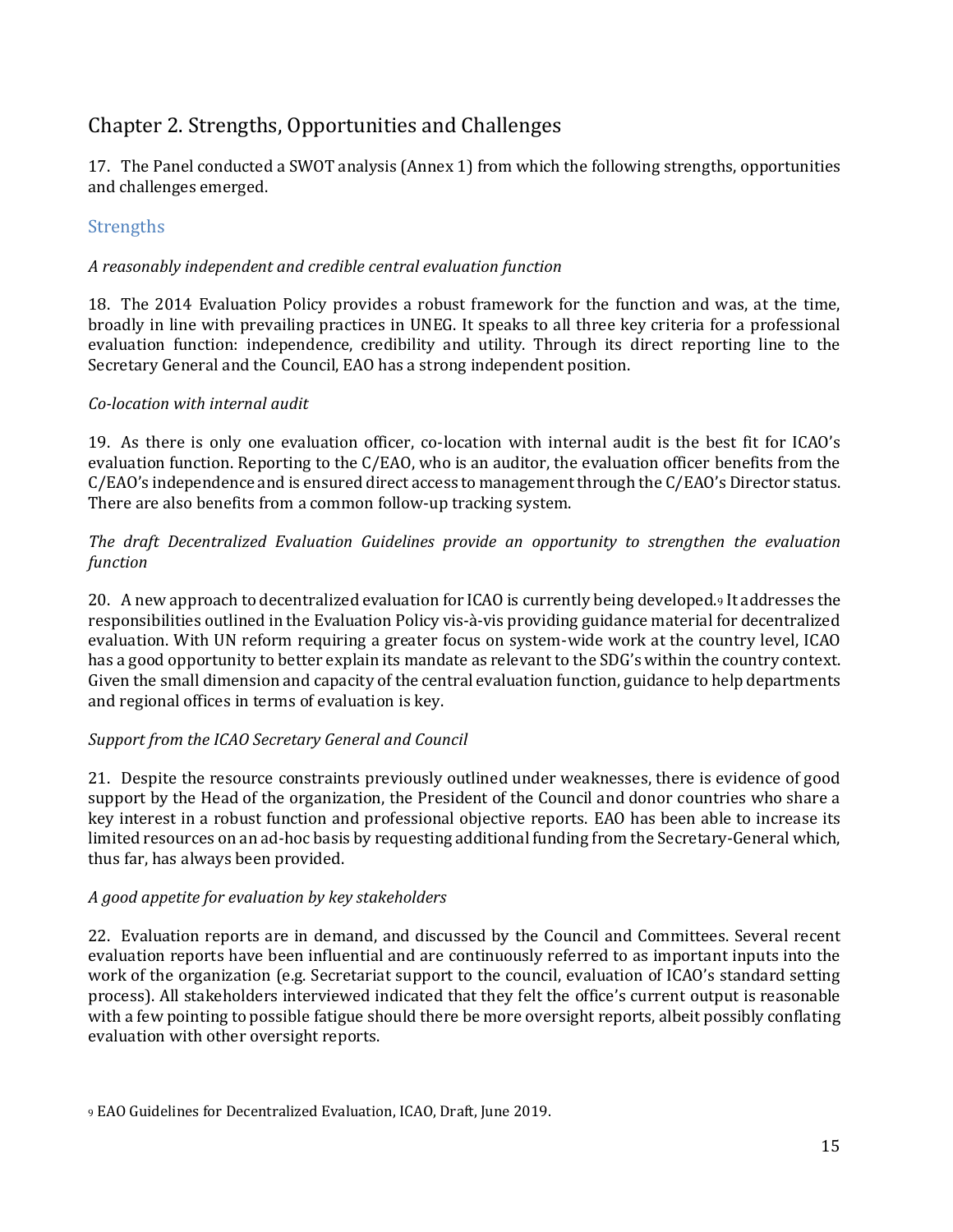23. Stakeholders' expectations focus on evaluation facilitating a better understanding of why - and to what extent – ICAO is reaching its mandate to help States achieve the highest possible degree of uniformity in civil aviation regulations, standards, procedures and organization performance.<sup>10</sup> They are especially interested in the implications of these results to improve ICAO's performance. Beyond accountability, evaluation is expected to add a learning value to the steady and reliable baseline data that ICAO is regularly collecting about aviation engineering and management standard compliance at the country level (performance audits).

#### *Good link between evaluation planning and corporate planning*

24. Central evaluations are included in the Medium-Term Strategy thus enabling a direct link between the corporate strategy and evaluation function. The evaluation plan reflects most key activities of the organization, although with insufficient focus on results, and is approved by the Council.

#### *EAO staff possess the right professional experience and background*

25. The current Evaluation Specialist is a seasoned evaluator with over twenty years experience with other UN organizations in the evaluation field. A noticeable improvement in the quality of evaluation reports since his arrival two years ago points to an increased professionalization of the function. His initiatives regarding report improvements, decentralized evaluation guidelines and ideas for building an evaluation culture are positive signals for further strengthening ICAO's evaluation function at the central and decentralized levels. With the exception of some areas (e.g. gender, SDG relevance), the reports are broadly in line with the UNEG Norms and Standards.

#### *EAO's participatory approach has created more space for evaluation*

26. The involvement of internal stakeholders in reference groups has increased ownership of the reports. While there are opportunities for further strengthening this, it is the right approach to building a stronger evaluation culture.

#### *A robust process for management response and implementation tracking*

27. Drawing on the approach developed in internal audit and the existing system, EAO evaluations systematically require a management response which are subsequently followed on a regular and frequent basis by the evaluator. The recommendation tracking system provides real-time information on status and opens room for dialogue with the departments. Management responses reflect strong tone at the top and are submitted to the Secretary General before being finalized. The Secretary General at times discusses her views of the draft response with managers resulting in adjustments.

#### <span id="page-15-0"></span>**Opportunities**

#### *Operating in an evaluation-rich environment*

28. ICAO's location in Montreal provides it with easy access to potential evaluation expertise and other resources. The *École nationale d'administration publique*, located in Montreal, offers both a Ph.D. and Master's degree programme in evaluation. Other universities offer advanced degrees in social science research, as well as aviation engineering and management – all of which can offer a pool of students or expertise from which ICAO can draw in support of evaluation.

<sup>10</sup> Art. 37 of the 1944 Chicago Convention on International Civil Aviation.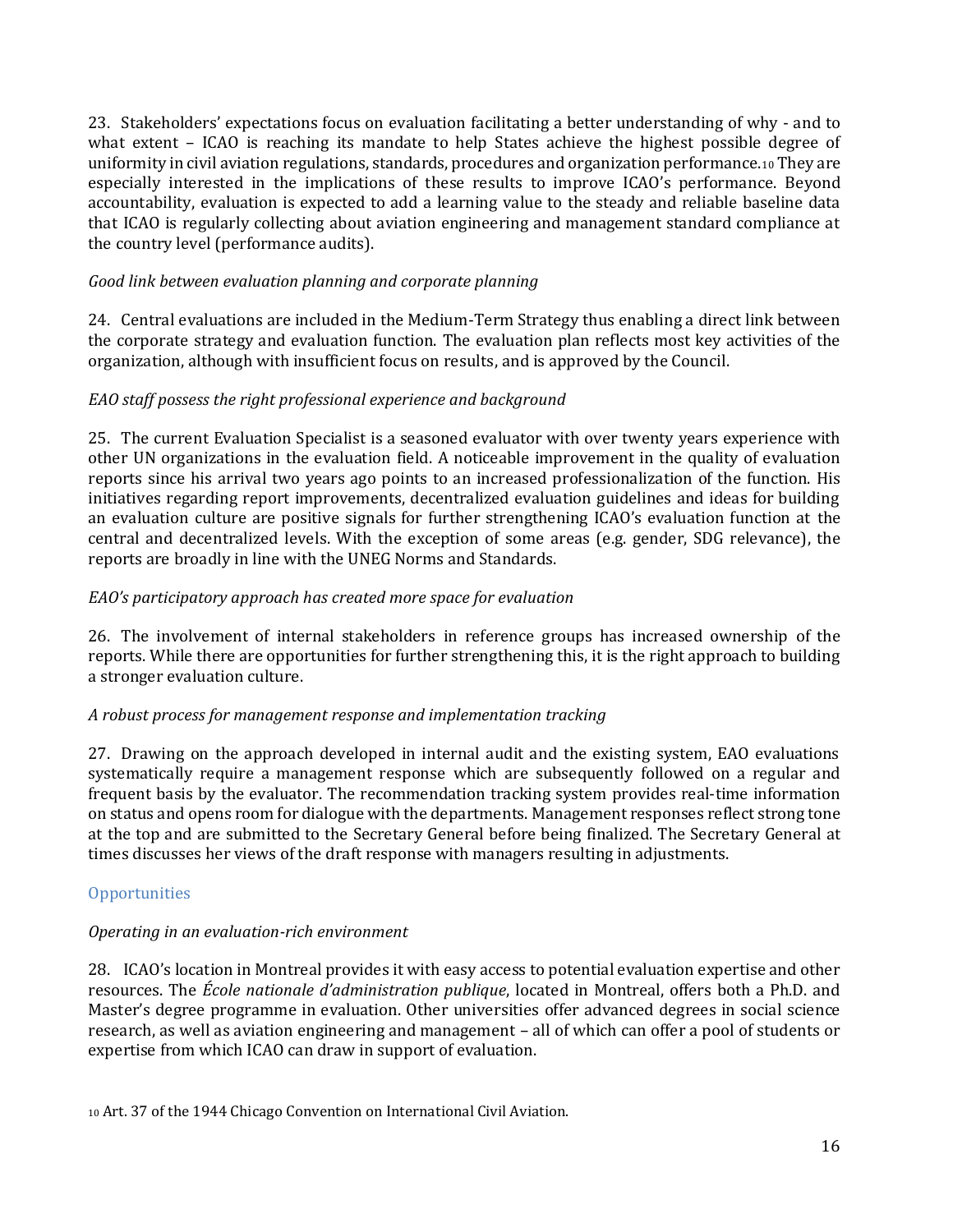29. Looking more broadly, Federal Government Departments and organizations involved in aviation – including Transport Canada, Canadian Border Services Agency, and the Canadian Air Transport Security Authority – all conduct evaluations of their programmes as per federal evaluation policies. ICAO can also benefit from Canada's strong evaluation culture by tapping into the resources offered by the Canadian Evaluation Society and other professional evaluation organizations, such as the American Evaluation Association and the Canadian Association of International Development Professionals. Deepening and strengthening ICAO's network would increase its access to evaluation expertise and knowledge.

#### *Increasing capacity through secondments and junior professional officers*

30. EAO already uses interns to supplement capacity but these internships tend to be of short duration (less than six months). Other no-cost options to increase capacity for longer durations include the Junior Professional Officer (JPO) Programme or Associate Expert programme which could provide EAO with 2- 3 year appointments funded by donor countries, and the United Nations Volunteer (UNV) programme, which could offer EAO specialized expertise for specific evaluation projects. A UN volunteer staff position could also be considered as their cost is much lower than regular posts and would allow to bring in an experienced volunteer from a programme country. The UNV online volunteer programme could also be used for short term translation and survey work at no cost.

#### *Leveraging synergies between audit and evaluation*

31. Both functions are struggling with resources to implement their programme. The current colocation could benefit even more from this proximity and ability to ensure joint planning. For instance, regional office audits could be cast as performance audit with a focus on economy, efficiency and effectiveness of the work done by these audits. The Evaluation Specialist could contribute to the development of this approach. In addition, regional office audits could be combined with an evaluation of the regional office thus using the model of joint audit/evaluations. This latter option would have to be weighed against the current capacities and is likely only to be feasible if staff capacity for evaluation is increased.

#### *The value of evaluation in supporting the 'No Country Left Behind' initiative is clear*

32. ICAO's 'No Country Left Behind initiative' has focussed its activities in countries most challenged in implementing Standards and Recommended Practices (SARPs). Contrary to much of ICAO's work, which is primarily operational and regulatory in nature, the 'No Country Left Behind Initiative' organizes ICAO's capacity building activities around a set of measurable results and targets at the country level. This programme-like approach lends itself well to evaluative work. Dovetailing evaluations with country-level audits of SARP implementation can help strengthen ICAO's country-level work by providing insights into tangible gains, as well as identifying best practices and solutions to challenges.

#### *Openness to earmarking project funds for decentralized evaluations*

33. ICAO's fiscally constrained environment limits the capacity for the central evaluation unit to expand. There is, however, openness for evaluation funds to be earmarked within projects managed by ICAO's Technical Cooperation Branch (TCB). While the details have yet to be worked out, the Council has supported funding high-value project evaluations through these project-level funds. This would stimulate the conduct of decentralized evaluation. The application of EAO's recently developed Decentralized Evaluation Guidelines would also support this evaluative work.

#### *Funding evaluation capacity from technical corporation envelopes*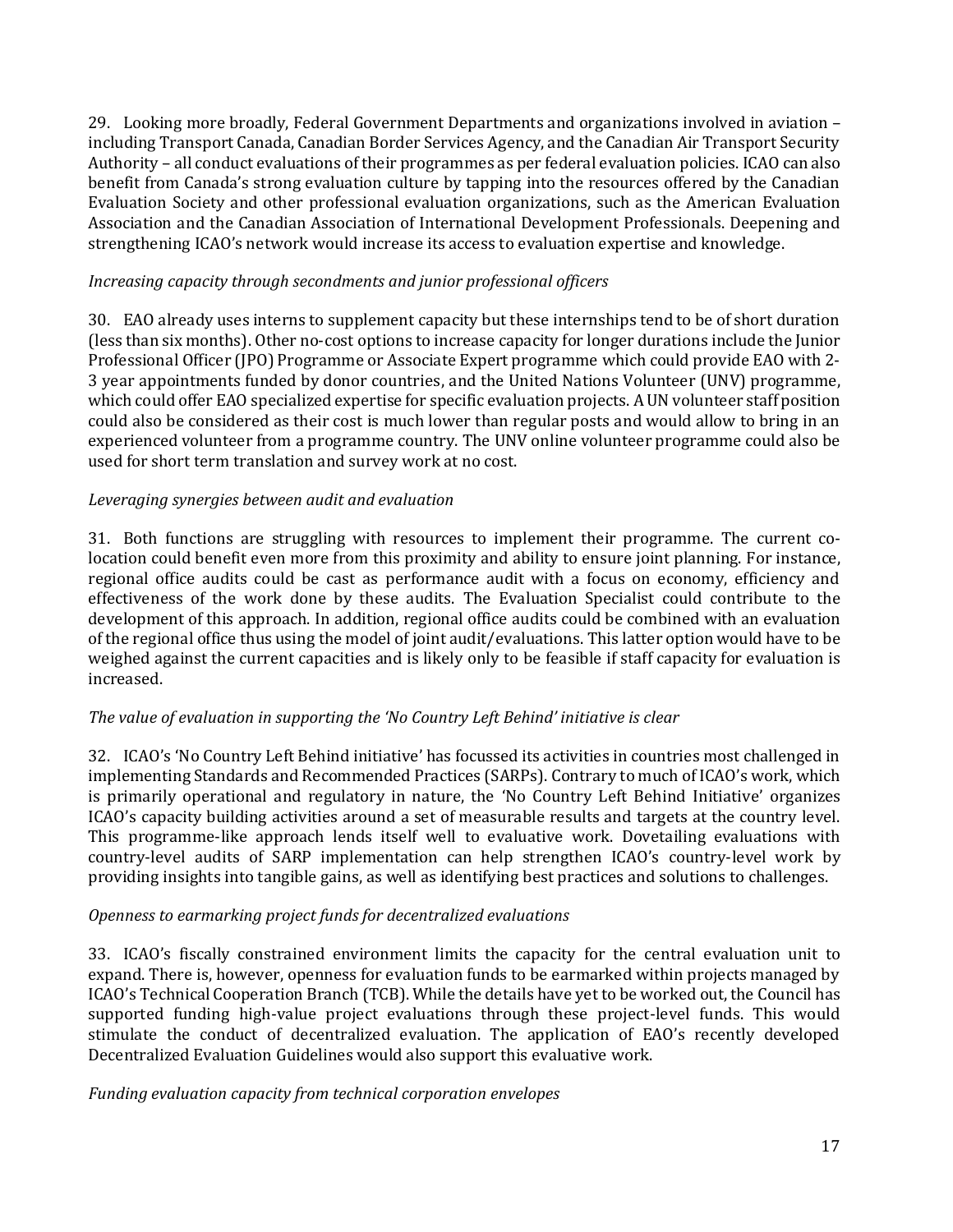34. Resource constraints could be overcome if the overhead income charged for TCB projects could be tapped into to fund at least one evaluator who could manage TCB decentralized evaluations. The Panel was informed that whenever there is a surplus on overhead income at year end this amount is moved to a reserve fund. The Council could determine to set aside a certain amount to fund TCB evaluations and evaluation staff on an annual basis, and these funds could be transferred to a dedicated account for strengthening evaluation instead of to the reserve fund.

#### *Updating the evaluation policy would better articulate existing deficiencies*

35. ICAO's existing evaluation policy is dated and does not articulate a fully developed vision of the function. Areas such as funding and the conduct of decentralized evaluation, have recently been developed (or are being developed) and are not reflected in the policy. The current policy also fails to explain adequately how evaluation projects are selected, relying mostly on audit-like criteria and practices to determine the timing and scope of evaluations. Updating the policy would be an opportunity to engage with evaluation stakeholders within ICAO to better articulate the value of evaluation within ICAO, systematize decentralized evaluation, and define an evaluation-specific approach to project selection and timing.

#### *The use of an Evaluation Reference Group (ERG) is a good practice, and its use could be strengthened at ICAO*

36. Recent evaluations have benefitted from the use of a reference group. ERGs are a good way to integrate the views of various stakeholders, and tend to enhance the validity and credibility of evaluations. In an organization with a weak evaluation culture, an ERG could create a small group of evaluation champions throughout the organization. Selecting the right members is key. EAO could select members for a specific evaluation or, based on their position in the organization and their interest in evaluation. Either option could work, as long as the ERGs are managed in a way that encourages dialogue and learning between members, and that benefits from the active engagement of these multiple viewpoints.

#### *Using decentralized evaluations to enhance an evaluation culture within ICAO*

37. The emergence of decentralized evaluation can be an opportunity to strengthen the evaluation culture in ICAO from the ground up. From the Panel's perspective, decentralized evaluations can be managed by staff who have an interest in learning more about and contributing to evaluation. With EAO's support, this group can benefit from existing training programmes or modules, 11 and apply this knowledge by advising on and/or decentralized evaluations. In addition to sharing the burden of managing evaluations, the use of a volunteers to manage evaluations is an opportunity to build knowledge of evaluation within the organization. It can contribute to improving the visibility of evaluative work within ICAO and contribute to a stronger evaluation culture.

#### *Evaluation can play a role in better articulating and measuring ICAO's contribution to the Sustainable Development Goals (SDGs)*

38. ICAO has recently reinvigorated its efforts to define its contributions to the SDGs. To date, however, the links between ICAO's work and the achievement of results that contribute to the SDGs remain weak.

#### <sup>11</sup> The Canadian Evaluation Society offers a variety of courses and training workshops. The most complete for the 'new' evaluator is the 'Essential Skills Series' which is offered periodically throughout the year. [\(https://evaluationcanada.ca/essential-skills-series-evaluation\)](https://evaluationcanada.ca/essential-skills-series-evaluation). There are several other pre-packaged training modules that exist in on online format.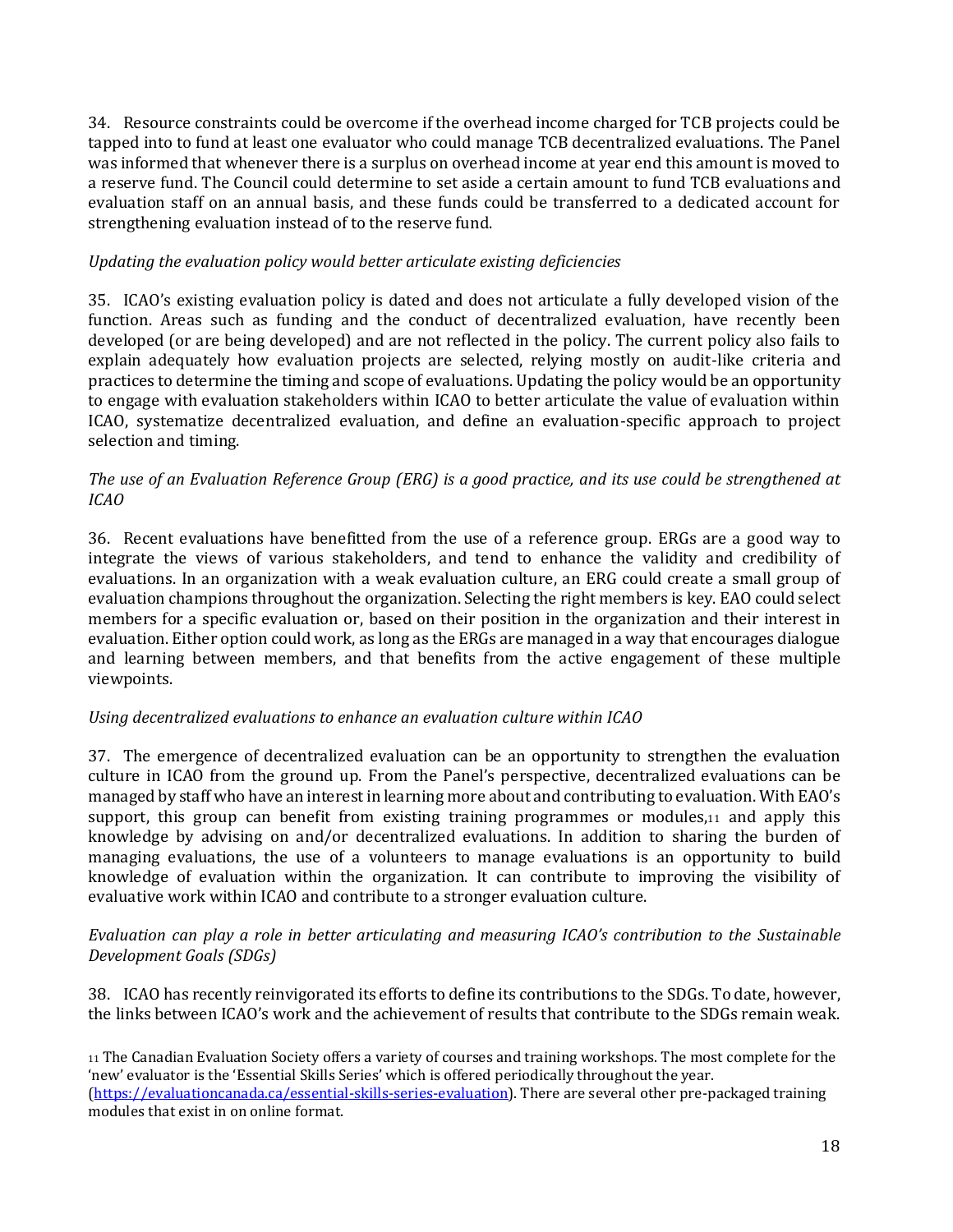EAO's upcoming evaluation of ICAO's contribution to the SDGs has yet to be defined. The Panel's view is that ICAO would benefit from an evaluation that focusses on the organizational contribution to one (i.e. SDG 9) or some key SDGs. The evaluation could be a 'quick win' for both EAO and the organization by being a mechanism to express ICAO's core mandate, activities and results as they relate to the SDGs. It could also provide a framework for the organization to better start tracking its performance regarding SDG contribution, and position it to have solid performance data in the future.

#### <span id="page-18-0"></span>Challenges

39. While the Panel found several strengths and opportunities (above), it is concerned about a number of weaknesses and challenges.

#### *Nascent evaluation culture*

40. While some stakeholders seem keen on evaluation, the overall evaluation culture in ICAO is weak and the panel detected a certain passive response to it. Several aspects in particular warrant highlighting.

41. While many interviewees referred back to key evaluations, there was little appetite for more evaluation or for a greater evidence base for results. Evaluations reflect important key organizational processes but less so result areas.

42. There is a weak *knowledge management system* to systematically collect and share experience and lessons learned in ICAO, even though the Panel detected strong demand for this from the regional offices. Accessing evaluation reports is not easy. Neither the ICAO website nor the intranet provide access to evaluation reports. While the organization's intranet has a site for evaluation reports, it is not a complete repository. In addition, there appear to be few decentralized evaluation plans and EAO engagement at times is *ad hoc* or by chance.

43. Evaluation has been less influential with regards to accountability and learning so more needs to be done to prove its relevance in these two important objectives for the function. Part of this stems from low annual output and limited capacities. However, the Panel detected a certain degree of apathy towards evaluation by key stakeholders interviewed. One interviewee acknowledged that recommendations are accepted, even if not feasible, as it "did not matter".

44. Finally, the unclear distribution of roles and responsibilities within ICAO,<sup>12</sup> and the sensitive aviation safety context in which ICAO operates, may also discourage a strong evaluation culture as evaluative evidence can sometimes be overridden by political and security considerations. The Panel was repeatedly told that given the political context, any change is a challenge.

#### *Small and fragile staff capacity in EAO and growing expectations*

45. Staffing of the Evaluation Division in EAO is inadequate. Given the size of ICAO, the central evaluation function with only one single staff position is clearly inadequate, small and fragile. While the current Evaluation Specialist shows much enthusiasm and ideas, a one-person unit can only do so much and the function risks being destabilized should that person leave. While interns complement the Division, they are not a satisfactory solution to capacity issues nor does it retain institutional memory.

<sup>12</sup> JIU Review of Management and Administration in the International Civil Aviation Organization (ICAO) 2019, page iii.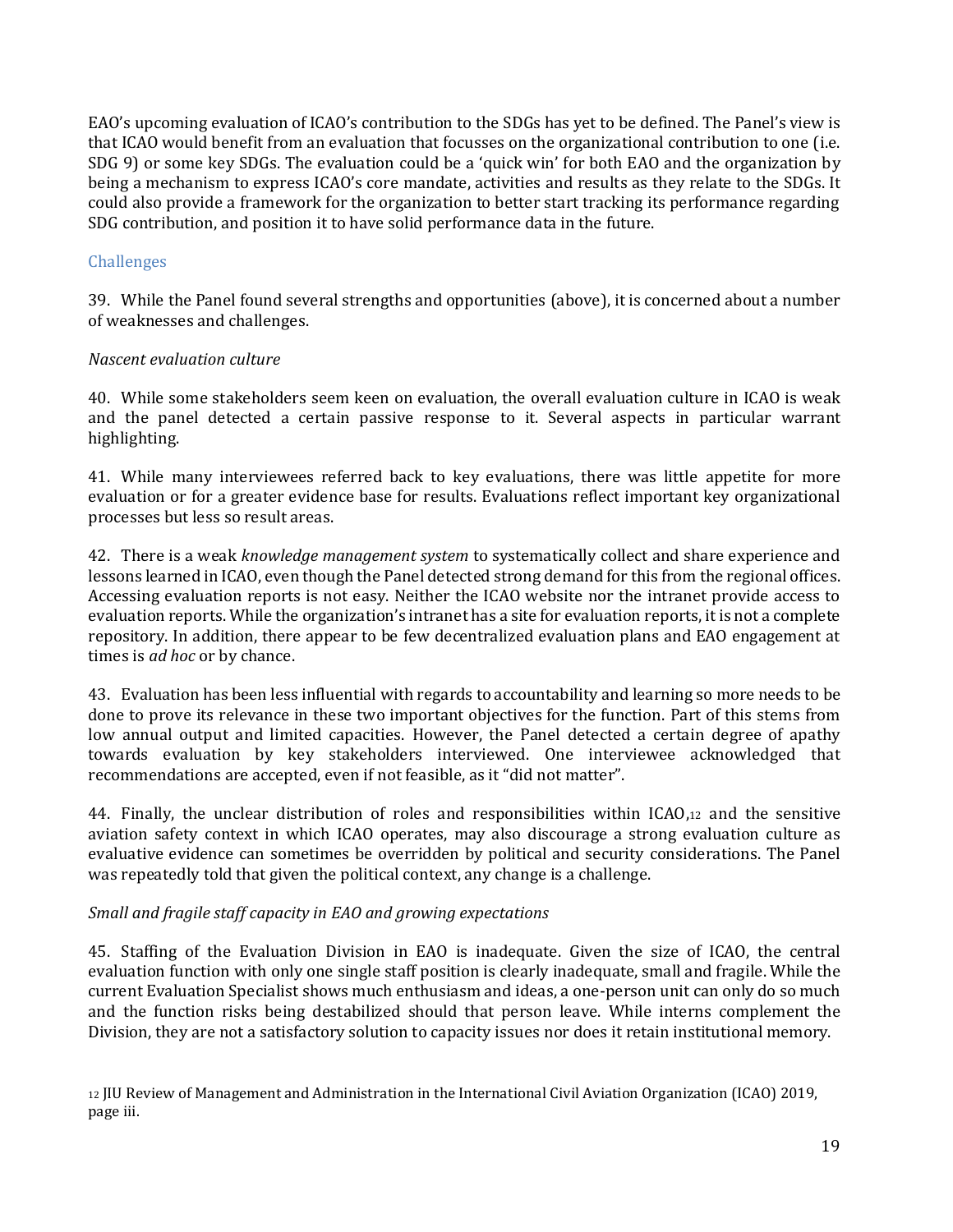46. The Panel's concern is that planned activities, in particular regarding decentralized evaluation, training and communications13, will fall short unless the capacity issue is addressed. Considering the anticipated doubling of air traffic aviation every 15 years and the emerging trends and dynamic environment in which the organization operates,<sup>14</sup> there is a risk of progressive irrelevance of evaluation if it does not start addressing learning needs in the field related to the contribution of the organization to economic development and sustainable development. Some thoughts on this have been addressed under opportunities and in the recommendations section.

#### *Very limited resources for conducting central evaluations*

47. Not only is the number of evaluation staff in the EAO limited to one person, but so are the financial resources to conduct evaluations. The resources provided for the function in 2013 according to the JIU report were among the lowest for an evaluation function in the UN system. Six years later, this situation has not changed but rather worsened, at a time when most UN agencies have increased their evaluation budgets. The share of evaluation in the EAO budget has also declined since 2013 (staffing dropped from two to one).

| Year | # of ICAO<br><b>Staff</b> | # of EAO<br><b>Staff</b> | # of<br><b>Evaluation</b><br>Staff (P4<br>level) | Budget (in CAD) for<br><b>Evaluation Function</b><br><b>Including Salary15</b> | % spent by ICAO on the<br>evaluation function* |
|------|---------------------------|--------------------------|--------------------------------------------------|--------------------------------------------------------------------------------|------------------------------------------------|
| 2010 | 730                       | 5                        |                                                  | 201,000                                                                        |                                                |
| 2011 | 701                       | 5                        |                                                  | 193,000                                                                        |                                                |
| 2012 | 699                       | 6                        | 2 (one for 3<br>months)                          | 213,000                                                                        |                                                |
| 2013 | 677                       | 7                        | 2                                                | 406,000                                                                        | 0.28                                           |
| 2014 | 676                       | 6                        | $2$ (one for $6$<br>months)                      | 298,000                                                                        | 0.12                                           |
| 2015 | 688                       | 6                        |                                                  | 211,000                                                                        | 0.08                                           |
| 2016 | 696                       | 6                        |                                                  | 220,000                                                                        | 0.08                                           |
| 2017 | 709                       | 6                        |                                                  | 232,000                                                                        | 0.09                                           |
| 2018 | 714                       | 6                        |                                                  | 280,000                                                                        | 0.09                                           |
| 2019 | 724                       | 6                        |                                                  | 277,000                                                                        |                                                |

#### **Table 1: Budget Evolution for ICAO's Evaluation Function 2010-2019**

\*Does not include D/EAO

48. The budget and staffing have further eroded since the 2013 data provided to the JIU. The current figure of 0.09 percent of the organizational expenditure dedicated to evaluation (Table 1) is on the low end of the UN spectrum (see Table 2 below) considering that the organization has a relatively modest total annual expenditure. The average cost per evaluation of USD \$ 20,600 is low in absolute terms and compared to most other UNEG members. It is based on a lean overall budget and limits what the EAO can do in terms of an evaluation and its ultimate independence to select what should be evaluated and not what can be evaluated. Furthermore, the average consultant fees paid by ICAO are significantly below market rates.

<sup>13</sup> Medium Term Strategy 2016-2021, Annex 3.

<sup>14</sup> JIU Op. cit.

<sup>15</sup> Doesn't include the Salary of C/EAO.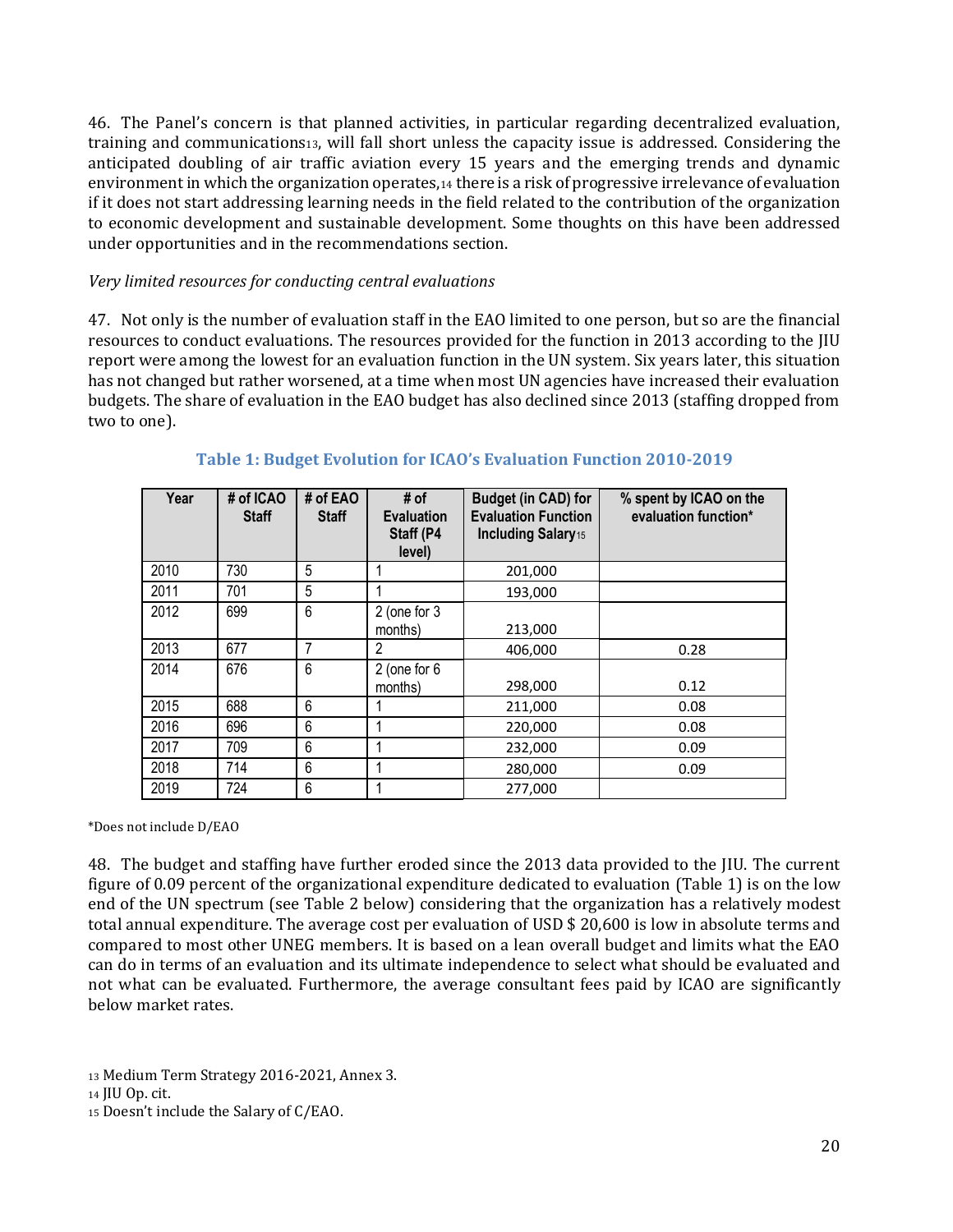#### *Limited identity from the audit function limits use of evaluation for learning*

49. The Panel found that the visibility of the evaluation function is limited, as is the understanding by stakeholders of the differences with internal audit, partly because of its location in EAO. Being co-located with internal audit affects, to some extent, the evaluation function's clear identity, and also positions it as a purely oversight function rather than a learning function. This is also shaped by the use of similar processes and procedures. Interviewees used the word audit and evaluation interchangeably. As previously expressed, this set-up makes full sense in the organisational context and is similar to several other UN agencies. However, it reflects a finding of the JIU system-wide review of the evaluation function which stated that combined functions seem to struggle more and, on average, were ranked lower in most key performance areas (see Annex 7). The Panel therefore believes that, while co-location certainly has its benefits, additional measures are required to give the central evaluation function a distinctive identity, and improved and sufficient visibility. It is important to ensure that the dual function of accountability and learning is fully understood by key stakeholders and that more visibility is given to the function. (see para 43).

#### *Lack of capacity for evaluation in regional offices*

50. Zero Nominal Growth budgeting over most of the past decade has also affected the rest of the organization. Although there is interest in decentralized evaluations, regional Directors pointed to capacity constraints and the need for assistance. With such a small central capacity this will be a challenge. Only two of the evaluations in the past four years took place in the field (Uruguay and AFI Evaluation in Africa). While the Panel believes in strengthening decentralized evaluation, it believes a more incremental approach would be wise so as not to overwhelm field office capacities. In the short term, this means managing decentralized evaluations from headquarters (through the EAO) with progressive delegation of tasks to regional offices and departments. The Panel believes that given the current low number of decentralized evaluations this could be feasible but would require additional EAO capacity, in particular if there is a significant increase in TCB project evaluations.

#### *Weak RBM culture*

51. The current results framework and its indicators pose a challenge to evaluations. In the absence of baseline information, robust monitoring and evaluation systems, specific, measurable, achievable, relevant and timely (SMART) key performance indicators, and a well- functioning full RBM loop, it is difficult for any evaluation to speak to results obtained or explore the reasons for lack thereof.

#### *Varying quality of evaluation reports with recently improved performance*

52. With the support of an independent consultant, the Panel assessed the quality of all eight ICAO evaluation reports produced since 2015 (see Annex 3). Overall, the quality of the reports varies significantly. Only three reports are rated as "satisfactory". The mixed quality of evaluation reports potentially undermines the credibility and demand for evaluations over time. The Panel has also noted that while recent report have shown consistent improvements, coverage of gender, human rights and SDGs (leaving no one behind) is still lagging. There are also methodological challenges. Reports tend not to use a theory-based approach. Using a theory-of-change approach would strengthen the quality of the report, and help build the evaluation and RBM culture. Methods tend to be standard and do not use more advanced technological options (e.g. artificial intelligence) or benchmarking.

*Reports tend to be bulky, have a large focus and take a long time to prepare*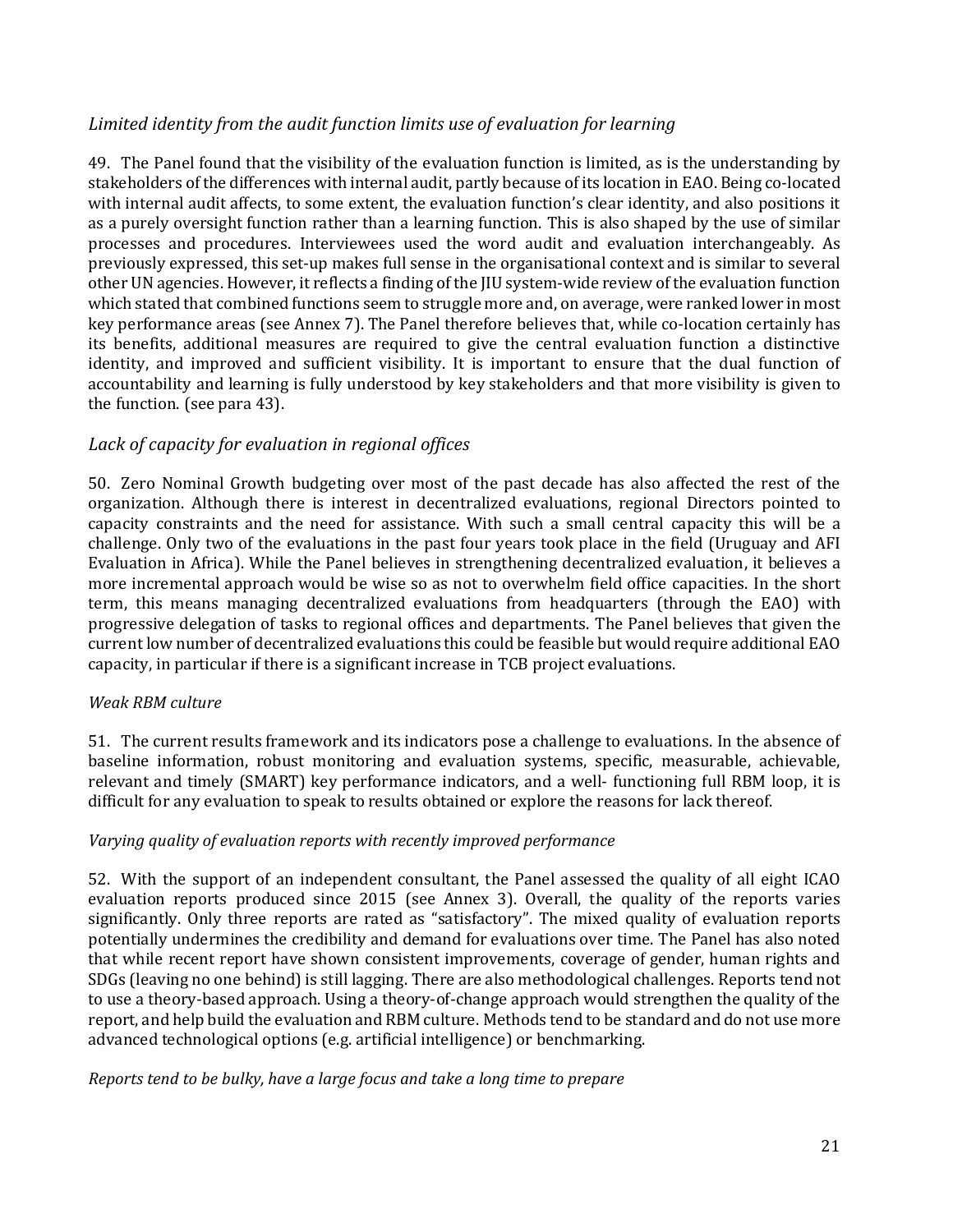53. The large scope and ambition of the reports takes a toll on the time required to produce them. The Panel noted a double loop sharing of evaluation reports with management in addition to a final sharing of the draft with the Secretary General's office (together with the draft management response). The final draft is also shared with the Secretary General, who is the ultimate recipient of the report, which not only poses timing issues, but also a threat to the independence of the report. It would be preferable that the Head of the organisation only receive the final report, as is the practice in other UN organizations. There is a need for a wider mix of products, including lesson learned reviews, meta synthesis, afteraction reviews, real time evaluations etc. to increase the overall usefulness of the function.

#### *Virtual ERGs reduce the scope for joint learning*

54. The Panel noted the good use of ERGs but felt that their being only held online limited their potential for broader organizational learning and debate during the process.

#### *Lack of transparency*

55. ICAO falls short on the UNEG Norms and Standards with regards to transparency. It is one of the few UN organizations not publishing their evaluation reports. It is of note that organizations not publishing largely co-locate evaluation with internal audit.<sup>16</sup> While it is a prerogative of the Council to determine publication of internal documents, not publishing evaluation reports clearly limits the effectiveness and credibility of the function, if not the organization.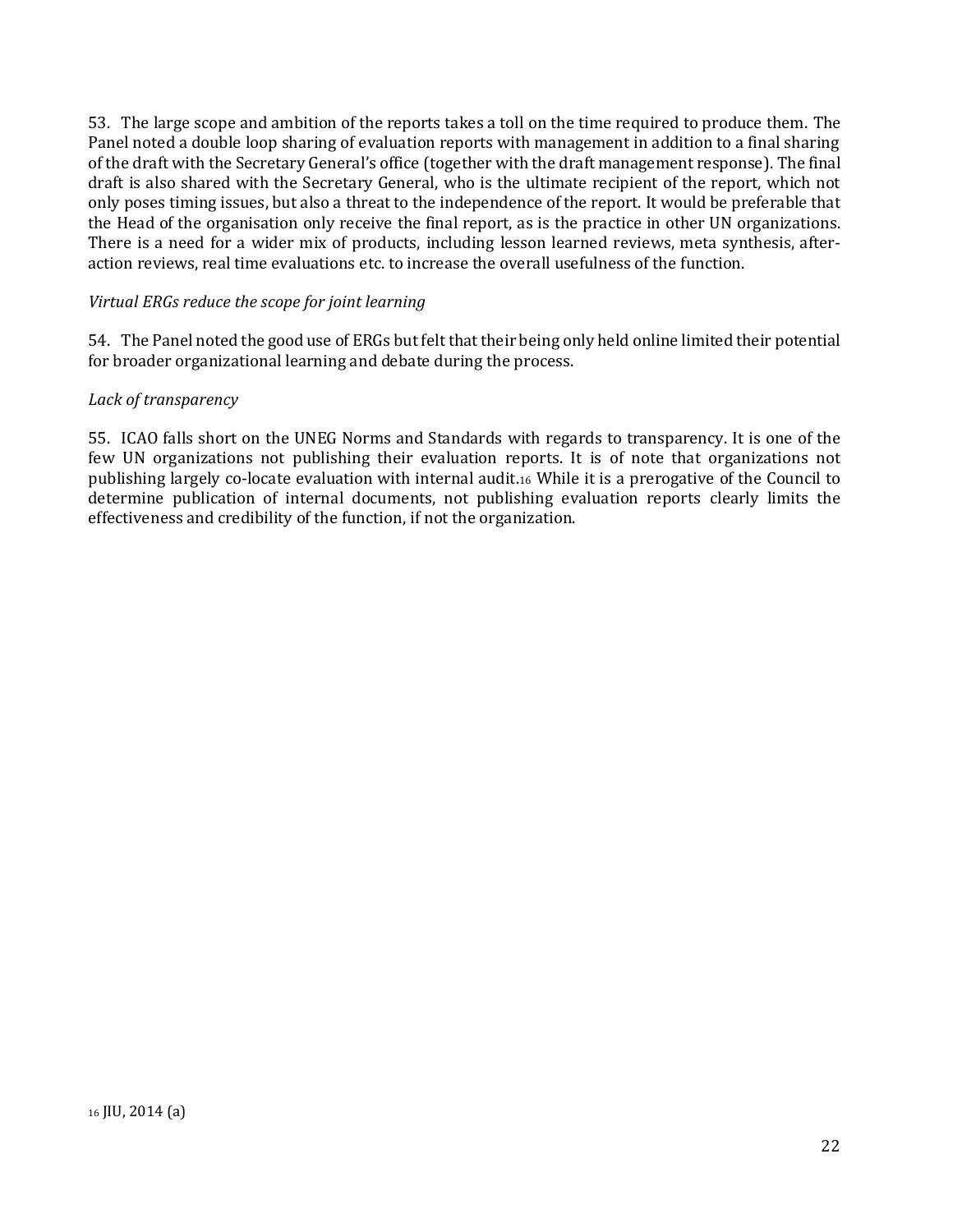# <span id="page-22-0"></span>Chapter 3. Assessment against UNEG Norms

56. This Chapter presents the Panel's findings of a systematic assessment of ICAO's central evaluation function against the UNEG Normative Framework, i.e. independence, credibility, utility and enabling environment. The Panel's review was based on a self-evaluation prepared by the EAO in advance of the Panel's visit. This self-evaluation and its ratings were then discussed by the Panel and either accepted or modified. The resulting ratings are reflected in the body of the chapter. On most criteria, the Panel's assessment matched those of the self-evaluation indicating that the self-evaluation was done with a good understanding of current limitations.

57. Figure 2 summarizes the rating of ICAO's *central* evaluation function. The decentralized function was not rated as it is virtually inexistent. Overall, the central evaluation function has significantly improved since the JIU 2013/14 report on all criteria. These ratings reflect the average of the ratings of several sub-questions for each criterion which are all further elaborated below.



**Figure 2: Overall assessment of ICAO's evaluation function, 2014 and 2019** 

Key: 4: good practices, 3: satisfactory, 2: under development, 1: nascent Source: Peer Review Panel, 2015 (Annex 2); JIU 2014

58. As per the UNEG Framework for Peer Review of the Evaluation Function, the review's approach was guided by the following overarching questions: "Is the enabling environment conducive to building a robust function that plays the role it should?" "Are the Organization's evaluation policy, function and its products: independent; credible; useful and influential for learning and accountability purposes?" The Panel assessed the evaluation function's performance against the UNEG Norms and Standards and the evidence base according to four core assessment criteria:

(a) Enabling environment. This criterion assesses the evaluation architecture and to what extent the right level of support is given to the function and to what extent the function is in demand;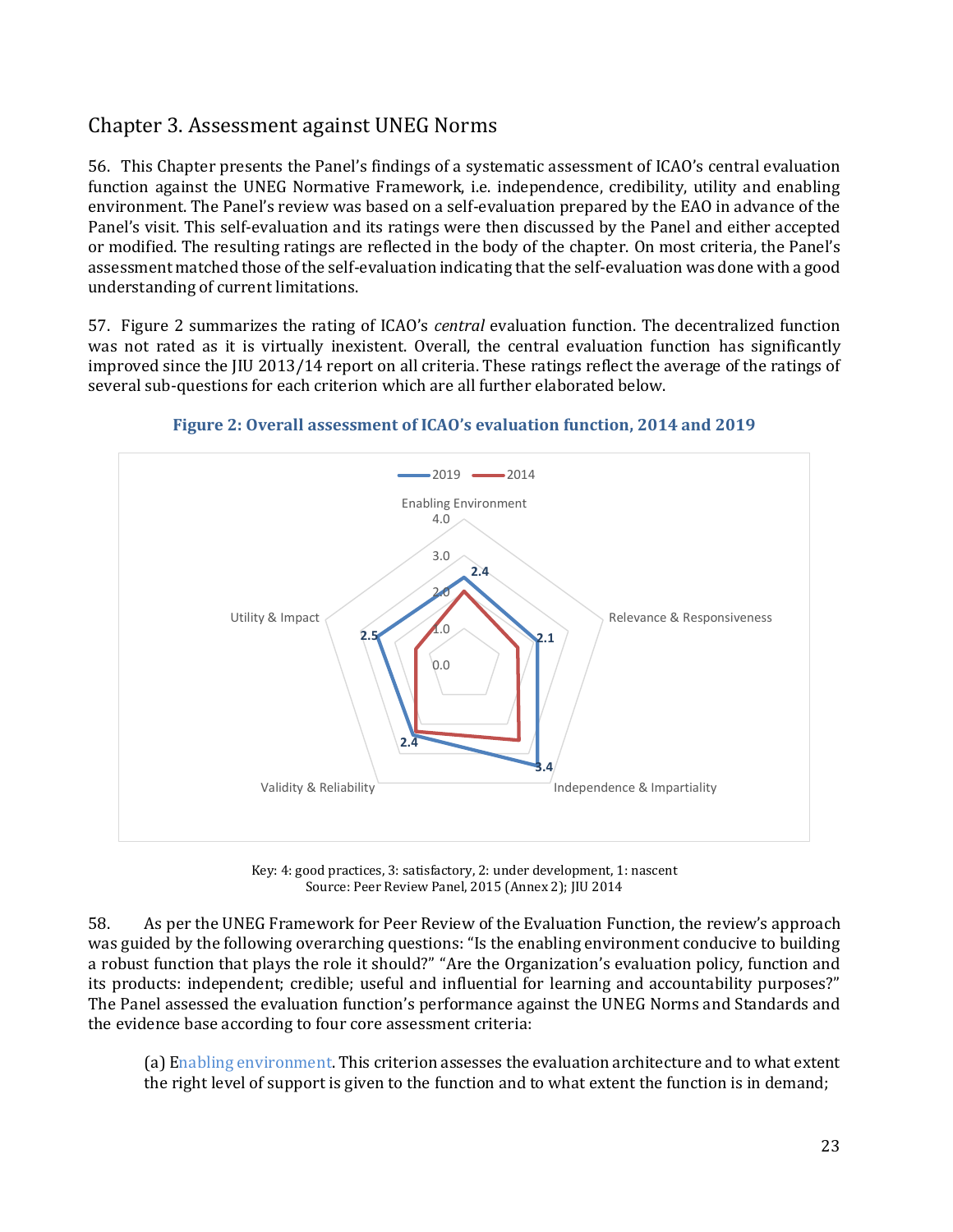(b) Independence of evaluations and the evaluation system(s), which requires the evaluation process being impartial and independent in its function from the process, concerned with policy making and programme management. The planning and selection *of evaluation subjects should be impartial and independent;*

(c) Credibility of evaluations that requires them to report successes and failures, as well as sufficient participation of stakeholders. This depends on the expertise and independence of the evaluators, as well as the degree of transparency of the evaluation process; and

(d) Utility or results of evaluation in terms of having an impact on decision-making, which requires that evaluation findings are perceived as relevant and useful and are presented in a clear and concise way, fully reflecting the different interests and needs of parties involved.

59. To conduct its assessment, the Panel used a framework of 54 performance indicators, which have been developed against the UNEG Norms and Standards.<sup>17</sup> For each performance indicator a rating scale is used where: Level 1 is rudimentary / VERY LOW; level 2 is ad hoc or developing / LOW; level 3 is systematized and routinized / AVERAGE; and, level 4 is refined and enhanced use / HIGH.

#### <span id="page-23-0"></span>The Enabling Environment

60. **Evaluation architecture:** In assessing how ICAO is organized to carry out the evaluation function, the Panel acknowledges that the central evaluation function of ICAO (EAO) is well structured and operates independently of the control of management in the planning, management, conduct and reporting of evaluations. It generally supports the broad strategic and programmatic decision-making of the organization. However, although the linkage with internal audit is excellent, other linkages with decentralized evaluation, monitoring and performance reporting, knowledge management and other forms of assessment are made to some extent but are not fully operational. (Rating: 2/4).

61. **Governance:** The governance structure for evaluation in ICAO, and roles and responsibilities of legislative/ governing bodies and senior management are well defined through the EAO's Charter. Evaluation plans are approved by the Council. Evaluation summaries are presented to the Council and important decisions are being made on evaluation recommendations by the Council. The EAAC and the Working Group for Governance and Efficiency review evaluation reports. However, while Governing bodies appreciate evaluation, they do not necessarily have a good understanding of its role and purpose. The Panel observed systematic confusion between evaluation and audit at all levels of the organization. Evaluation is mainly used as a mechanism for supporting organizational accountability rather than learning. This limits the value and sustainability of evaluation to strategically position ICAO to improve organizational performance and efficiency. (Rating: 2/4)

62. **Mandate, Policy and Strategy:** The ICAO Evaluation Policy was approved by the Council in 2014 (C-DEC 203/3). It provides the institutional framework for the evaluation function and complements the Charter for EAO. It aims to foster a common understanding of evaluation and provides the evaluation criteria that serve as a foundation for quality assurance. The Policy also provides guidance for the funding of evaluations of extra-budgetary activities and the supporting role of EAO to decentralized evaluations. The Policy outlines the: aims of evaluation; guiding principles; types of evaluation that ICAO conducts; evaluation criteria; planning and budgeting for evaluations; elements of quality assurance;

<sup>17</sup> This framework has been developed on the basis of the JIU maturity matrix for the central evaluation function which is available on: Analysis of the evaluation function in the United Nations system; IIU/REP/2014/6 [https://www.unjiu.org/sites/www.unjiu.org/files/jiu\\_document\\_files/products/en/reports](https://www.unjiu.org/sites/www.unjiu.org/files/jiu_document_files/products/en/reports-notes/JIU%20Products/JIU_REP_2014_6_English.pdf)[notes/JIU%20Products/JIU\\_REP\\_2014\\_6\\_English.pdf](https://www.unjiu.org/sites/www.unjiu.org/files/jiu_document_files/products/en/reports-notes/JIU%20Products/JIU_REP_2014_6_English.pdf)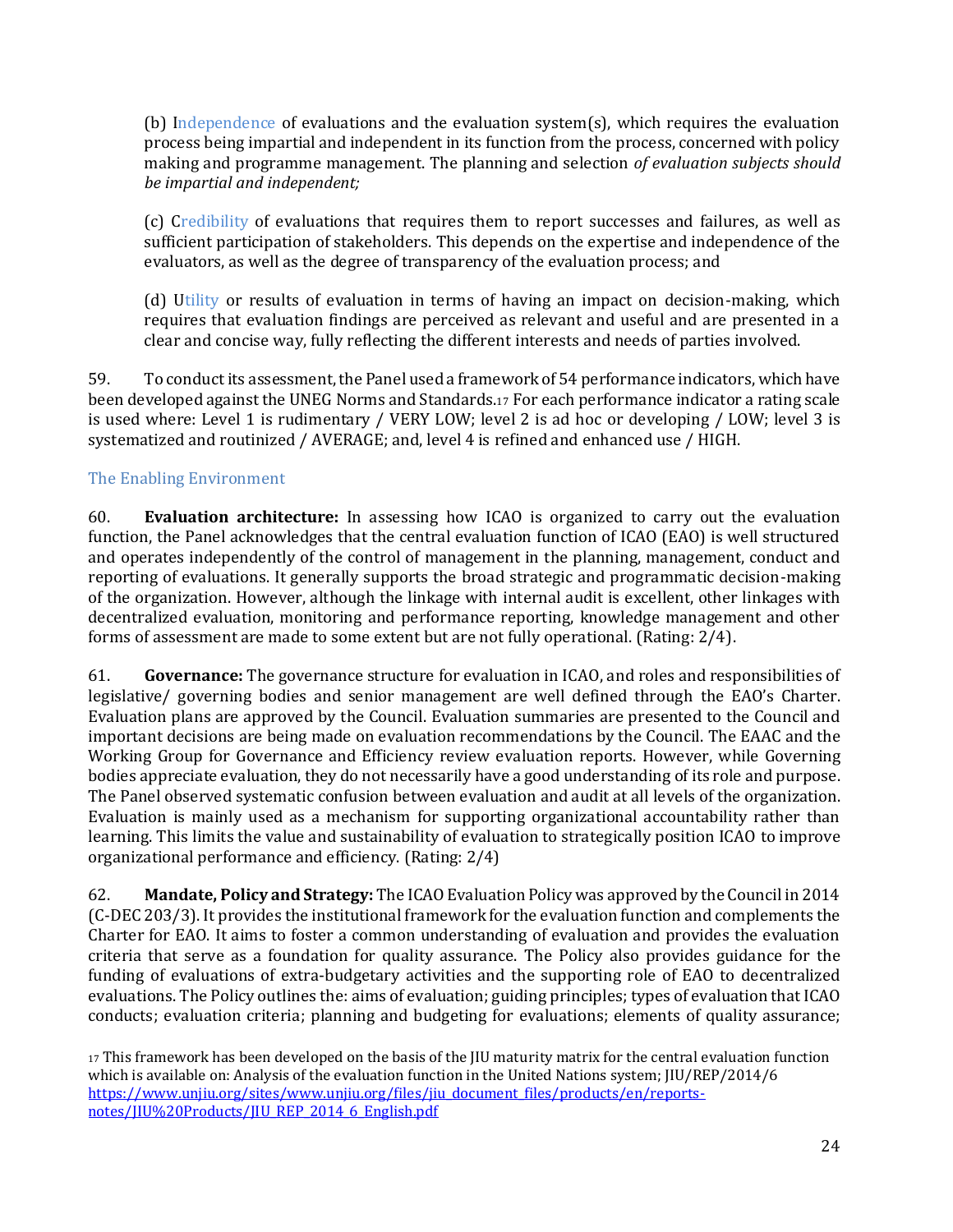roles and responsibilities; dissemination of evaluation reports; and follow up to evaluation recommendations.

63. In the Panel's view, the Policy should better emphasize the organizational leadership's firm commitment to use, publicize and follow up on evaluation outcomes. Accordingly, the Policy should take account of the following needs: (a) more emphasis on the role of evaluation within the organization (purpose), in particular concerning learning; (b) a clearer articulation of the roles and responsibilities of all stakeholders; (c) clarification on how and whether reports will be made public; (d) explanations about the difference between evaluation and other types of assessments carried out within the organization, in particular audit; (e) clarifications on how evaluations are prioritized and planned, particularly in terms of their linkages to the Business Plan; (f) clarifications on how evaluations are budgeted, with special emphasis on decentralized evaluation; and, g) a statement on disclosure and dissemination for full evaluation reports being published on ICAO's public website. A summary review of the current policy is attached in Annex 4. (Rating: 2/4)

64. The Panel acknowledges that the absence of an organizational evaluation strategy with results framework and indicators and support from senior management does not provide an enabling environment for EAO's results oriented approach. Nevertheless, the Panel noted some instances of support to promote the evaluation function and for evaluation including requests by senior management for evaluation, allocation of additional budget when requested (e.g. in 2018) and effective follow up to the implementation of evaluation recommendations by management. Overall, there is understanding on the part of senior management on the added-value of evaluation, but there are only a few 'champions' who truly promote the function. (Rating: 2/4)

65. **Supporting implementation of the evaluation policy:** EAO has an evaluation manual/guideline and tools in place for evaluation. These documents refer to key aspects of the policy and many of the UNEG criteria. The Panel finds the policy should have been complemented with a theory of change and an implementation strategy in particular for decentralized evaluation and its use. (Rating: 3/4)

66. The Governing Council approved the Evaluation Policy in 2014 and indicated that the implementation of the policy should be reviewed once in five years. The Panel took note of EAO's intention to use the present Review as the initial step to update the Policy. (Rating: 3/4)

67. **Resources:** Assessing human core resources, the Panel observed that there are clear dedicated core resources for evaluation from the regular budget. The budget has been stable for the past two triennia but is over a third less than in 2013. Although funding for one single evaluation P4 staff has been consistent, the core resources are inadequate and the current situation is putting the sustainability of the evaluation function at risk. One member of staff for evaluation is clearly insufficient to match current EAO's ambitions, in particular concerning the resources necessary to support the development of a decentralized evaluation, which are undervalued by EAO. (Rating: 3/4)

68. Core financial resources are inadequate. While the overall EAO budget has been stagnant for most of the past decade, the evaluation budget, including the salary of the one evaluator, is small. From a high point in 2013/2014 when the JIU review was undertaken, the ICAO evaluation function is probably one of the few UN evaluation functions less resourced in 2019 than in 2013. Table 2 shows that the current 0.9 percent share of the ICAO expenditures for 2018 was already significantly lower than the average for small organizations (point B) in 2014, but has since further decreased from the 0.28% at the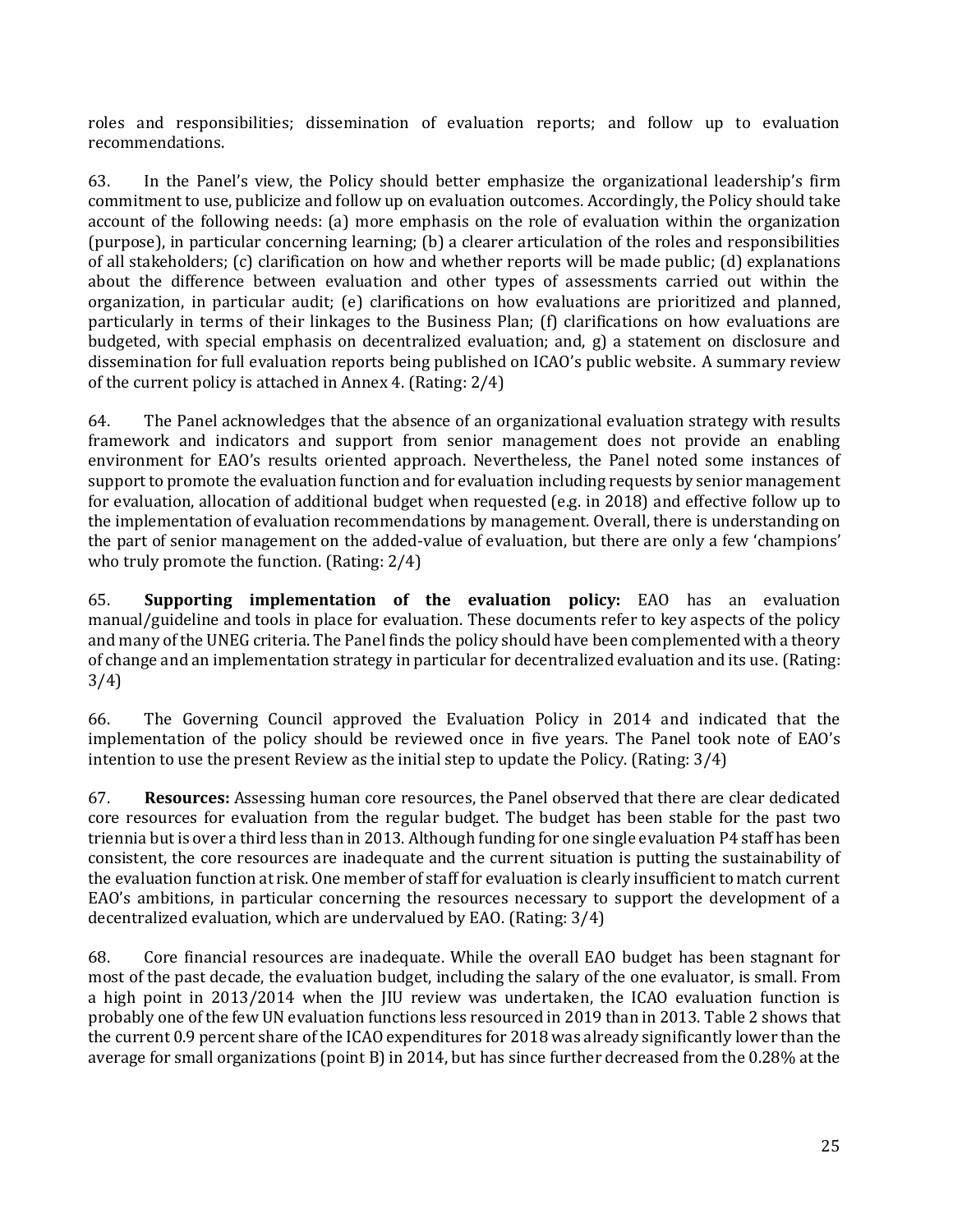time of the JIU report.<sup>18</sup> The current budget allocation is considered by EAO and the organization's management as adequate in that it allows for two key evaluations a year. The Panel disagrees with this view. It leads to a work planning process that is not needs-based but resource-based and does not aim to cover the most critical results area of the organization. Lack of funding thus can also affect the independence to implement what should be done. Access to competent evaluation consultants is a serious concern, with limited post of consultants and limits on consultancy rates. (Rating: 2/4)

| Budgetary analysis by level of performance, size of organization and structural | % of organizational       |  |  |  |
|---------------------------------------------------------------------------------|---------------------------|--|--|--|
| location                                                                        | expenditure on evaluation |  |  |  |
| A. Levels of performance                                                        |                           |  |  |  |
| Cluster I High level of development                                             | 0.33                      |  |  |  |
| Cluster II Average level of development                                         | 0.38                      |  |  |  |
| Cluster III Below-average level of development                                  | 0.30                      |  |  |  |
| <b>B. Size of organization48</b>                                                |                           |  |  |  |
| Large organization (between US\$ 1-5 billion)                                   | 0.18                      |  |  |  |
| Medium-sized organization (between US\$ 1 billion and 300 million)              | 0.17                      |  |  |  |
| Small organization (less than 300 million)                                      | 0.33                      |  |  |  |
| <b>C. Structural location</b>                                                   |                           |  |  |  |
| Stand-alone                                                                     | 0.33                      |  |  |  |
| Co-located within oversight                                                     | 0.14                      |  |  |  |
| 0.28<br>Co-located within management                                            |                           |  |  |  |

#### **Table 2: Expenditure by UN Organizations on Evaluation 2014**

69. Although the Evaluation Policy foresees the possibility to fund extra-budgetary activities with earmarked extra-budgetary resources, this opportunity has never been explored. Currently no budget is allocated from non-core/ extra budgetary resources. (Rating: 3/4)

70. No budget is allocated from non-core / extra budgetary support for human resources (Rating: N/A)

71. **Results and accountability, learning culture:** The organization does not have a comprehensive RBM policy or system. However, ICAO has decided to use RBM as its management approach and some aspects of it (through the Business Plan and CMRT) are being implemented. Linkages between evaluation, strategy, budget, programmatic areas, etc. are not well defined. Implementation of RBM is not complete. The overall organizational culture for results and accountability / learning is low. (Rating: 2/4)

<span id="page-25-0"></span>Relevance, responsiveness, efficiency and adaptability

72. **Relevance to stakeholder demands and coverage:** Coverage planning benefits from the evaluation and audit functions' co-location. Evaluations are planned and prioritized according to clear selection criteria including coverage, potential for learning, risk assessment, and demand of the Council and management. However, the Panel believes that the selection criteria could be improved in the

<sup>18</sup> JIU, 2014 (b) p. 21, JIU, 2014 (a), p. 31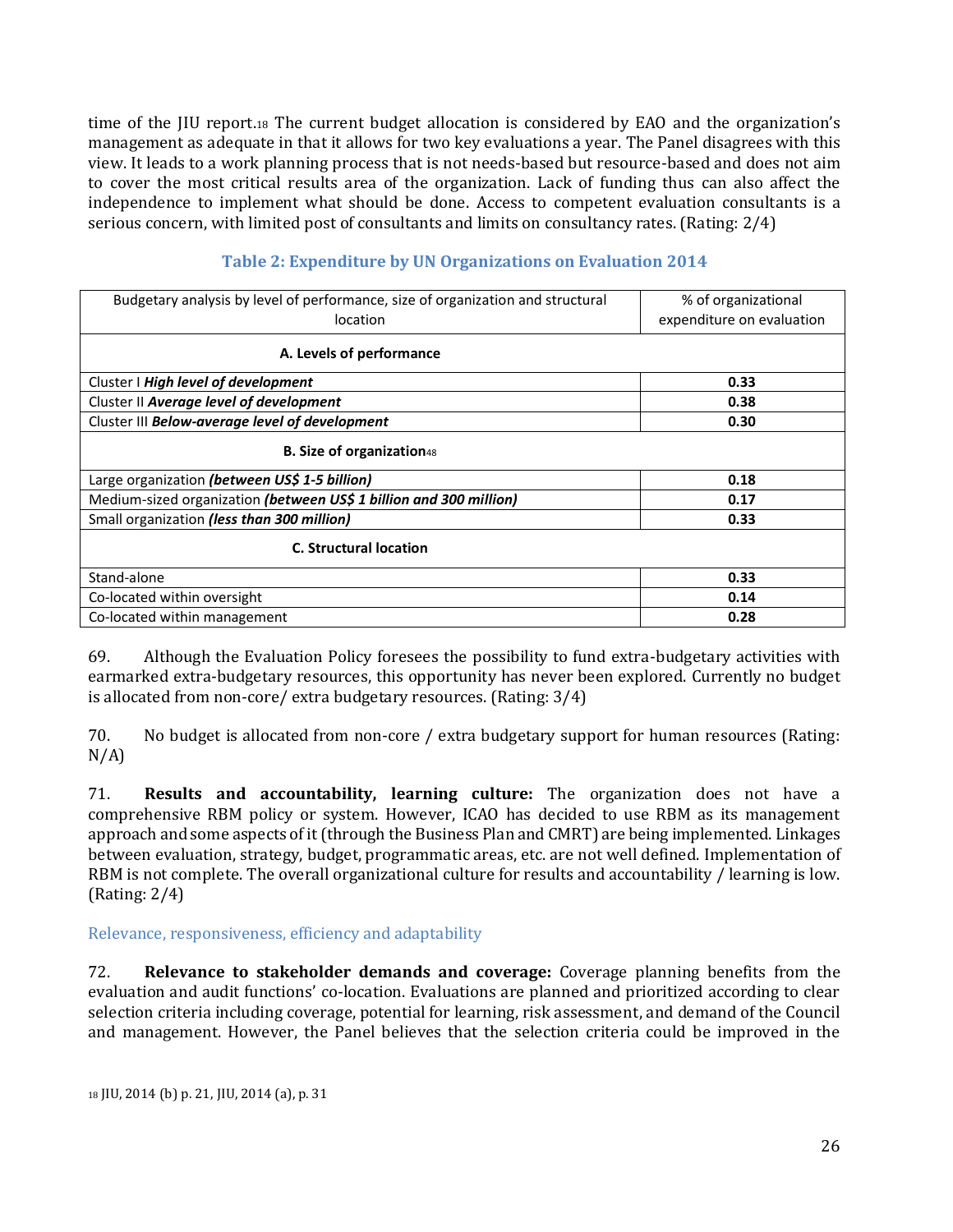Evaluation Policy. In particular by expanding the evaluation coverage to crosscutting issues and enhancing the potential for learning. (Rating: 3/4)

73. The Panel observed that there is currently limited support to decentralized or technical evaluation functions by the central evaluation unit. Although the policy foresees a role for EAO to develop and establish effective guidelines, a preliminary draft of these were only recently produced. Management does also not appear to report the few decentralized evaluations to EAO, which is a missed opportunity to provide quality assurance. (Rating: 2/4)

74. There has been progress over the last two years in the coverage and responsiveness of the evaluation plan, in particular regarding the themes related to key functions of the organization, such as the evaluations of standard setting and global plans. This covers some of the key mandates of the organization. It has contributed to build evaluation reputation and trust with management. However, the Panel believes that the most recent themes selected (the recent evaluation of the Secretariat support to the Council and the on-going evaluation of the RBM system) are more of a performance audit nature and too internal looking. In general, evaluations tend to focus on processes rather than results. It is therefore difficult for the Council to hold management accountable for results and support an RBM culture. (Rating: 2/4)

75. **Responsiveness to UN reform, global challenges, gender and human rights:** The EAO, despite being very small, is an active member of UNEG participating in its work groups (such as the Peer Review Working Group) and uses UNEG products (such as guidelines and tools). ICAO has contributed to the Working Group on Professionalization of Evaluation (2016). Capacity limitations prevent EAO from engaging in UN reform and global evaluation issues. Gender and human rights appear not to be a priority, in part given the very technical standard setting nature of the organization. (Rating: 2/4)

76. The Panel observed that there is currently no coordination or collaboration with other UN organizations in the conduct of evaluations. It recognized, however, that capacity limitations make this a lower priority. (Rating: 1/4)

77. While the Panel agreed with EAO that support to national evaluation capacities is not a priority for such a small non-resident UN Agency without Country Offices, it notes that national evaluation capacity is a global UN priority which should be addressed by all UN evaluation functions, including EAO. However, responsibility for this should be shared across the UN system-wide evaluation system who should support and incentivize non-resident small agencies through some form of special and differential treatment. (Rating: 1/4)

78. Acknowledging the technical nature of ICAO programmes and mandate, the Panel observed that gender, human rights and diversity are only considered to some extent, but not systematically across all evaluation work. (Rating: 2/4)

79. Concerning the extent to which EAO is upholding and promoting the principles and values to which the United Nations is committed in its evaluation practice, the Panel observed that the link between ICAO's work with the SDGs is increasingly emphasized in its evaluations. Moreover, there is a plan to evaluate the contribution of ICAO towards achieving the SDGs. (Rating: 3/4)

80. **Adaptability and continuous improvement:** The Panel observed that, although client satisfaction is being continuously assessed, adaptation and change process is slow and focused on mechanical implementation issues rather than broad, strategic ones. In this regard, the Panel cautioned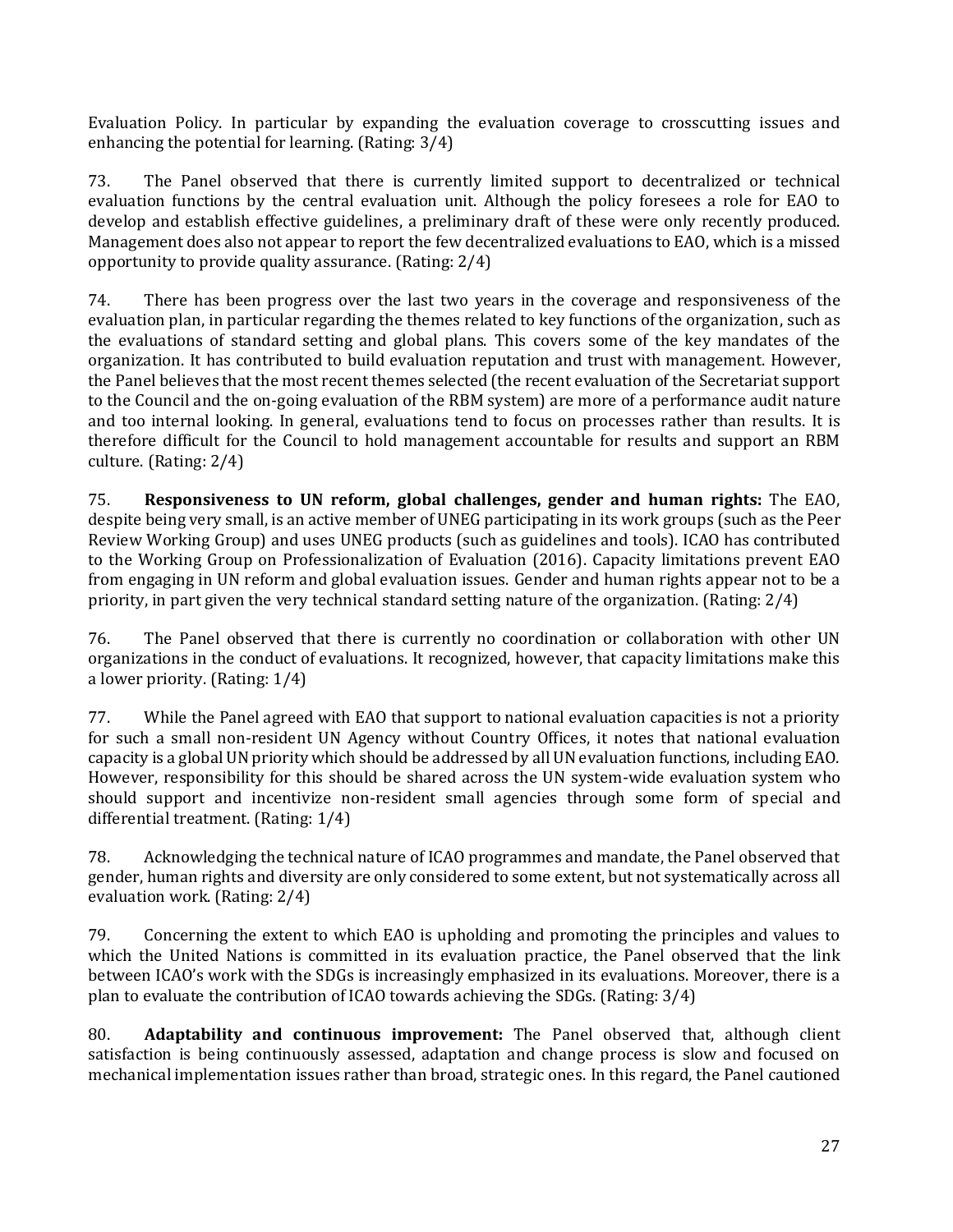EAO not to take a broad approach to this topic and start with quick wins such as meta synthesis, an evaluability assessment and case studies at country level. (Rating: 2/4)

81. The Panel did not observe any initiatives to generate knowledge or empower stakeholders through evaluation **beyond ICAO.** Nor did it observe initiatives to participate in forums and learning about advances in evaluation, such as addressing complex contexts and complicated evaluands, which are relevant in the field of international civil aviation. While this may be a luxury in a one-person office, it observed that it may be possible to do so through tapping into evaluation communities such as the Canadian Evaluation Society. (Rating: 1/4)

#### <span id="page-27-0"></span>Impartiality and balanced perspectives

82. **Structural independence:** The evaluation function reports to the Secretary General. It is independent of decision-making and implementation. It participates in management bodies as observers/ advisors/ information brokers in order to be kept informed and produces relevant products. (Rating: 3/4)

83. The appointment of the Head of Evaluation, who is the Director of the EAO and a trained auditor, is made by the Secretary General and approved by the Governing Council. (Rating: 4/4)

84. **Functional independence:** The Head of Evaluation has significant discretion over the development and issuance of evaluation reports. According to the standard operating procedures for audit and evaluation report clearance, the draft report and the management action plan are submitted together to the Secretary General for review and agreement. Once the report is finalized, it is sent to the Secretary General for endorsement of the Management Action Plan. (Rating: 4/4)

85. The Head of Evaluation has significant discretion over the planning of the evaluation work programme, which the Governing Council duly approves. The planning, however, is affected by the shortage of resources and EAO plans are based on what it can do and not what it should do. This limits effective discretion over planning. There are mostly adequate safeguards for independence and no violations of independence. (Rating: 3/4)

86. In terms of access to information, the Panel observed that EAO staff have complete access to all ICAO records, files, documents, accounts, physical property and personnel, as required in the conduct of evaluations. EAO has also free and unrestricted access to the ICAO Council. (Rating: 4/4)

87. As per the Charter, the Director of EAO submits an annual report on evaluation activities and audit to the Secretary General who then submits it to the Council. The annual report of the EAO provides a full, if not compact overview of evaluations conducted by EAO. Given the statutory shortness of the annual report, there is little information on identified systemic issues or a separation of audit and evaluation follow-up which leads to a further blending of the two functions. In addition, individual evaluation reports and recommendations are presented and discussed at the Council. For each evaluation, EAO prepares Council Working Papers (C-WPs), which summarize the main findings, conclusions and recommendations of the evaluations for discussion during Council Sessions. (Rating: 3/4)

88. **Built-in mechanisms for impartiality:** In terms of controls and approaches for stakeholder involvement and balanced perspectives, EAO uses external consultants to provide impartial technical/evaluation expertise. It holds periodic meetings with evaluation stakeholders throughout the evaluation process and maintains documented processes for the formal endorsement of evaluation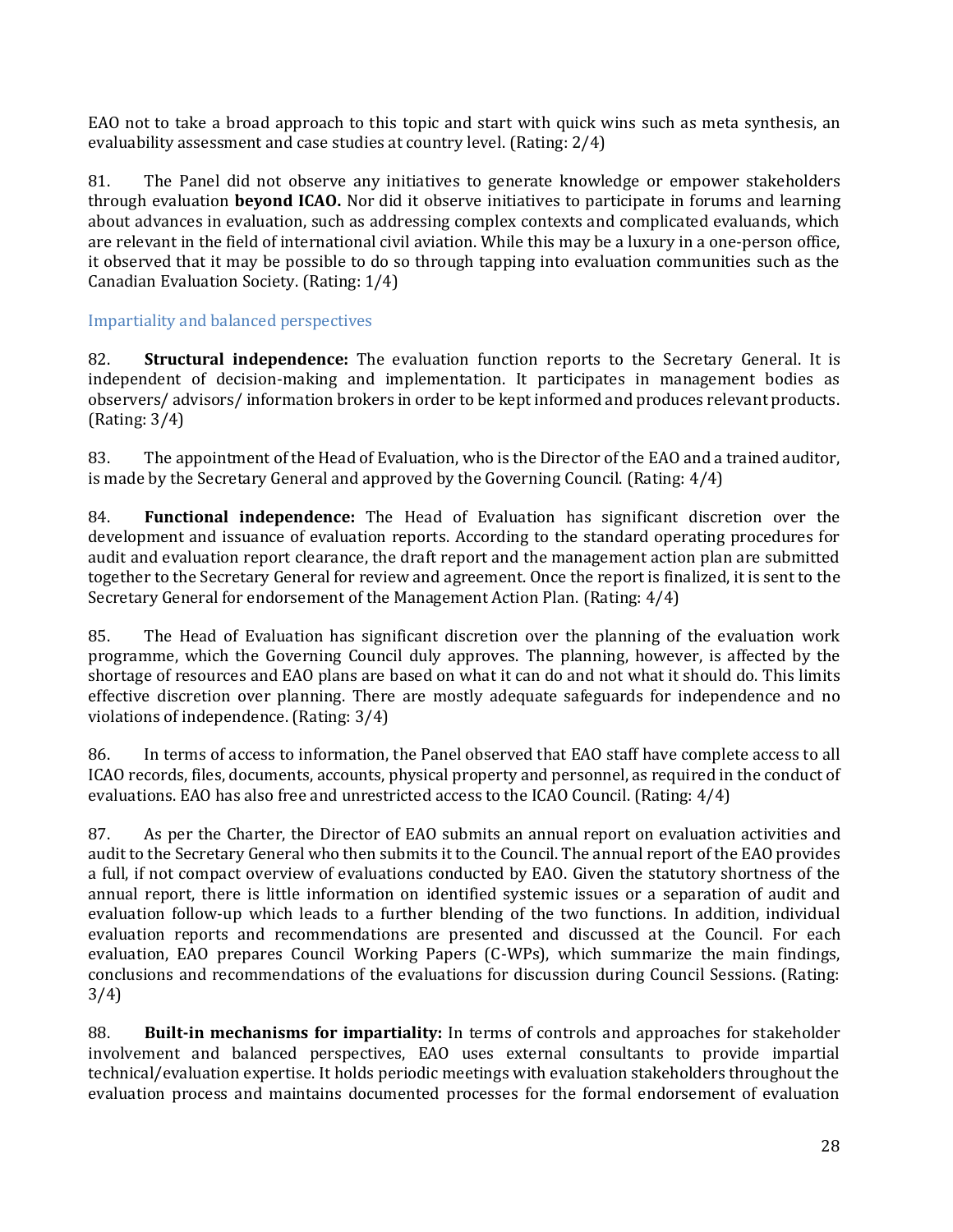deliverables (e.g. terms of reference, inception reports, final reports) by the reference groups. Despite these efforts, the Panel perceived a certain level of apathy from some stakeholders. (Rating: 3/4)

89. **Professional/technical Independence:** EAO staff are expected to show the highest level of professional objectivity in gathering, assessing and communicating information about the activity or process being examined. The quality of the evaluation process and results is ensured through conformity to the UNEG Norms and Standards, and use of the Evaluation Manual and associated tools and templates. Overall, the Panel observed appreciation for evaluation reports. (Rating: 3/4)

90. In terms of the evaluation function, the Panel observed that it is independent but not isolated. It is engaged with the organization and has a good standing with the Governing Body. However, the evaluation function does not benefit from a separate and distinct identity from audit and it is somehow overshadowed by it, thus not fulfilling its full value added. (Rating: 3/4)

91. **Behavioural independence:** Evaluators and evaluation managers fully abide by all accepted norms, standards and guidelines of professionalism, ethics, integrity and cultural sensitivity. There are no known cases where norms and standards have been breached by the evaluators and evaluation managers. (Rating: 4/4)

92. The evaluation function benefits from the advantages of being in the same office as audit and staff abide by accepted norms, standards and guidelines. However, accepted recommendations are not always implemented due to funding constraints and are accepted by management with this in mind. (Rating: 3/4)

93. In terms of the role of the Council, the Panel found that Member States abide by accepted norms and standards. However, participation of Member State representatives in ERGs could imply a risk of undue influence on the evaluation process. (Rating: 3/4)

### <span id="page-28-0"></span>Credibility, validity and reliability

94. **Evaluators and evaluation teams, staff and consultant quality:** The current Evaluation Specialist is an experienced evaluator with a good understanding of organizational and institutional issues. (Rating: 3/4)

95. External consultants meet the defined levels of professional expertise in evaluation. However, it is very difficult to get independent evaluation consultants who have knowledge and experience in evaluation and aviation. Limited availability of evaluation expertise in the field of international civil aviation must be addressed when developing the decentralized evaluation function. (Rating: 3/4)

96. Some consideration is given to the application of different methods and types of evaluations, but a one-person evaluation unit and budget constraints limit what the evaluation unit can do. (Rating: 2/4)

97. There are clear policies and opportunities for all staff to enhance their evaluation skills and receive training on the latest evaluation methods. The Evaluation Specialist attends UNEG organized and other trainings. (Rating: 3/4)

98. **Conditions are in place to ensure quality and consistency in the application of standards and approaches:** EAO has developed a Manual for evaluation, which needs to be updated to be in line with the UNEG Norms and Standards. Similarly, the Decentralized Evaluation Guidelines have only recently been developed and should be finalized following a review of the strategy for decentralized evaluation. (Rating: 2/4)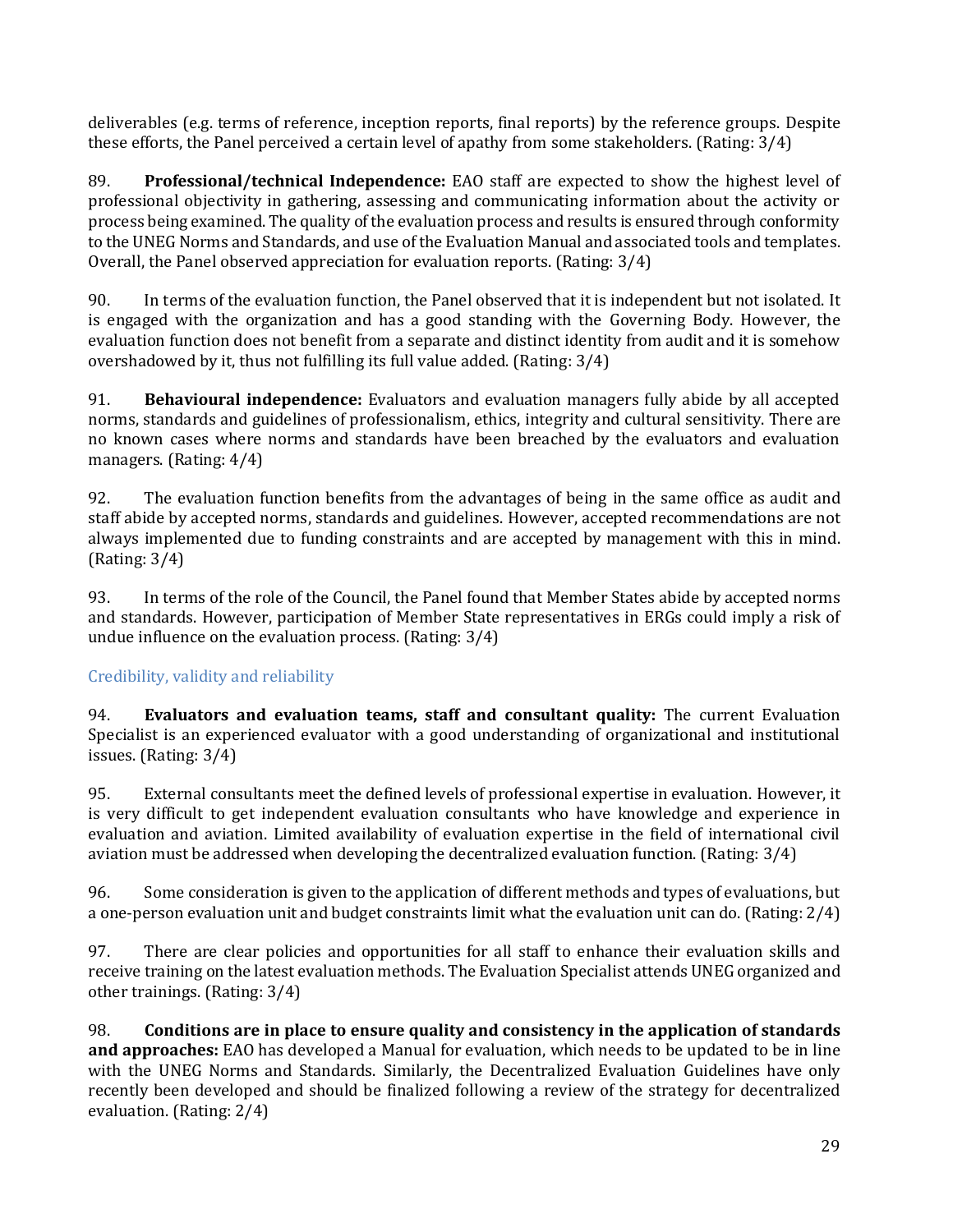99. Stakeholders (including the national counterparts when necessary) are systematically consulted throughout the evaluation process (planning and design, conduct and follow up). However, the Panel observed that control systems, including ERGs, mostly play a passive accountability-focused role. Since they are only engaged in a virtual commenting process, they do not display an active lessons learnedfocused engagement. (Rating: 2/4)

100. The quality of evaluation reports is assessed internally within EAO. There is no external review in place. (Rating: 2/4)

101. The quality of evaluation reports varies for the period reviewed. The Panel conducted an analysis of the evaluation reports since 2015, the results of which are summarized in the table in Annex 3. The analysis indicates medium quality overall but with significant improvements, especially in the last two years. (Rating: 3/4)

#### <span id="page-29-0"></span>Utility and potential impact

102. **Conditions in place to enhance use:** Although there is a dissemination and communication strategy, the Panel detected mostly passive sharing of reports. No other products are produced. The reports are posted on the intranet but difficult to find and most stakeholders said they had no interest in accessing them. (Rating: 2/4)

103. With regards timeliness in meeting stakeholder demands, evaluations are sometimes not completed within the set schedule. Nevertheless, the Panel recognized that evaluation reports are presented to the Council allowing for time sufficient for adequate discussion on the report and recommendations. (Rating: 3/4)

104. The recommendation tracking system is a strong point of EAO. Evaluations that are not accepted are now rare, but the Panel is concerned that none of the 2018 recommendations have been fully implemented and that there are still outstanding recommendations from 2015-17. However, since the implementation of recommendations takes time, the Panel is of the opinion that there is no need to report every two months. (Rating: 4/4)



#### **Table 3: Status of implementation of recommendations 2015 – 2019**

105. In terms of accessibility and transparency, evaluation reports are currently only accessible to Council members through the Council Portal and summary evaluation reports are available in the EAO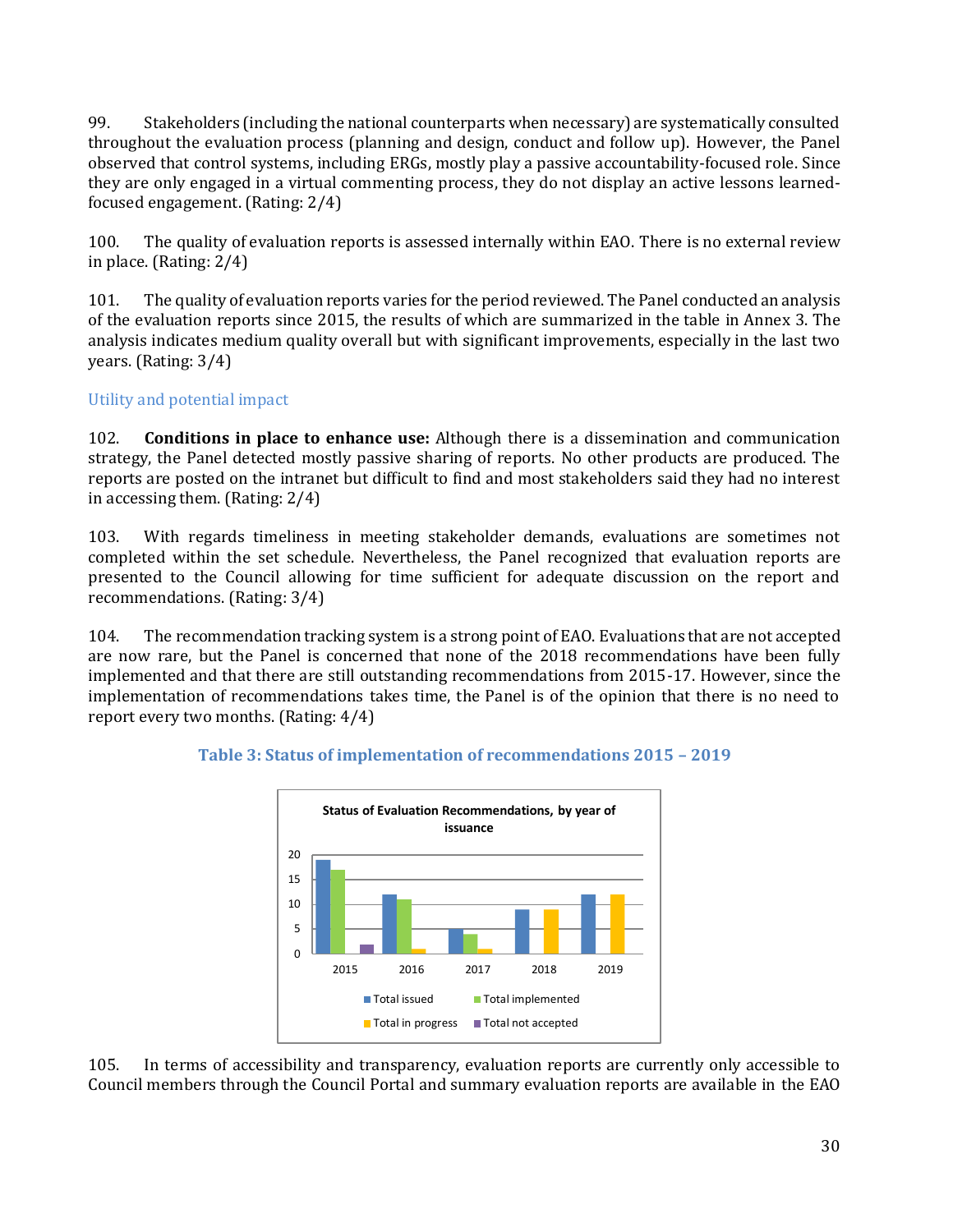intranet. A disclosure policy should foresee exceptions to wider dissemination with the option of not publishing sensitive information as decided by the Head of Evaluation. (Rating: 2/4)

106. Evaluation results are shared internally within ICAO and with the members of the Air Navigation Commission. Evaluation results are also discussed by management, Council Committees and during the Governing Council Sessions. (Rating: 3/4)

107. Evaluation results are not shared externally. They are not accessible to Member States at the field level, nor other UN organizations or external stakeholders. The norm within the UN system is that evaluation reports are available on the corporate website. (Rating: 1/4)

108. **Outcome level, nature and level of use:** When it comes to recommendation implementation rates, most of the recommendations of the evaluations conducted in 2015, 2016 and 2017 are implemented. However, recommendations made in 2018 are not yet implemented. Quantitative assessments in client satisfaction surveys conducted by EAO since 2018 suggest that evaluation recommendations were specific, measurable, achievable, relevant and timely (SMART), and constructive. The Panel reviewed the quality of recommendations in all eight reports and found that the quality has improved in recent years(Rating: 3/4)

109. The Panel assesses as "low" the use of evaluation for strategic setting at ICAO level. The fundamental issue is that evaluations do not indicate how the organization has contributed to corporate strategic results. EAO could use its engagement with each ERG to agree upon the chain of results towards corporate strategic results. Currently, there is limited evidence that evaluation is truly orienting work at the strategic level. (Rating: 2/4)

110. The Panel's assessment of the use of evaluation for strategic direction setting at higher programmatic level is "average". The 2017 "*ICAO Partnerships with UN Organizations and Agencies"* evaluation paved the way for a new partnership framework to be developed. Similarly, the recommendations of the evaluation of GANP and Global Aviation Safety Plan **(**GASP) are being used as an input for the development of the Global Aviation Safety Oversight System (GASOS). (Rating: 3/4)

111. At project and programme implementation level for programmatic improvement and learning, the Panel assessment is "average". The recommendation made by the evaluation of the Comprehensive Regional Implementation Plan for Aviation Safety in Africa (AFI Plan) and the evaluation of ICAO's technical assistance to Uruguay were useful for implementation. (Rating: 3/4)

112. External use of ICAO's evaluation is rated low since reports are not publicized. (Rating 1/4)

113. **Impact level, effect of use:** Follow up after the implementation of recommendations, post evaluation/usefulness of recommendation assessment only started recently. Currently, the unit records evidence of effect/impact if it is brought to their attention. (Rating: 2/4)

114. The Panel observed that Council and senior management appreciate evaluations for learning purposes but this still needs to materialize into decision-making that embeds evaluation lessons learned into action which will subsequently enhance the institutionalization of evaluation within ICAO. (Rating: 2/4)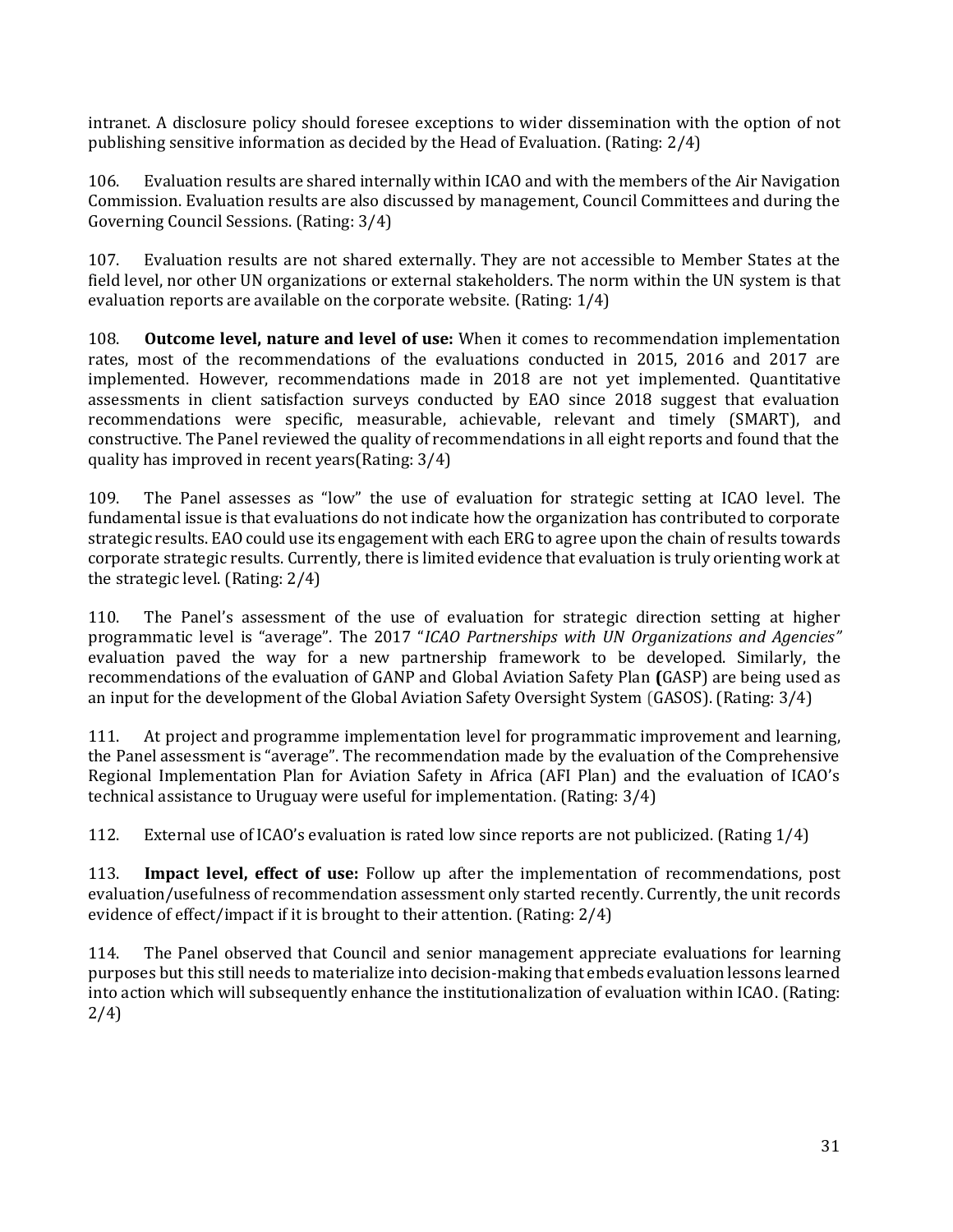# <span id="page-31-0"></span>Chapter 4. Conclusion

Overall, the Panel confirmed that, despite resource constraints, ICAO's evaluation function has further improved on its functioning since the 2013/2014 JIU review which ranked ICAO in the lowest percentile.

The function, with some exceptions, meets the UNEG Norms and Standards. Opportunities for improvement are hampered by severe resource limitations. The Panel recognizes that EAO may not be able to increase its regular budget but believes that it has the drive and vision to deliver more, and that some of this could be obtained by building partnerships with others and by strengthening support to decentralized evaluation.

EAO has clearly progressed in all assessment criteria since the last external review conducted by the JIU, but remains on the threshold of a fully-developed function. Unless the organization invests further into the function, further improvements will remain limited.

The current work output is seen as relevant and has recently covered major building blocks of ICAO's strategic and operational areas such as standard setting, GANP/GASP and RBM. EAO is now well positioned to move on to evaluations that provide evidence on results of the work of the organization. Improving this aspect could go hand in hand with planned improvements on RBM.

The envisaged investment in decentralized evaluation is warranted but, given current capacity constraints, the Panel concludes that the planned approach requires reconsideration and be more incremental.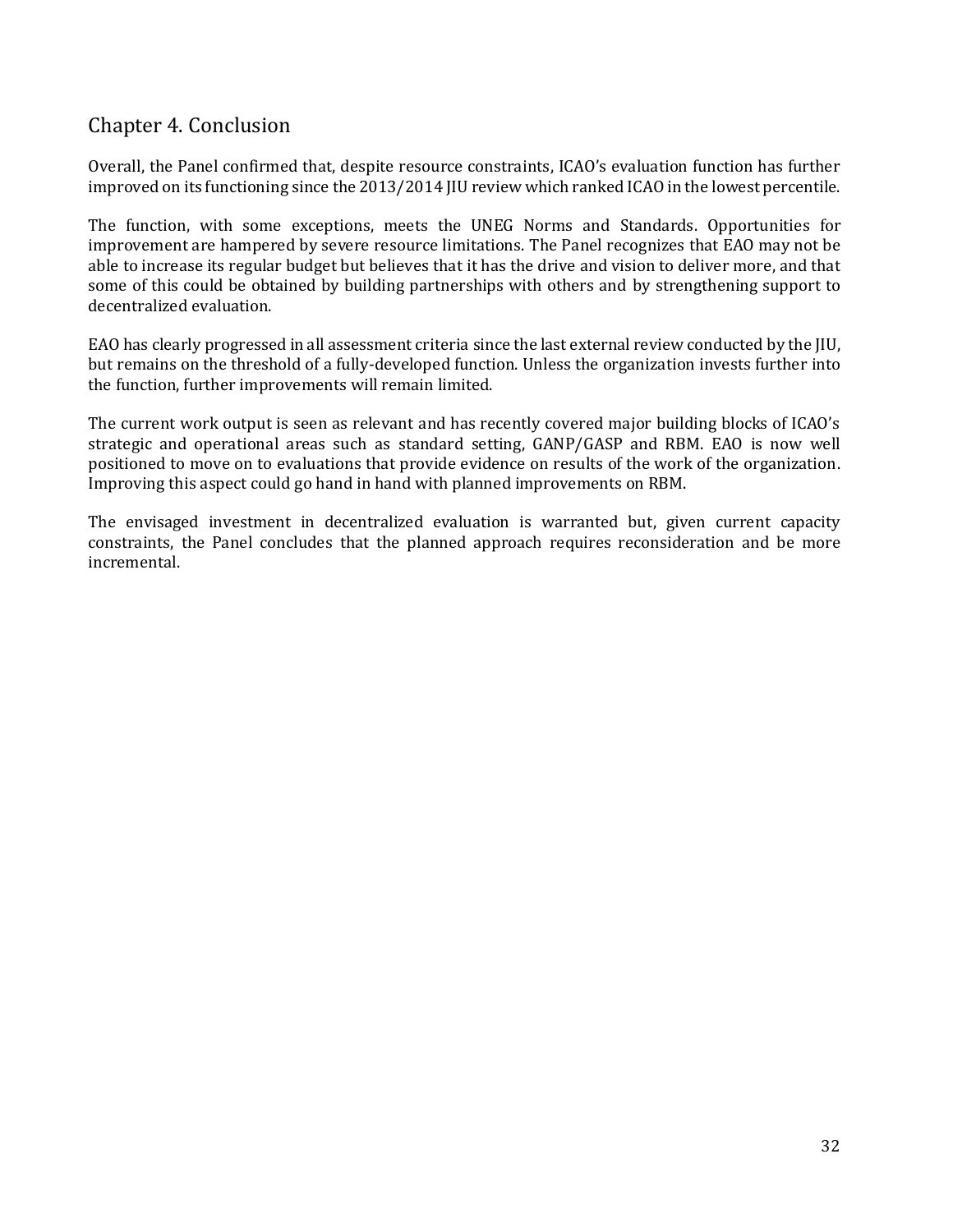# <span id="page-32-0"></span>Chapter 5. Recommendations

115. ICAO has an evolving evaluation function. Observed improvements in the quality of evaluation reports, the interest in pursuing decentralized evaluations, and senior management commitment to implementing evaluation recommendations all point to growth in a positive direction. It is, however, the opinion of the Panel that the evaluation unit has reached the limits of what is possible given the current resources available. In view of these limited resources ICAO does not fully benefit from the results and learning orientation that an evaluation lens brings. While improvements are possible with current resources, any significant improvement will require additional resources. The adoption of any of the following recommendations will need to be matched by a commitment to fund them adequately:

#### **Recommendation 1: EAO should update its evaluation policy. This should be an all-of organization policy with EAO as the custodian.**

The panel noted some shortfalls in the current policy. An updated and more aspirational policy should describe the unique role that evaluation can play and distinguish it from audit. Importantly, it should articulate enhanced responsibility for decentralized evaluation, its funding structure and what it can do for the organization. A renewed policy should position the evaluation function as a key player in driving positive organizational change and contributing to achievement of results. Finally it should reflect the updated UNEG Norms and Standards and issues relevant for Agenda 2030.

#### **Recommendation 2: The Secretary General,** as part of the budgeting process for the next triennial budget 2023 to 2025, **should identify/or request resources for at least one additional full-time position for the evaluation function.**

The current work plan and ambition are not tenable and, unless the organization invests a minimum of one additional position at P2/P3 level, many of the planned activities in particular regarding decentralization risk falling short. An additional staff member could also help build institutional capacity and provide back-up should the Evaluation Specialist be absent. Should funding not be feasible, then some of the suggestions under Recommendation 3 may be considered although these options are less effective and less sustainable as they tend to provide funding for a maximum of two years (e.g. associate expert).

#### **Recommendation 3: EAO should seek opportunities to increase its access to additional resources.**

Alongside Recommendation 2, EAO should consider developing a multi-pronged resource mobilization approach. It could explore ways to increase its access to internal resources by examining options available within the UN system, including Associate Experts, UN volunteers or other such mechanisms. It could also explore developing partnerships with Canadian universities, Federal Departments and evaluation associations. All these options may increase access to staff and expertise at a minimal cost. EAO could otherwise focus on operationalizing the commitment to funding decentralized evaluations through TCB projects. The details have yet to be worked out for this but should include consideration of earmarking project funds (for complex funds over a threshold), establishing or exploiting the TCB surplus etc.. As funding would primarily come from countries, this evaluation work would be oriented to improving the implementation of standards in these countries.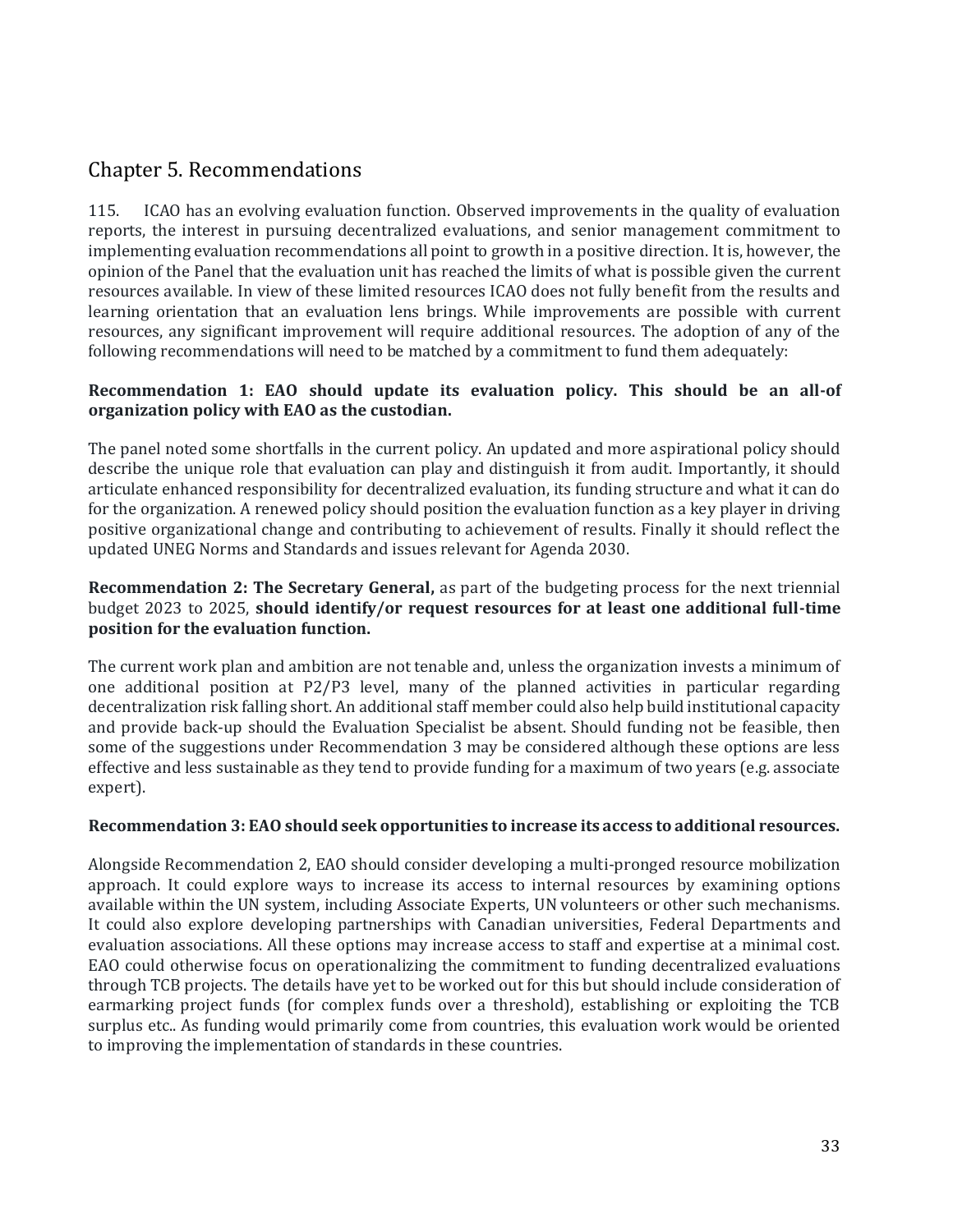#### **Recommendation 4: EAO should incorporate innovative practices to increase the value of evaluation.**

To date, EAO evaluations have been characterized by standard mixed-methods methodologies with a large focus on internal data and qualitative methods. They also have a large, high-level scope and formulaic application of the OECD-DAC criteria. While this is an acceptable evaluation practice, it is the opinion of the Panel that the value of evaluation can be increased by exploring other ways of planning, designing and conducting evaluations. First, EAO can consider exploring ways to incorporate new methods and external data sources into their evaluations. The partnerships and networks described in Recommendation 3 can help EAO access these new approaches. Evaluation could be planned with a more strategic and results-focused orientation. To date, much of the planning of evaluation has been limited by the current resource constraints. Consideration of evaluation-specific criteria in the planning of evaluations can help identify more needs-driven projects. EAO could consider a more needs focused application of OECD-DAC criteria in its evaluation questions. The Criteria were updated in December 2019 and make clear the importance of evaluation planning, to consider the relevance of all possible questions, and ensure that the evaluation focus on only those criteria and questions have the most value. Finally, having the evaluation and audit functions co-located, provides opportunities for synergies between the two. The EAO should consider conducting joint audits and evaluation when and where appropriate and useful. It can also consider conducting performance audits as part of the suite of products it produces for the organization.

#### **Recommendation 5: EAO should play a more active role in strengthening the RBM community in the organization.**

Evaluation is a key component of the RBM framework. Overall, the Panel saw that there were opportunities for EAO to become an institutional leader in RBM practices. With the use of ERGs and decentralized evaluation stakeholders, EAO could help increase awareness of RBM, the role of evaluation in RBM, and the importance of other components, such as results oriented decision making, performance measurement and learning, among others. This could be achieved through regular communications with these specific groups, as well as other RBM stakeholders in the organization, through an enhanced evaluation dissemination strategy that leverages existing online and social media platforms, as well as more traditional offerings such as 'brown bag lunches' and/or training and learning sessions. EAO's role could be formal or informal and would largely depend on its capacity to secure more resources to do this important work.

#### **Recommendation 6: EAO should adopt a phased approach to implementing decentralized evaluation.**

EAO has embarked on an ambitious plan to launch decentralized evaluations at ICAO. While the Panel applauds the ambition, the details have yet to be worked out by EAO. The Panel is concerned that the strategy currently proposed by EAO to create a relatively large and complex structure for supporting decentralized evaluations does not match the organization's interest or capacity to deliver. The operationalization of decentralized evaluations should be aligned to a thorough and realistic assessment of what can be achieved with resources available and what will be required to advance. It should also include consideration of organizational readiness for decentralized evaluation as articulated in an updated policy (see Recommendation 1). Currently, the best scope for decentralized evaluations will be in the field projects led by the TCB and country-based programming as part of the 'No Country Left Behind' initiative. We recommend that EAO considers starting with small, manageable evaluations of projects that have demonstrated an interest in evaluation. These first evaluations could be managed by EAO with a small group of interested volunteers from within the TCB. Piloting decentralized evaluations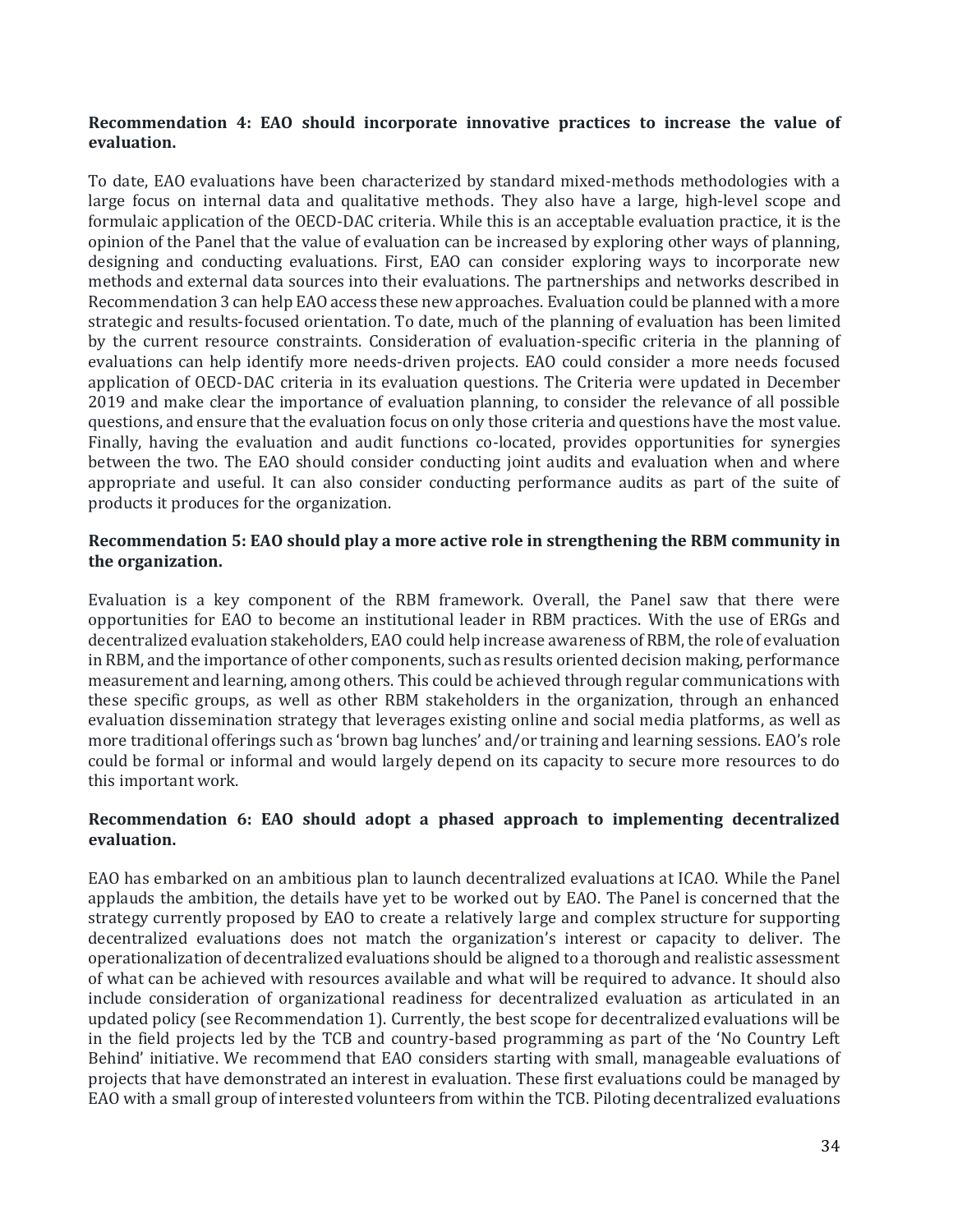will have to include an articulation of expectations, goals and targets of the evaluation, as well as a way to course correct as things progress.

#### **Recommendation 7: EAO should seek to publish evaluation reports and make them publicly available.**

The publication of evaluation reports aligns with UN and international norms and standards related to accountability and transparency. In addition, sharing evaluation reports is an opportunity to support organizational learning. To date, ICAO does not make evaluation reports publicly available, and makes them available to ICAO staff only through a portal that few staff access. Security concerns were cited as one of the main reasons EAO did not publish reports. However, the Panel did judge this to be a particularly important barrier based on the reports it reviewed. ICAO should pursue a strategy to make evaluation reports public, including a mechanism to identify where and when security concerns are an issue.

#### **Recommendation 8: The Council in its selection of EAAC members should ensure that evaluation expertise is available at all times.**

The Panel recognizes that membership of the EAAC is determined by the Council and through the nominations received. In line with the practice in other organizations, reserving one of these positions for evaluation would ensure constant capacity to oversee and advise the Council on the performance of the function.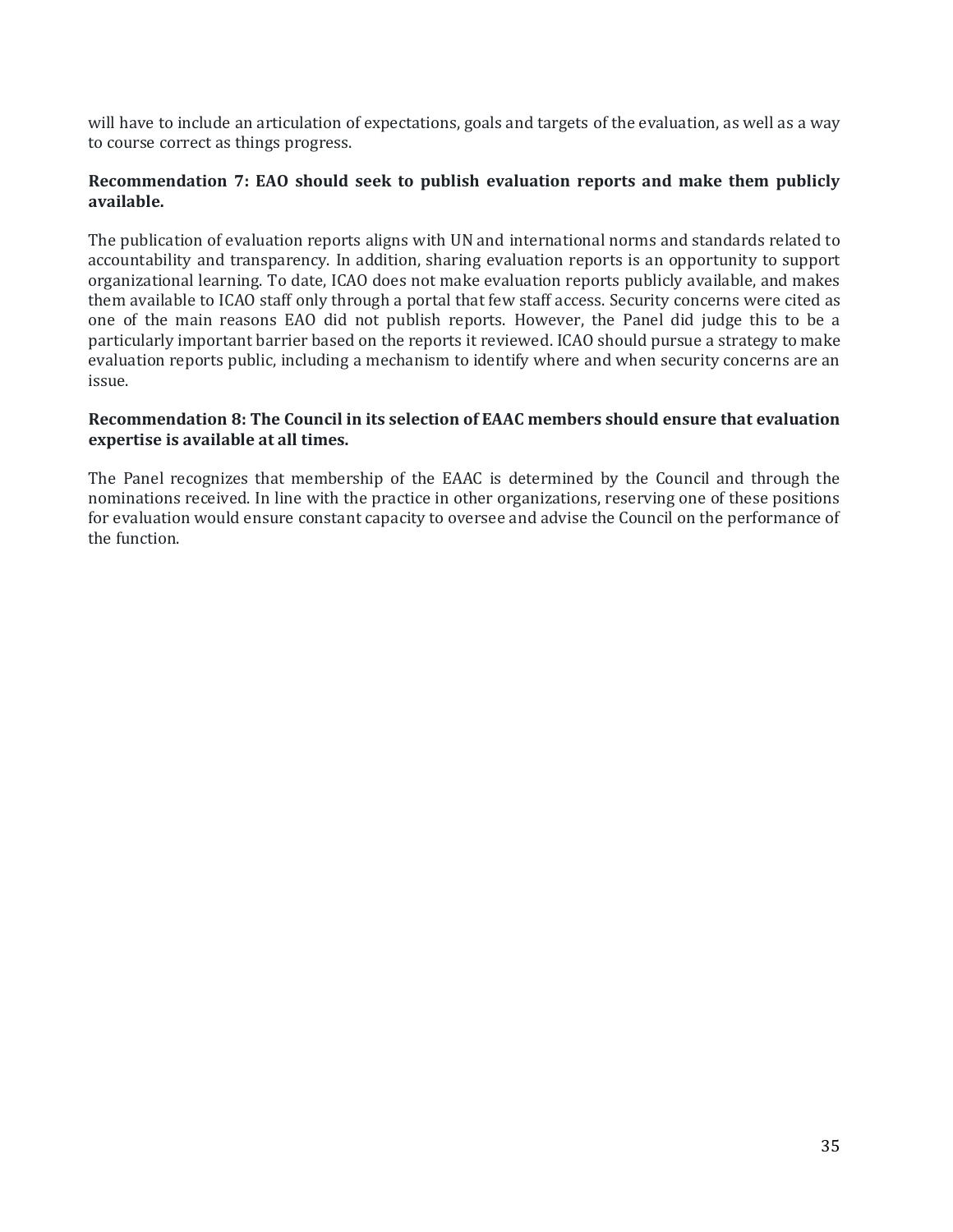#### <span id="page-35-0"></span>**Annexes**

- Annex 1: SWOT Analysis of the ICAO Evaluation Function
- Annex 2: Rating ICAO's Central Evaluation Function
- Annex 3: Quality Assessment of ICAO Evaluation Reports ( 2015-2019)
- Annex 4: Analysis of EAO's Evaluation Policy
- Annex 5: List of persons interviewed
- Annex 6: Documents reviewed
- Annex 7: JIU Findings on Level of Development by Location of the Evaluation Function
- Annex 8: Benchmarking with other UN entities, 2012-2013
- Annex 9: Peer Review Panel Members
- Annex 10: Terms of Reference
- Annex 11: Management Response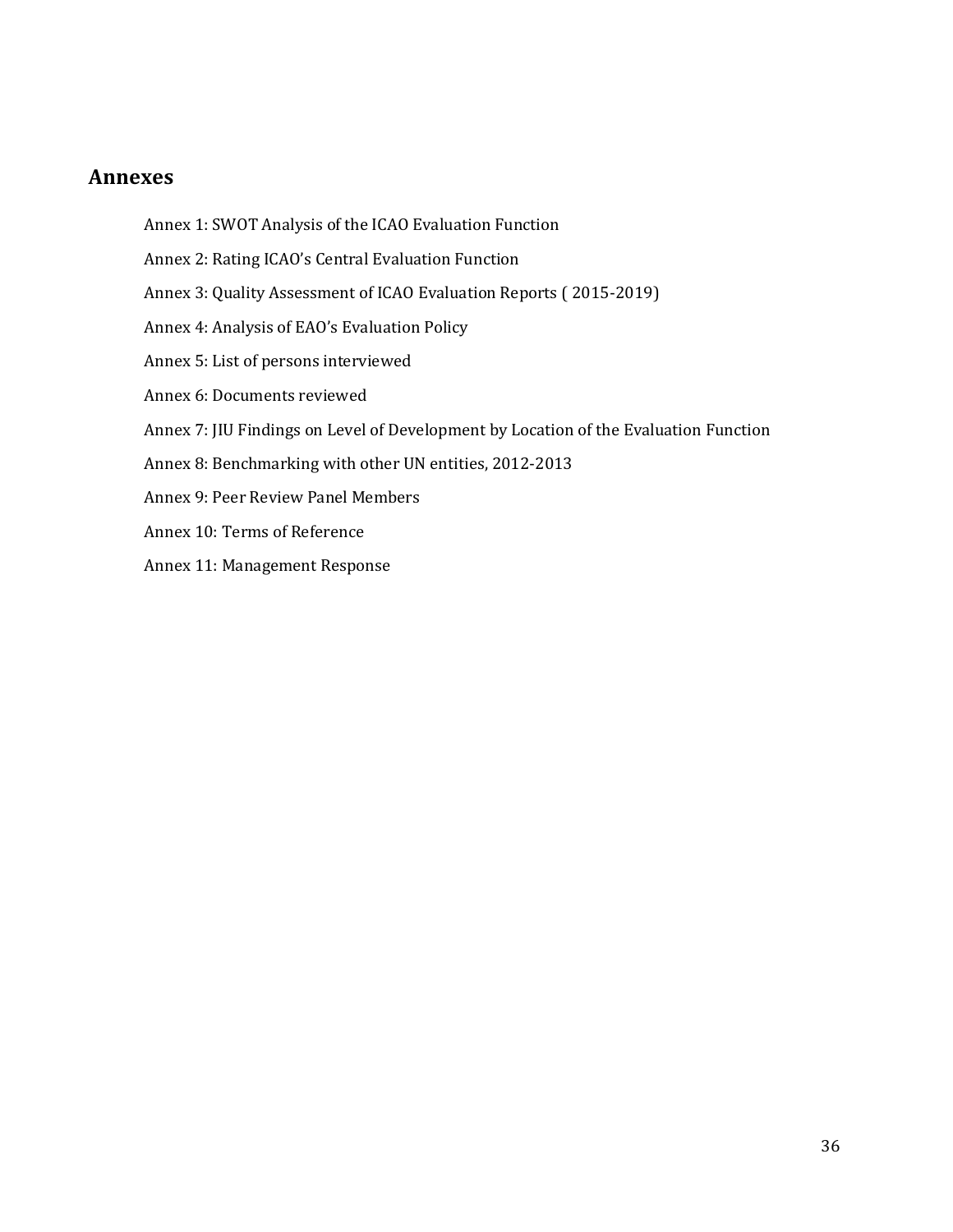#### Annex 1: SWOT Analysis of the ICAO Evaluation Function<sup>19</sup>

- a) Reasonably independent central evaluation function (in EAO)
- b) Several past evaluations were useful to various in-house stakeholders
- c) Recognition of ICAO staff of value of evaluation considered to be useful
- d) Good appetite for evaluation in ICAO
- e) Close collaboration between planning and evaluation
- f) Central evaluations included in Medium Term Strategy 2016- 2021(evaluation plan)
- g) Evaluations included in many project budgets at the decentralized level
- h) Dedicated Chief of the central Evaluation Division pushing in the right direction following UNEG Norms & Standards
- i) Participatory approach by Evaluation Division has created space for evaluation
- j) Key donors want a strong evaluation function and want to see it strengthened
- k) Management response and tracking of implementation of evaluation recommendations

- a) Partnerships (Transport Canada, CTSA, Public Safety CBSA, Universities evaluation/transport programmes)
- b) Junior Professional Officer, trainees, UNV
- c) Induction of new council members
- d) Regional offices lessons learned, No Country Left Behind Renewed emphasis of improving RBM
- e) Policy needs updating
- f) Reference groups could be learning platform
- g) Demonstrate relevance to SDGs...
- h) Joint evaluations (e.g. Montreal Protocol, GEF)
- i) Performance Audit (e.g. Regional Offices, efficiency: maximize co-location) TCB funding from overhead (e.g. 1% > \$1M - or from surplus/Reserve) Communications/reach out strategy beyond reporting
- j) Evaluation information sessions / lessons learned sessions
- k) Results group phased
- l) Decentralized but more modest: train small number of volunteers in evaluation - use in other regions (modify/downscale ILO/UNDP approach)
- m) Use ready-made training/guidelines

# <span id="page-36-0"></span>Strengths Weaknesses/Challenges

- a) Limited budget and process affects independences especially norms and standards Weak Evaluation culture
- b) No decentralized capacity
- c) Guidelines for decentralized created before policy update
- d) Weak results orientation/RBM maturity of ICAO
- e) No Theory of Change / theory based approach
- f) Insufficient resources for consultants and evaluations
- g) Resources don't match ambition
- h) Apathy regarding the work done
- i) Not used as driver of change
- j) Mixed to low appetite for more
- k) Gender / diversity not covered
- l) Work plan lacks strategy if focus
- m) Self-limiting plan
- n) Reports not shared widely within the organization
- o) No internet presence and portal seen as cumbersome
- p) Methods (lack of literature review, benchmarking, artificial intelligence, etc.)
- q) Product limit scope too big, takes time
- r) Evaluation too internal looking
- s) Lengthy draft sharing/ double loop
- t) Virtual reference group impedes joint learning
- u) Process seen too close to audit
- v) No separate identity from audit
- w) EAC has no evaluation experts

# Opportunities Threats/Challenges

- a) Competition for declining budget
- b) Apathy / low appetite / lack of interest for more by key actors Absorptive capacity
- c) Risk of interference in double loop process in draft review Transparency (of evaluation results/reports)
- d) Limited pool of consultants
- e) Limits on consultancy rates
- f) Poor performance data organizationally
- g) One-person office / personality dependent
- h) Box-thinking culture (not thinking 'outside the box)
- i) Risk of irrelevance resulting from evaluation not engaging in new aviation technologies and themes (artificial intelligence, drones, SDGs, economic development).

<sup>19</sup> Weaknesses and threats are combined in the main report under "challenges".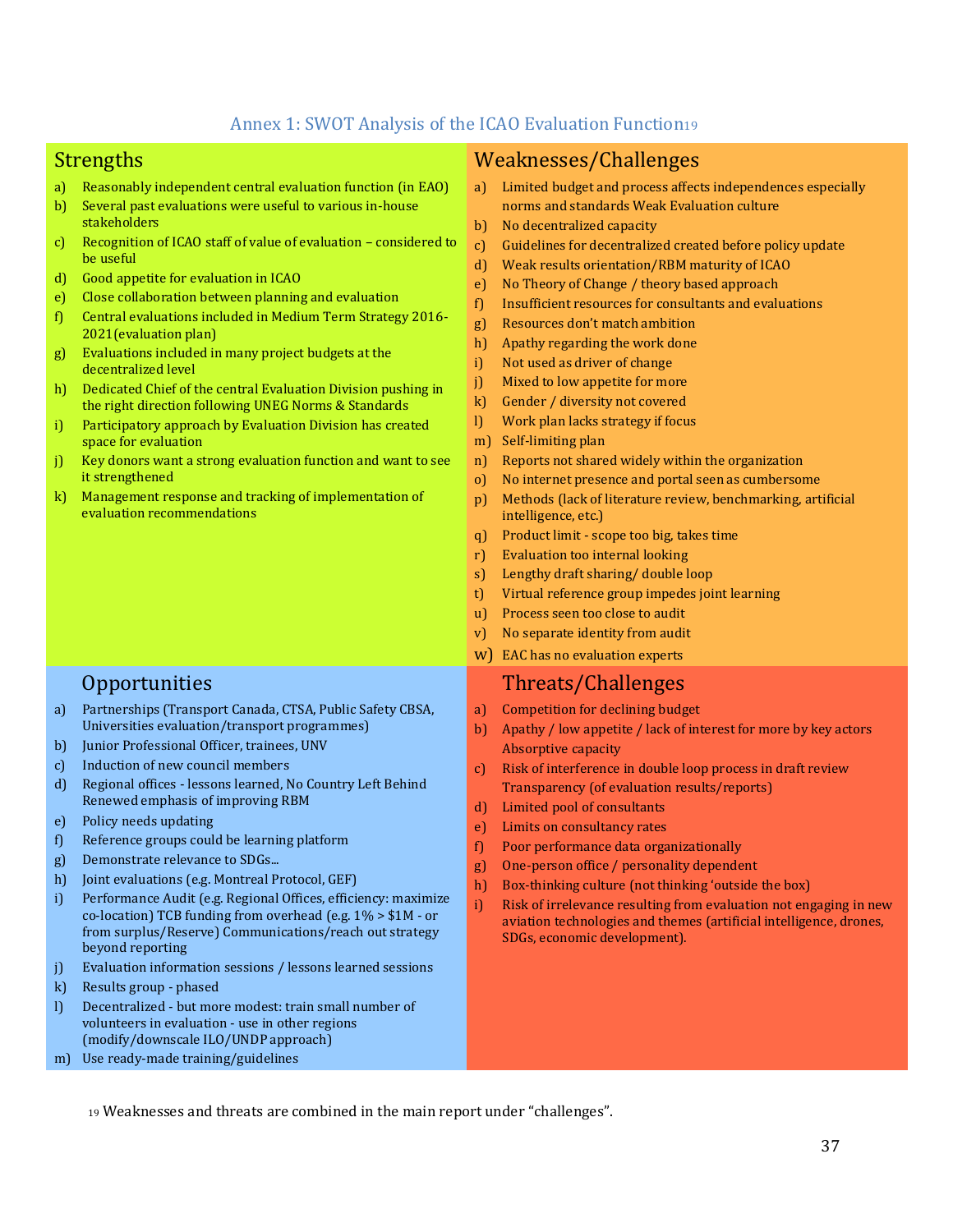<span id="page-37-0"></span>

|                             | 2019 Self-Assessment (EAO Rating) | 2019 Peer Review Panel Assessment |
|-----------------------------|-----------------------------------|-----------------------------------|
| <b>Enabling Environment</b> | 2.8                               | 2.4                               |
| Relevance & Responsiveness  | 2.7                               | 2.1                               |
| Independence & Impartiality | 3.8                               | 3.4                               |
| Validity & Reliability      | 2.9                               | 2.4                               |
| Utility & Impact            | 3.0                               | 2.5                               |

# Annex 2: Rating ICAO's Central Evaluation Function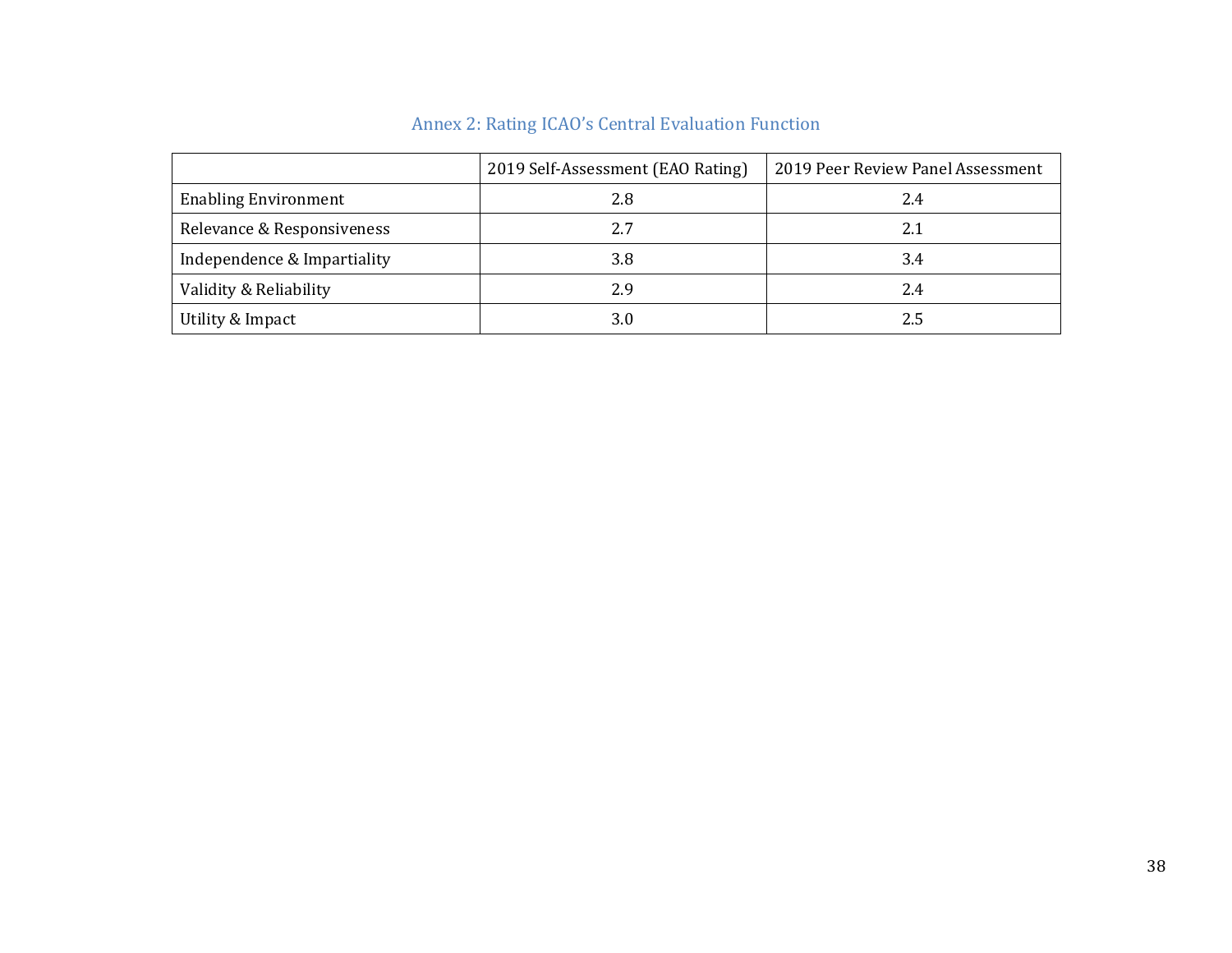<span id="page-38-0"></span>

| <b>CRITERIA</b>                                       | <b>MAX</b><br><b>POINTS</b> | <b>AFI Plan</b> | <b>External</b><br>Stakeholder<br><b>Perspectives</b>                                                                                     | ICAO's<br><b>Technical</b><br><b>Assistance</b><br>to | <b>Member</b><br><b>States</b><br><b>Needs and</b> | <b>ICAO</b><br><b>Partnerships</b><br>with UN<br><b>Organizations</b> | <b>SCORE</b><br><b>PER</b><br><b>EVALUAT</b><br><b>ION</b><br><b>REPORT</b><br>GASP-<br><b>GANP</b><br>Report | <b>ICAO</b><br>Standard-<br><b>Setting</b><br><b>Process</b> | <b>Secretariat</b><br>Support to<br>the | <b>TOTAL</b> | Ø              | %   | <b>TOTAL</b><br><b>MAXI</b><br><b>MUM</b><br><b>POSSI</b><br><b>BLE</b><br>(ALL<br><b>REPO</b><br>RTS) |
|-------------------------------------------------------|-----------------------------|-----------------|-------------------------------------------------------------------------------------------------------------------------------------------|-------------------------------------------------------|----------------------------------------------------|-----------------------------------------------------------------------|---------------------------------------------------------------------------------------------------------------|--------------------------------------------------------------|-----------------------------------------|--------------|----------------|-----|--------------------------------------------------------------------------------------------------------|
|                                                       |                             |                 | on ICAO                                                                                                                                   | <b>Uruguay</b>                                        | <b>Expectations</b>                                | and Agencies                                                          |                                                                                                               | <b>Report</b>                                                | <b>Council</b>                          |              |                |     |                                                                                                        |
| <b>YEAR</b>                                           |                             | 2015            | 2015                                                                                                                                      | 2016                                                  | 2016                                               | 2017                                                                  | 2018                                                                                                          | 2018                                                         | 2019                                    |              |                |     |                                                                                                        |
| <b>Report Structure</b>                               | $\overline{4}$              | $\overline{2}$  | $\overline{2}$                                                                                                                            | $\overline{2}$                                        | $\overline{2}$                                     | $\overline{2}$                                                        | $\overline{2}$                                                                                                | 3                                                            | 3                                       | 19           | $\overline{2}$ | 61% | 32                                                                                                     |
| <b>Object of Evaluation</b>                           | $\overline{4}$              | $\overline{2}$  | $\overline{2}$                                                                                                                            | $\overline{2}$                                        | $\overline{2}$                                     | $\mathbf{1}$                                                          | $\mathbf{1}$                                                                                                  | $\overline{2}$                                               | 3                                       | 16           | $\overline{2}$ | 49% | 32                                                                                                     |
| <b>Evaluation Purpose,</b><br><b>Objective, Scope</b> | $\overline{4}$              | $\overline{2}$  | $\overline{2}$                                                                                                                            | $\overline{2}$                                        | $\overline{2}$                                     | $\overline{2}$                                                        | $\overline{2}$                                                                                                | $\overline{2}$                                               | $\overline{2}$                          | 14           | $\overline{2}$ | 45% | 32                                                                                                     |
| <b>Evaluation Methodology</b>                         | $\overline{4}$              | $\overline{2}$  | $\overline{2}$                                                                                                                            | $\mathbf{1}$                                          | $\overline{2}$                                     | $\overline{2}$                                                        | $\overline{2}$                                                                                                | $\overline{3}$                                               | $\overline{3}$                          | 17           | $\overline{2}$ | 52% | 32                                                                                                     |
| <b>Evaluation Findings</b>                            | $\overline{4}$              | $\mathbf{1}$    | $\mathbf{1}$                                                                                                                              | $\overline{2}$                                        | $\mathbf{1}$                                       | $\mathbf{1}$                                                          | $\overline{3}$                                                                                                | 3                                                            | $\overline{\mathbf{3}}$                 | 15           | $\overline{2}$ | 48% | 32                                                                                                     |
| <b>Evaluation Conclusions</b>                         | $\overline{4}$              | $\mathbf{1}$    | $\mathbf{1}$                                                                                                                              | $\overline{2}$                                        | $\mathbf{1}$                                       | $\mathbf{1}$                                                          | 3                                                                                                             | 3                                                            | $\overline{3}$                          | 15           | $\overline{2}$ | 48% | 32                                                                                                     |
| <b>Evaluation</b><br><b>Recommendations</b>           | $\overline{4}$              | $\overline{2}$  | $\overline{2}$                                                                                                                            | $\overline{2}$                                        | $\overline{2}$                                     | $\overline{2}$                                                        | $\overline{3}$                                                                                                | 3                                                            | 3                                       | 18           | $\overline{2}$ | 56% | 32                                                                                                     |
| Gender, Human Rights &<br>the SDGs                    | 4                           | $\mathbf{1}$    | 1                                                                                                                                         | 1                                                     | 1                                                  | 1                                                                     | 2                                                                                                             | 1                                                            | $\mathbf{1}$                            | 10           | $\mathbf{1}$   | 30% | 32                                                                                                     |
| <b>Management response</b>                            | $\overline{4}$              | 3               | 4                                                                                                                                         | 3                                                     | 3                                                  | 3                                                                     | 3                                                                                                             | $\overline{2}$                                               | 3                                       | 23           | 3              | 72% | 32                                                                                                     |
| Total $(A-I)$ **                                      | 36                          | 16              | 18                                                                                                                                        | 17                                                    | 17                                                 | 15                                                                    | 21                                                                                                            | 21                                                           | 24                                      | 148          | 18             | 51% | 288                                                                                                    |
| D+E+F+G                                               | 16                          | 7 <sup>7</sup>  | $\overline{7}$                                                                                                                            | $\overline{7}$                                        | $\boldsymbol{6}$                                   | $6\phantom{a}$                                                        | 10                                                                                                            | 11                                                           | 12                                      | 66           | 8              | 51% | 128                                                                                                    |
|                                                       | Scores                      |                 | **Required to have a minimum of 21 points overall (60%) and 11 (70%) of which should be in criteria D,E,F,G to be considered as adequate. |                                                       |                                                    |                                                                       |                                                                                                               |                                                              |                                         |              |                |     |                                                                                                        |
| *full details scoring                                 | Eventlant                   | Catiefactory    | Partially                                                                                                                                 | <b>Unsatis-</b>                                       | n/n                                                |                                                                       |                                                                                                               |                                                              |                                         |              |                |     |                                                                                                        |

# Annex 3: Quality Assessment of ICAO Evaluation Reports ( 2015-2019)\*

\*full details scoring excellent Satisfactory **Partially** Partially satisfactory factory n/a **4** | 3 | 2 | 1 | 0

Source: Peer Review Panel, 2019. The assessment is based on a quality assessment template with 11 criteria and a total of 45 sub-criteria (see below). The assessment was conducted by an independent consultant. While the assessment was done as objectively as possible, some criteria require a judgment by the assessor.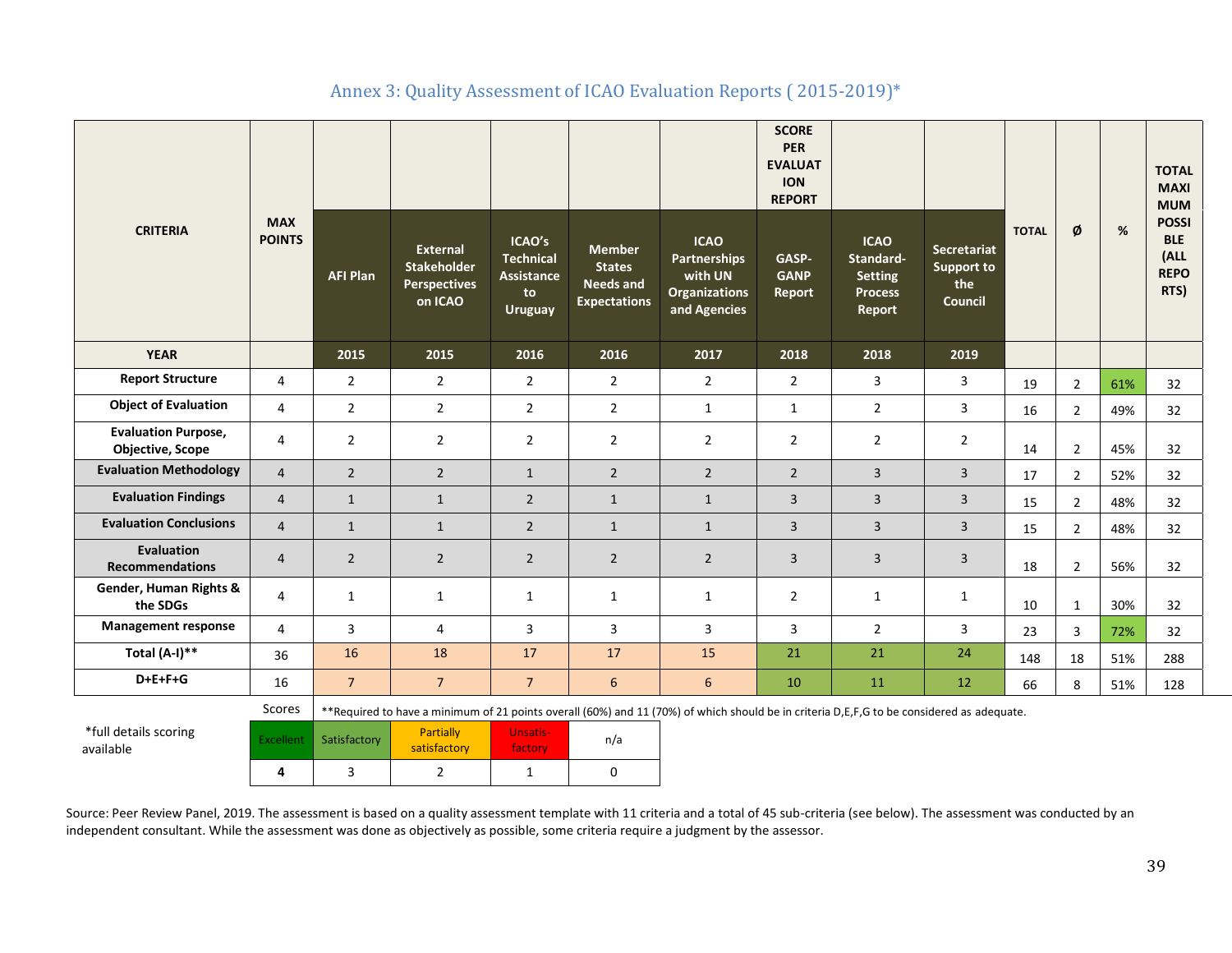<span id="page-39-0"></span>

| <b>Analysis of EAO Evaluation Policy</b> |                                  |                                                                                                                                                                                                                                                                                                                                                                                                                                                                                                                                                                                                                                                                                                                    |  |  |  |  |
|------------------------------------------|----------------------------------|--------------------------------------------------------------------------------------------------------------------------------------------------------------------------------------------------------------------------------------------------------------------------------------------------------------------------------------------------------------------------------------------------------------------------------------------------------------------------------------------------------------------------------------------------------------------------------------------------------------------------------------------------------------------------------------------------------------------|--|--|--|--|
| <b>Section</b>                           | <b>Content/Heading</b>           | <b>Panel Comments</b>                                                                                                                                                                                                                                                                                                                                                                                                                                                                                                                                                                                                                                                                                              |  |  |  |  |
| 1                                        | Introduction                     | Very short; could be more aspirational                                                                                                                                                                                                                                                                                                                                                                                                                                                                                                                                                                                                                                                                             |  |  |  |  |
| $\overline{2}$                           | Aims and Guiding<br>Principles   | Collaboration with internal audit is an unusual principle guiding evaluation<br>at ICAO and unique for a UN evaluation policy. Other key principles are<br>missing, e.g. transparency, inclusiveness etc. and could be added.                                                                                                                                                                                                                                                                                                                                                                                                                                                                                      |  |  |  |  |
| 3                                        | Definitions                      | Standard definitions are provided for evaluation and decentralized<br>evaluation is well defined. However, the difference between evaluation and<br>audit, as well as other assessments undertaken in ICAO, is not clarified.<br>Requirement for notification and a plan to register decentralized<br>evaluations is misplaced here.                                                                                                                                                                                                                                                                                                                                                                               |  |  |  |  |
| $\overline{4}$                           | <b>Evaluation Planning</b>       | No selection criteria. Not clear who approves the plan. Does not define<br>what coverage means.                                                                                                                                                                                                                                                                                                                                                                                                                                                                                                                                                                                                                    |  |  |  |  |
| 5                                        | <b>Quality Assurance</b><br>(QA) | Does not reflect the use of reference groups or stakeholder groups. It also<br>remains unclear who is responsible for QA in particular when the<br>evaluation specialist drafts the reports                                                                                                                                                                                                                                                                                                                                                                                                                                                                                                                        |  |  |  |  |
| 6                                        | Roles and<br>responsibility      | EAO is the custodian but there is no differentiation between the role of the<br>Director (Chief EAO) and the senior evaluator who leads the<br>implementation of the function. Point 6.5 contradicts the Charter which<br>states the Council approves the work programme. The role of the Council is<br>not as strong as in other UN organizations. The role of the EAAC is not<br>clearly specified (nor is it in the Charter). There is no clear separate role for<br>the Secretary General even though in practice and per the Charter there is<br>one. Should be more specific on responsibilities of management for<br>decentralized evaluation including management response and<br>implementation tracking. |  |  |  |  |
| 7                                        | Dissemination                    | Limited and not made public thus not in line with UNEG Norm #7.<br>Management Response should be under a separate heading and more<br>complete                                                                                                                                                                                                                                                                                                                                                                                                                                                                                                                                                                     |  |  |  |  |
| 8                                        | Resourcing                       | Is silent on how evaluations are budgeted. Seems to take Regular Budget<br>for a given but misses other opportunities. Does not stipulate Extra<br>Budgetary funding allocation although there is an existing Council<br>resolution.                                                                                                                                                                                                                                                                                                                                                                                                                                                                               |  |  |  |  |
|                                          | Missing elements                 | Theory of change<br>Ethical standards and code of conduct and behaviours<br>Gender and human rights                                                                                                                                                                                                                                                                                                                                                                                                                                                                                                                                                                                                                |  |  |  |  |

# Annex 4: Analysis of EAO's Evaluation Policy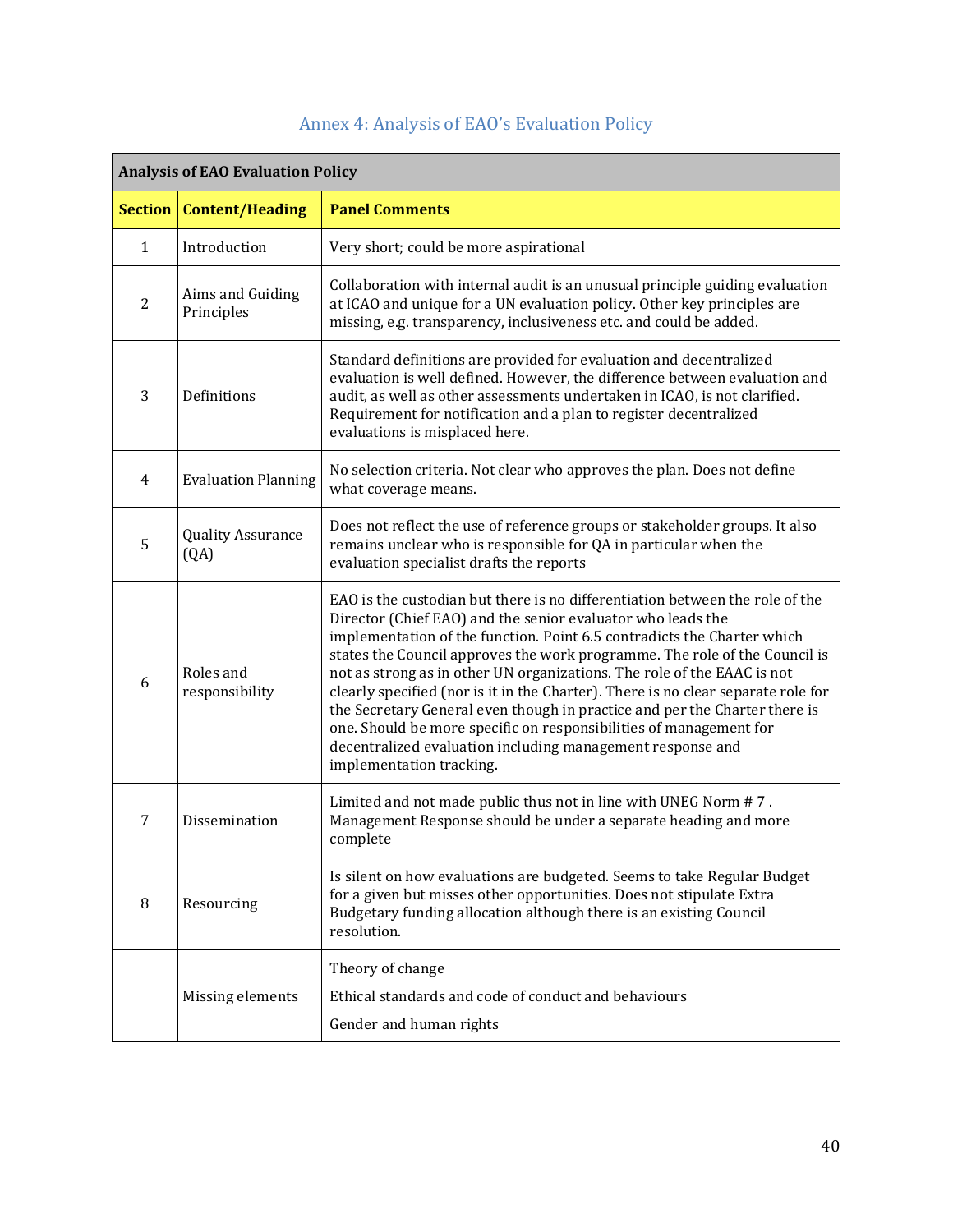|  | <b>General Comment</b> | Many key elements are missing. While they may be in part in the Charter<br>the Policy should be fully stand-alone. The policy predates the current<br>Norms and Standards and should be revised also bearing in mind UN<br>reform and OECD DAC new criteria. |
|--|------------------------|--------------------------------------------------------------------------------------------------------------------------------------------------------------------------------------------------------------------------------------------------------------|
|--|------------------------|--------------------------------------------------------------------------------------------------------------------------------------------------------------------------------------------------------------------------------------------------------------|

# Annex 5: List of persons interviewed

<span id="page-40-0"></span>

|                | <b>Name</b>             | <b>Position / Representation</b>                                                               | <b>Remarks</b>                                                  |
|----------------|-------------------------|------------------------------------------------------------------------------------------------|-----------------------------------------------------------------|
| 1.             | ALIU, Olumuyiwa         | Council President - ICAO Governing Council                                                     |                                                                 |
| 2.             | SCIACCHITANO, Salvatore | President Elect of Council - ICAO Governing Council                                            |                                                                 |
| 3.             | LIU, Fang               | Secretary General - ICAO Secretariat                                                           |                                                                 |
| 4.             | HURLEY, Claude          | President - Air Navigation Commission (ANC)                                                    |                                                                 |
| 5.             | <b>GRUTER, Kurt</b>     | Chair of the Evaluation and Audit Advisory Committee<br>(EAAC)                                 |                                                                 |
| 6.             | LLOYD, David            | UK Permanent Representative to ICAO - Council<br>Member                                        |                                                                 |
| 7.             | KORYFIDOU, Elpida       | Second Vice President of the ANC- Air Navigation<br>Commission Representative for Greece - ANC |                                                                 |
| 8.             | ZO'O MINTO'O, Prosper   | Regional Director, WACAF Regional Office                                                       |                                                                 |
| 9.             | KASAHMBO, Barry         | Regional Director, ESAF Regional Office                                                        |                                                                 |
|                | 10. DJIBO, Boubacar     | Director, Air Transport Bureau (ATB)                                                           |                                                                 |
|                | 11. HASEGAWA, Toru      | Deputy Director - Economic Development, ATB                                                    |                                                                 |
|                | 12. LEFOYER, Sylvain    | Deputy Director - Air Security & Facilitation, ATB                                             |                                                                 |
| 13. HUPE, Jane |                         | Deputy Director, Environment, ATB                                                              |                                                                 |
|                | 14. BELAYNEH, Meshesha  | Deputy Director, TCB                                                                           |                                                                 |
|                | 15. MACFARLANE, Richard | Deputy Director, Air Navigation Capacity and<br>Efficiency - Air Navigation Bureau (ANB)       | As OIC for the Director of ANB<br>and as Deputy Director of ANB |
|                | 16. COSTA, Marcus       | Chief, Accident Investigation Section, ANB                                                     | OIC for Deputy Director, Safety                                 |
|                | 17. MAURINO, Martin     | Technical Officer, Global Aviation Safety, ANB                                                 |                                                                 |
|                | 18. DE BODY, Thilly     | Acting Head, SPCP                                                                              |                                                                 |
|                | 19. QUESADA, Oscar      | Deputy Director, SAM Regional Office                                                           |                                                                 |
|                | 20. EFENDIOGLU, Tuncay  | Chief EAO                                                                                      |                                                                 |
|                | 21. FARICE, Gugsa Y.    | <b>Evaluation Specialist</b>                                                                   |                                                                 |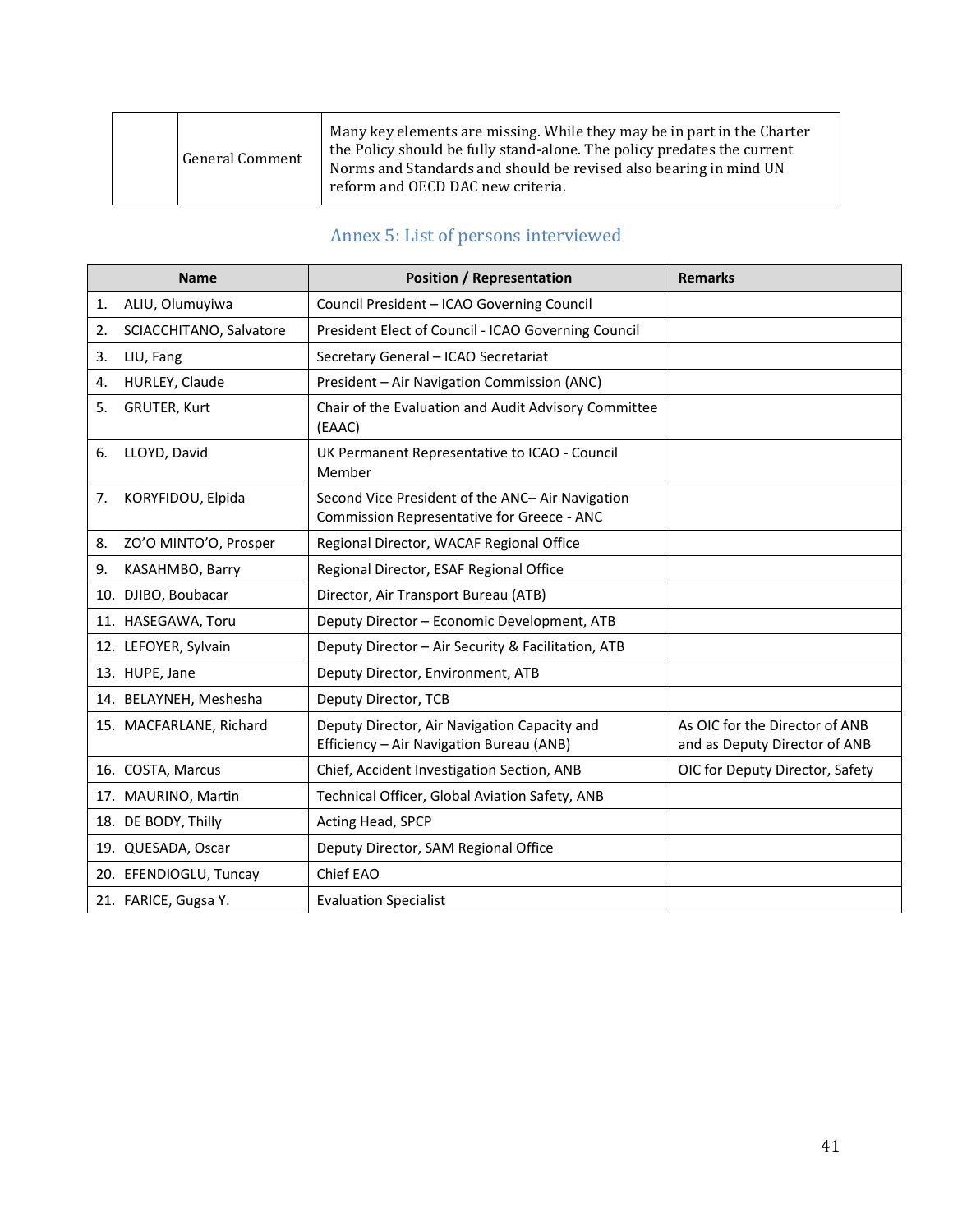### Annex 6: Documents reviewed

<span id="page-41-0"></span>

| Joint Inspection Unit | Analysis of the Evaluation Function in the United Nations system<br>JIU, 2014/6(a)                                                 |
|-----------------------|------------------------------------------------------------------------------------------------------------------------------------|
| Joint Inspection Unit | Complementary annexes to JIU/REP/2014/6 (b)                                                                                        |
| Joint Inspection Unit | Management and Administration Review, 2018                                                                                         |
| EAO                   | Evaluation of External Stakeholder Perspectives on ICAO, 2015                                                                      |
| EAO                   | Evaluation of the Comprehensive Regional Implementation Plan for Aviation<br>Safety in Africa (AFI Plan), 2015                     |
| <b>EAO</b>            | Evaluation of Member State Needs and Expectations, 2016                                                                            |
| EAO                   | Evaluation of selected programme activities of the South American Regional<br>Office: ICAO's technical assistance to Uruguay, 2016 |
| EAO                   | Evaluation of ICAO Partnerships with Organizations and Agencies of the<br>United Nations System, 2017                              |
| <b>EAO</b>            | Evaluation of the ICAO Standard-Setting Process, 2018                                                                              |
| EAO                   | Evaluation of the Global Aviation Safety Plan (GASP) and the Global Air<br>Navigation Plan (GANP), 2019                            |
| EAO                   | Evaluation of Secretariat Support to the Council, 2019                                                                             |
| <b>EAO</b>            | EAO Work Plans, 2015, 2016, 2017, 2018, 2019, 2020                                                                                 |
| <b>EAO</b>            | <b>Guidelines for Decentralized Evaluations</b>                                                                                    |
| <b>ICAO</b>           | Charter of the Evaluation and Internal Audit Office, June 2017                                                                     |
| <b>ICAO</b>           | ICAO Evaluation Policy, 2014                                                                                                       |
| <b>ICAO</b>           | <b>ICAO Evaluation Manual, 2016</b>                                                                                                |
| <b>ICAO</b>           | ICAO Business Plan 2017-19, 2016                                                                                                   |
| <b>ICAO</b>           | C-WP/14788, Draft ICAO Business Plan 2020-22, 2019                                                                                 |
| <b>ICAO</b>           | Summary of Decisions. C-DEC 215/6                                                                                                  |
| <b>ICAO</b>           | Summary of Decisions. C-DEC 217/13                                                                                                 |
| <b>ICAO</b>           | Summary of Minutes. C-MIN 215/6                                                                                                    |
| <b>ICAO</b>           | Summary of Minutes. C-MIN 217/13                                                                                                   |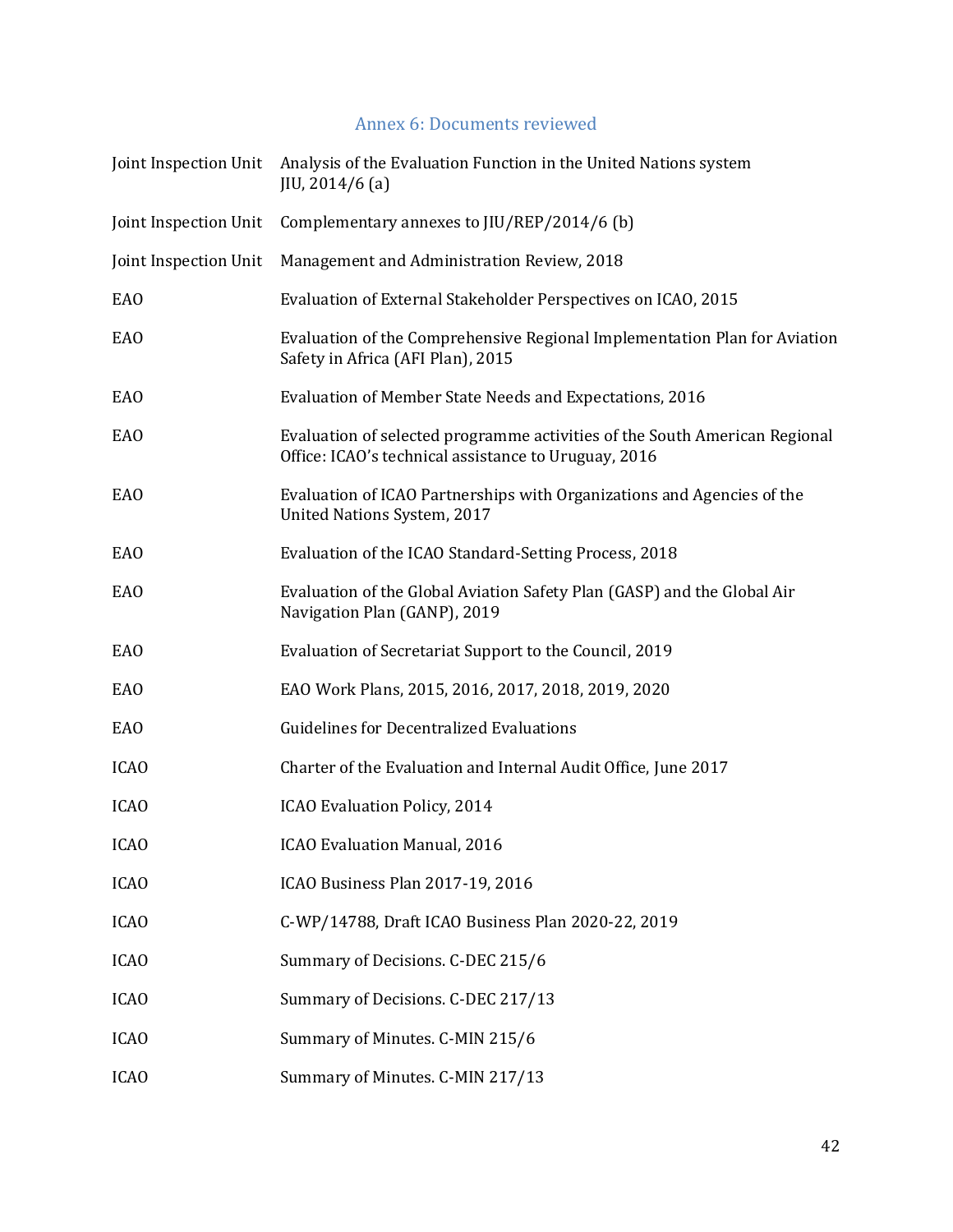<span id="page-42-0"></span>Annex 7: JIU Findings on Level of Development by Location of the Evaluation Function

#### **Level of development of the evaluation function by size of the organizations' overall annual budgets and the location of the corporate evaluation function 2013/2014**

|                        | <b>Small</b>        |       | <b>Medium</b>       |       | Large               |       |
|------------------------|---------------------|-------|---------------------|-------|---------------------|-------|
|                        | <b>Organization</b> | Grade | <b>Organization</b> | Grade | <b>Organization</b> | Grade |
|                        | <b>UNODC</b>        | 5.2   | <b>ILO</b>          | 6.7   | WFP                 | 6.7   |
|                        | <b>UNIDO</b>        | 6.4   | <b>UNEP</b>         | 5.8   | <b>UNDP</b>         | 7.1   |
| <b>Stand Alone</b>     | <b>UN Women</b>     | 6.2   | <b>UNFPA</b>        | 6.0   | <b>UNICEF</b>       | 6.3   |
|                        |                     |       |                     |       | <b>FAO</b>          | 5.9   |
|                        |                     |       |                     |       |                     |       |
| Co-Located/            | ıтd                 | 4.9   | <b>UNAIDS</b>       | 5.3   | <b>UNHCR</b>        | 3.8   |
|                        | <b>UNCTAD</b>       | 4.4   |                     |       |                     |       |
| <b>Management</b>      | <b>UN-Habitat</b>   | 4.2   |                     |       |                     |       |
|                        |                     |       |                     |       |                     |       |
| <b>Co-Located</b>      | <b>IMO</b>          | 3.7   | <b>UNESCO</b>       | 6.1   | <b>UN-OIOS</b>      | 6.2   |
|                        | <b>WMO</b>          | 3.5   | <b>UNRWA</b>        | 3.4   | <b>WHO</b>          | 4.7   |
| <b>Oversight/Audit</b> | <b>ICAO</b>         | 3.9   | <b>WIPO</b>         | 5.2   |                     |       |
|                        |                     |       | <b>IAEA</b>         | 5.9   |                     |       |

Source: JIU/2014/5 Analysis of the Evaluation Function in the United Nations System, Vol.I. p. 20. Ratings from 1-8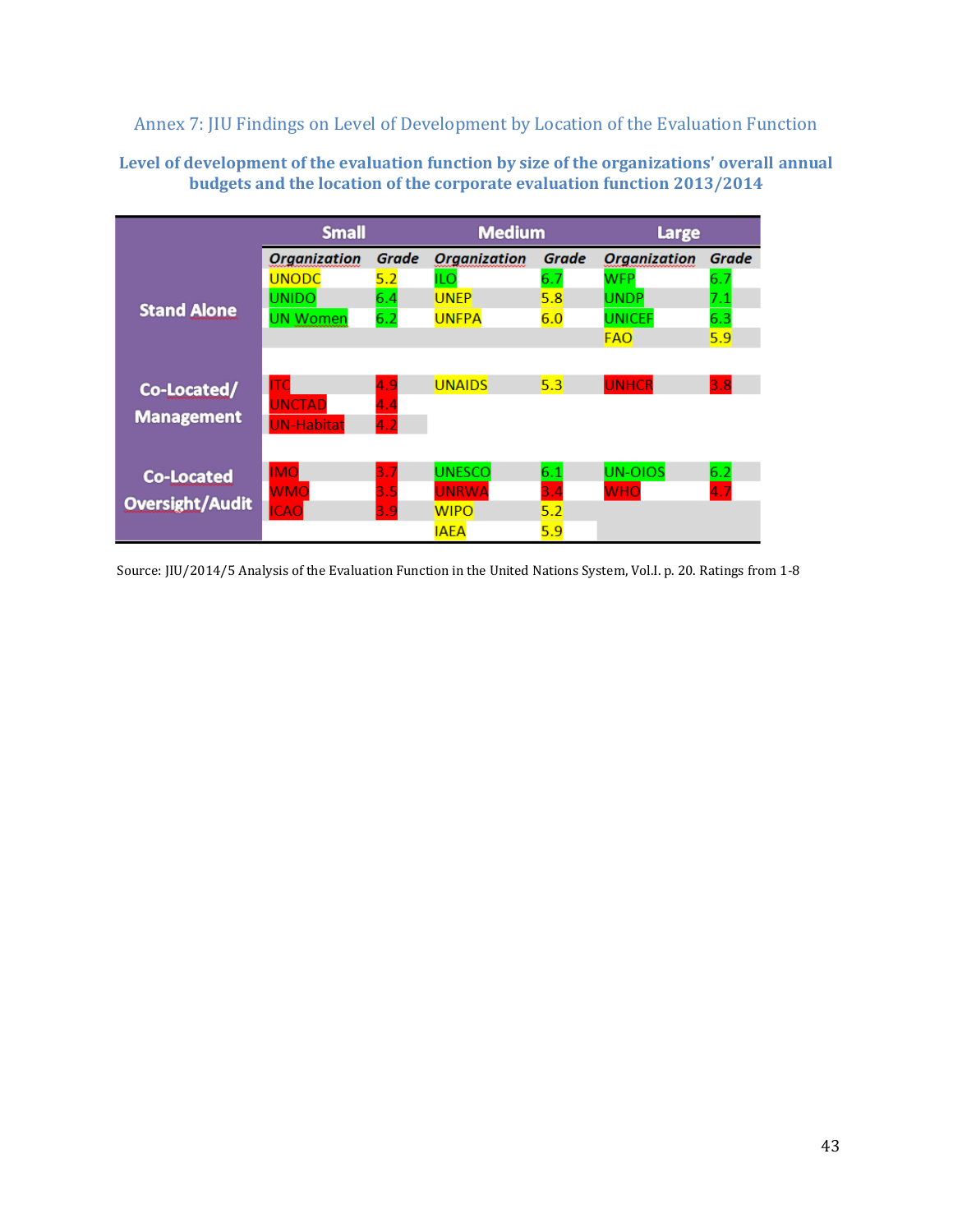<span id="page-43-0"></span>

|                        | A. Organizational<br>Expenses 2011-<br>2012 | <b>B. Central Evaluation</b><br>Expenditure 2012-2013 | <b>Central Evaluation</b><br>Expenditure/<br>Organizational<br>Expenses (B/A) |
|------------------------|---------------------------------------------|-------------------------------------------------------|-------------------------------------------------------------------------------|
| <b>UNDP</b>            | 10,760,449,060                              | 16,374,000                                            | 0.16%                                                                         |
| <b>WFP</b>             | 8,631,035,777                               | 12,474,100                                            | 0.14%                                                                         |
| <b>UNICEF</b>          | 7,406,962,500                               | 8,538,742                                             | 0.12%                                                                         |
| <b>UNFPA</b>           | 1,635,210,695                               | 2,961,275                                             | 0.18%                                                                         |
| ILO                    | 1,263,872,294                               | 3,568,000                                             | 0.28%                                                                         |
| <b>UNEP</b>            | 1,090,415,027                               | 2,597,200                                             | 0.24%                                                                         |
| <b>FAO</b>             | 2,843,739,572                               | 11,190,854                                            | 0.39%                                                                         |
| <b>UNIDO</b>           | 560,942,389                                 | 3,195,542                                             | 0.57%                                                                         |
| <b>UNODC</b>           | 504,815,288                                 | 4,038,522                                             | 0.80%                                                                         |
| <b>UN Women</b>        | 434,195,070                                 | 5,481,417                                             | 1.26%                                                                         |
| <b>UNESCO</b>          | 1,744,008,488                               | 2,424,000                                             | 0.14%                                                                         |
| <b>UNOIOS</b>          | 8,561,566,880                               | 9,160,900                                             | 0.11%                                                                         |
| <b>WHO</b>             | 4,594,467,405                               | n/a                                                   | n/a                                                                           |
| <b>UNRWA</b>           | 1,281,448,435                               | 973,251                                               | 0.08%                                                                         |
| <b>IAEA</b>            | 1,114,061,992                               | 2,631,587                                             | 0.24%                                                                         |
| <b>WIPO</b>            | 693,624,429                                 | 1,475,000                                             | 0.21%                                                                         |
| <b>ICAO</b>            | 433,353,361                                 | 1,217,502                                             | 0.28%                                                                         |
| <b>WMO</b>             | 176,137,581                                 | 85,000                                                | 0.05%                                                                         |
| <b>IMO</b>             | 150,985,588                                 | 150,000                                               | 0.10%                                                                         |
| <b>UNHCR</b>           | 4,487,029,272                               | 3,791,312                                             | 0.08%                                                                         |
| <b>UN Habitat</b>      | 392,460,606                                 | 2,200,750                                             | 0.56%                                                                         |
| <b>UNAIDS</b>          | 600,714,491                                 | n/a                                                   | n/a                                                                           |
| <b>ITU</b>             | 423,050,739                                 | n/a                                                   | n/a                                                                           |
| <b>UNCTAD</b>          | n/a                                         | 520,200                                               | n/a                                                                           |
| <b>ITC</b>             | 163,223,000                                 | 1,384,834                                             | 0.85%                                                                         |
| <b>Total (SUM)</b>     | 60,125,773,243                              | 96,433,988                                            |                                                                               |
| <b>Total (AVERAGE)</b> | 2,312,529,740                               | 4,383,363                                             | 0.33%                                                                         |

# Annex 8: Benchmarking with other UN entities, 2012-2013

JIU, 2014 (b) p. 21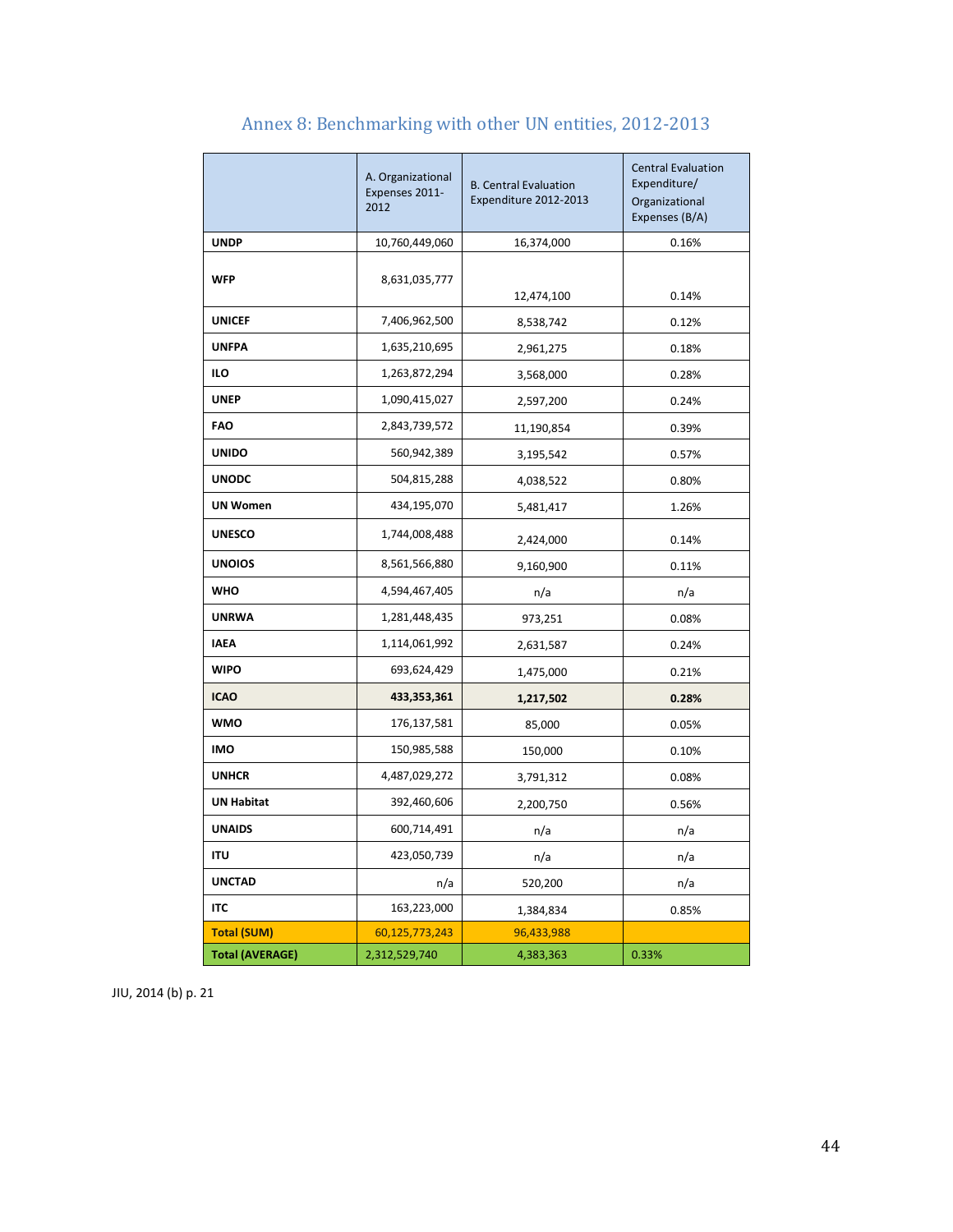#### Annex 9: Peer Review Panel Members

#### <span id="page-44-0"></span>*Susanne Frueh, Panel Chair, UN Evaluation Group*

Susanne Frueh has over 30 years of experience in international organizations combining operational experience with evaluation, risk management, results-based management and strategic planning expertise. Since an earlier career in consulting and programme management during her earlier career, she has worked at senior leadership level in the evaluation functions of several UN organizations (UNCDF, WFP, UNOCHA and UNESCO). While at the UN Joint Inspection Unit she contributed to the JIU's review of the evaluation function in the UN System. She has been a member of the United Nations Evaluation Group (UNEG) since 1999, chairing the Group since 2017. She also serves as vice--President of the Advisory Board of the German Institute for Development Evaluation Institute (DEVAL) and is a member of the Advisory Committee on Internal Oversight of UNRWA. In 2011, she was nominated by the UN Secretary-General to be a member of the Interim Coordination Mechanism for system-wide evaluation, responsible for developing and negotiating a new UN policy on independent system-wide evaluation. She also chaired the Tsunami Evaluation Coalition (TEC) from 2005-2007, served as an Advisory Board member of the mid-term review on the Hyogo Framework for Action (2011-12) and was a peer panelist/advisor on the evaluation functions of FAO (2004, 2017), WFP (2007, 2013- 14), the UN Office for Internal Oversight Services (2012), IFAD (2018-19), European Investment Bank (2019- 2020) and a member of the High Level Panel of Experts on IFAD's 2<sub>nd</sub> edition of the evaluation manual (2015).

#### *Miguel Jiménez Pont, Panel member, UN Evaluation Group*

Miguel Jiménez Pont is the Head of the Independent Evaluation Unit of the International Trade Centre (UN/WTO) (ITC) and a vice-Chair of the United Nations Evaluation Group. He is an experienced development professional and evaluator with a fine blend of substantive development knowledge, analytical capacity and strategic management skills. He has acquired a specialized orientation and insights on strategic and operative requirements for good performance of technical cooperation in developing countries and transition economies. With about three decades of professional experience in the bilateral and multilateral settings, he has earned an excellent performance record at headquarter and country level, as a substantive thought leader, moderator and partnership builder, demonstrating continuous care for beneficiaries' ownership to ensure effective change and impact. He has acquired substantive experience addressing civil society needs and public policy issues through technical cooperation in multi-faceted areas of trade, entrepreneurship and employment generation, poverty, agriculture, governance, environment and gender equality. Over the last fourteen years, he has led the gradual development of the evaluation function in ITC.

#### *Isabelle Mercier, Panel Member, DAC network for Development Evaluation*

Isabelle Mercier is a senior-level evaluator of international assistance at Global Affairs Canada. She has over fifteen years of experience in conducting evaluations in Canada's federal departments. She has recently focused her work on integrating feminist research practices in evaluation in support of Canada's feminist policy framework. She has advanced the practice of system mapping, social network analysis and advanced qualitative analysis techniques in her department. Leveraging her background in philosophy and ethics, she also sits as the ethics expert in the University of Ottawa's Health Sciences and Science Research Ethics Board.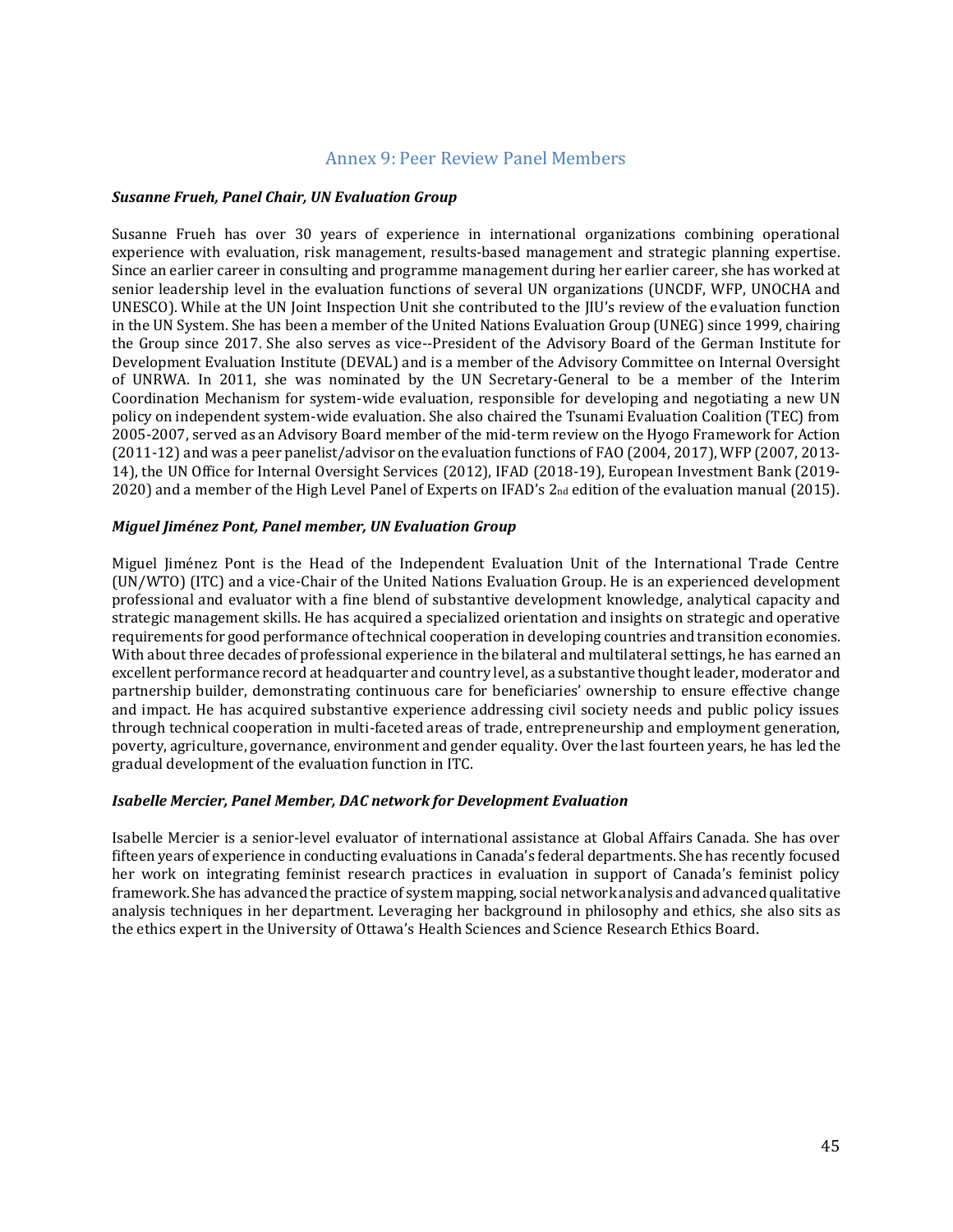#### Annex 10: Terms of Reference

#### <span id="page-45-0"></span>**Peer Review of the Evaluation Function of the International Civil Aviation Organization (ICAO)**

#### **Draft Terms of Reference, 29 October 2019**

#### **I. Background**

- 1. The International Civil Aviation Organization (ICAO) is a UN specialized agency, established by States in 1944 to manage the administration and governance of the Convention on International Civil Aviation (Chicago Convention). ICAO works with the Convention's 192 Member States and industry groups to reach consensus on international civil aviation Standards and Recommended Practices (SARPs) and policies in support of a safe, efficient, secure, economically sustainable and environmentally responsible civil aviation sector. These SARPs and policies are used by ICAO Member States to ensure that their local civil aviation operations and regulations conform to global norms, which in turn permits more than 100,000 daily flights in aviation's global network to operate safely and reliably in every region of the world.
- 2. In addition to its core work resolving consensus-driven international SARPs and policies among its Member States and industry, ICAO also coordinates assistance and capacity building for States in support of numerous aviation development objectives; produces global plans to coordinate multilateral strategic progress for safety and air navigation; monitors and reports on numerous air transport sector performance metrics; and audits States' civil aviation oversight capabilities in the areas of safety and security.
- 3. Over the last ten years, ICAO's financial and human resource has almost remained the same. The total number of ICAO staff in 2019 is 724 (Please see annex 3). The regular budget for the triennium 2017–2019 of ICAO amounts to CAD 302 million (about CAD100 Million per year). As in the last two triennia, the Programme Budget for the period 2020 through 2022 is based on Zero Nominal Growth for States' assessments and is CAD 322.7 million (about USD 242 Million)
- 4. The regular programme of ICAO is complemented by the Technical Cooperation Programme, managed by the Technical Cooperation Bureau. Technical Cooperation Projects are financed through extra-budgetary and voluntary contributions. The financial resource for technical cooperation projects was CAD 131.4 million in 2017. However, most of the big Technical Cooperation Projects focus on procurement of goods and services and are not normally considered for evaluations. Such projects are being covered by audits.
- 5. Most Technical Cooperation Projects in ICAO are funded by the Member States themselves. Major voluntary contributions in kind and cash (excluding contribution for premises) in 2018 come from China (CAD 4.6 million), USA (CAD 2 million), France (CAD1.3 million) and Republic of Korea (CAD809, 000). In 2017 China contributed CAD 8.8 million, USA, CAD 2 million, Canada CAD1.7 million and Republic of Korea (CAD1.4 million) in 2017).

#### **II. Information on ICAO Evaluation Function**

- 6. The Evaluation and Internal Audit Office (EAO) is the custodian of the Evaluation Function at ICAO and conducts centralized evaluations. The main role and responsibilities of EAO with respect to the centralized Evaluation Function are to:
	- Develop a triennial and annual evaluation plan and programme;
	- Develop and establish effective guidelines, tools and templates for centralized evaluation at ICAO, including the evaluation manual, which cover planning, methodology, quality assurance, management responses and knowledge management;
	- Provide an annual activity report to the Council;
	- Present evaluation results to the Senior Management, the Evaluation and Audit Advisory Committee (EAAC) and the Council;
	- Promote the use of evaluation through consultations with the President of the Council and Senior Management for the purposes of evaluation planning and follow-up to recommendations and through the evaluation process and use;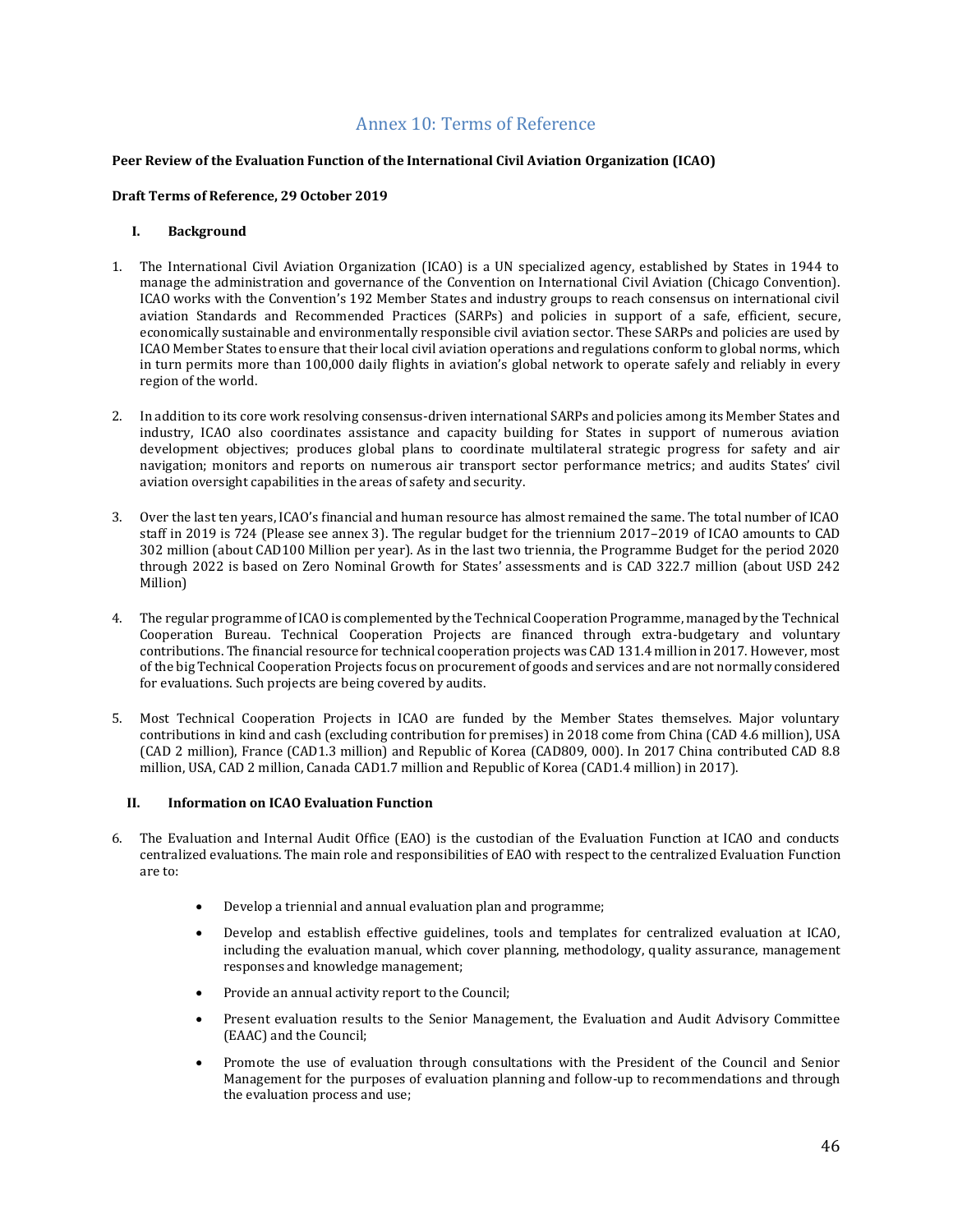- Participate in relevant UNEG and JIU events to represent the interests of ICAO on evaluation oversight issues.
- 7. With respect to the decentralized evaluation, EAO's main role and responsibilities includes:
	- Developing and establishing effective guidelines, tools and templates to support decentralized evaluation;
	- Providing methodological and quality assurance support to decentralized evaluations; and
	- Maintaining a register of decentralized evaluations conducted at ICAO.
- 8. The Chief of EAO (C/EAO) reports administratively to the Secretary General of ICAO. EAO's annual and triennium plans are approved by ICAO Council and EAO is presenting its annual report to the council. Compared to other Evaluation Functions in the United Nations system, EAO has a very small Evaluation Function and resources.<sup>20</sup> In addition to C/EAO, the Evaluation Function of EAO has one Evaluation Specialist hired from regular budget. When conducting evaluations, the evaluation specialist is supported by a consultant and intern.
- 9. The Evaluation and Audit Office is conducting on average 2 centralized evaluation annually (please see annex 4 for list of evaluations since 2015). EAO has drafted a Decentralized Evaluation guideline to start decentralized evaluations in ICAO. The draft guideline is shared with the Secretary General and Directors of Bureaus for comments and presented during the Senior Management Group Meeting.
- 10. The ICAO Evaluation Policy, adopted by the Governing Council in 2014, states that the quality of the ICAO Evaluation Function is ensured by conducting periodic self-assessments as well as undergoing independent external assessments such as the UNEG peer review. .
- 11. EAO has included in its 2019 Work Programme a review of the Evaluation Function to assess its status and performance through the UNEG Peer Review mechanism. It will be the first peer review of the Evaluation Function and will be carried out following the methodology put together by the UNEG Peer Review Group for small Agencies. Such Peer Reviews are planned to be conducted every five years in line with the UNEG recommendation.
- 12. The peer review is intended to be forward-looking, providing guidance on how the Evaluation Function can be further strengthened to meet emerging challenges and opportunities both within ICAO and the UN system more broadly.

#### **III. Purpose and Scope**

- 13. The overall objective of the peer review is to assess the organizational positioning, resources and performance of the Evaluation Function against UNEG Norms and Standards. The peer review will therefore contribute to the improvement of the evaluation function in ICAO in supporting the objectives of the organization through an impartial assessment of the independence, credibility and utility of the Evaluation Function.
- 14. The review is expected to assess the operational effectiveness of the Evaluation Function and identify its strengths and areas for improvement. The findings, conclusions and recommendations of the review will be shared with Senior Management, the EAAC and the ICAO Council by the end of March 2020.
- 15. The Review is expected to help ICAO to ensure that its evaluation function is fully fit for purpose and positioned to make the best contribution to the work of the organization. It is expected to help EAO to seek support from the Secretary General and the Council on the effective implementation of recommendations included in the final report as the latter may require additional resources. EAO will regularly update the Secretary General, EAAC and the Council on the status of implementation of recommendations of the Review that it will have accepted. The peer review report will also be shared with UNEG to provide feedback to the UNEG Task Force on Peer Reviews to contribute to the improvement of the Self-Assessment methodology of UNEG for smaller Evaluation Functions.
- 16. The scope of the peer review covers the evaluation activities carried out from 2015 until 2019. It will also assess the comprehensiveness and completeness of the ICAO Evaluation Policy approved by the Council in 2014.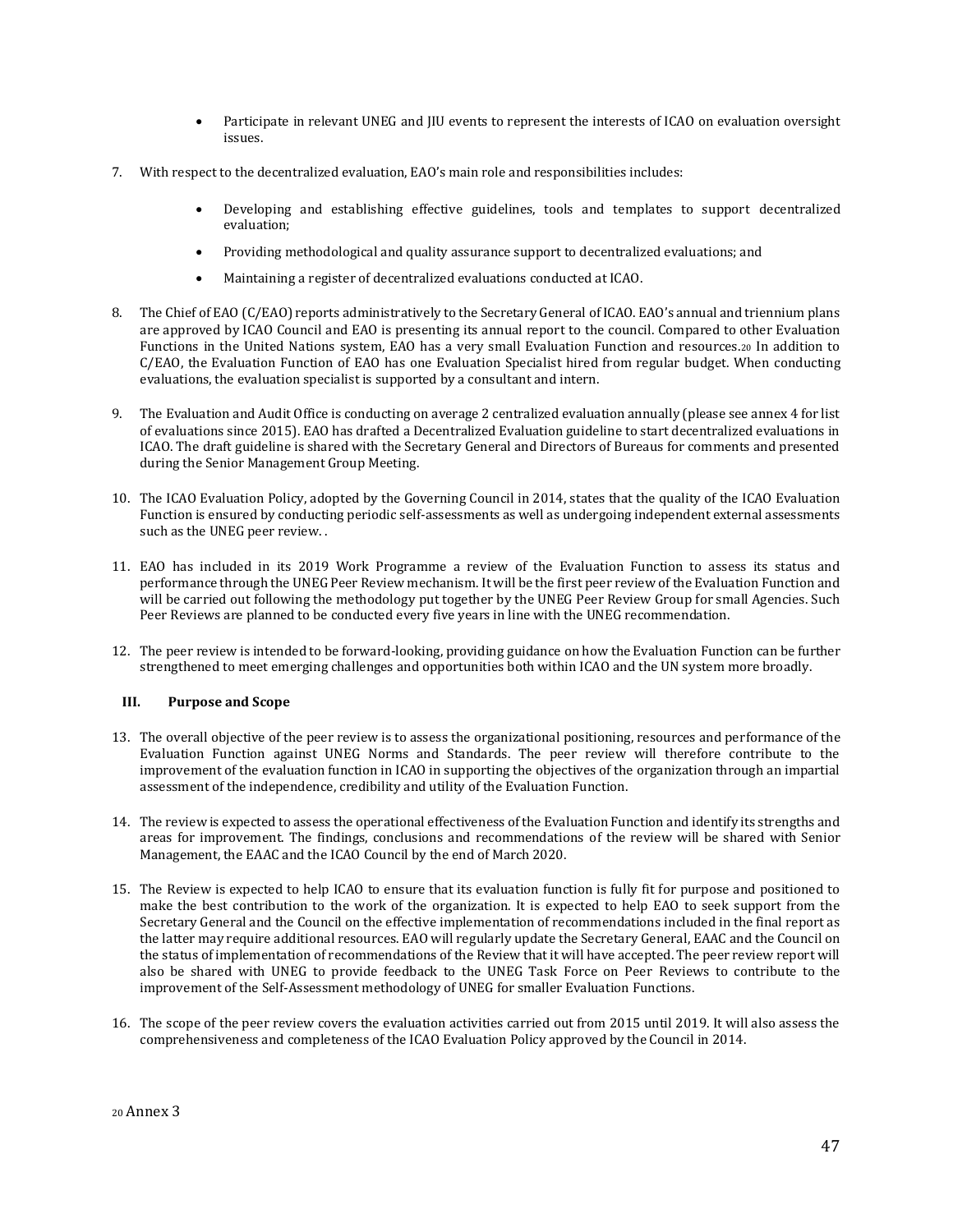#### **IV. Peer Review Criteria and Questions**

- 17. As set out in the UNEG Framework for Peer Review of the Evaluation Function, the approach to the review will be guided by the overarching question: "Are the agency's evaluation policy, function and its products: independent; credible; useful and influential for learning and accountability purposes, as assessed by a Panel of professional evaluation peers against the UN Norms and Standards and the evidence base?". Accordingly, the peer review will use the following core assessment criteria (see annex 1 for the detail):
	- i. *Independence of evaluations and evaluation systems:* The evaluation process should be impartial and independent in its function from the process concerned with policy making and programme management. The planning and selection of evaluation subjects should be impartial and independent.
	- ii. *Credibility of evaluations:* Credibility requires evaluators to report successes and failures, as well as sufficient participation of stakeholders. This depends on the expertise and independence of the evaluators, as well as the degree of transparency of the evaluation process.
	- iii. *Utility of evaluations:* To have an impact on decision making, evaluation findings must be perceived as relevant and useful and be presented in a clear and concise way, fully reflecting the different interests and needs of parties involved.
- 18. The peer review will answer the key overarching questions and issues contained in Annex 1. The issues/detailed questions will be further refined in consultation with the Peer Review Team. The questions/issues are organized around the following key dimensions:
	- The ICAO Evaluation Policy
	- Governance arrangements
	- Management of the Evaluation Function
	- Evaluation planning
	- Evaluation quality and
	- Evaluation follow up and use

#### **V. Methods**

- 19. The Peer Review will use the following data collection methods and tools:
	- a. Self-assessment: the Evaluation and Internal Audit Office will conduct a self-assessment of the Evaluation Function using the self-assessment matrix developed by UNEG for smaller UN Evaluation Functions (Annex 2). The self-assessment report will be validated by the Peer Review Team (PRT).
	- b. Document review: the documents to be reviewed include ICAO's Evaluation Policy, Evaluation Manual, completed evaluation reports (Please see the lists in annex 4), the ICAO Business Plans, and other key reference documents. List of reference documents will be prepared and the documents will be shared with the Peer Review Team.
	- c. Interviews: The Peer Review Team will conduct interviews of key stakeholders including members of the ICAO Council, Air Navigation Commission, EAAC and the senior management of the Secretariat. List of individuals to be interviewed will be developed in consultation with the Peer Review Team.
	- d. Stakeholder survey: the Peer Review Team will conduct a survey to get the perspectives of evaluation users on the relevance, quality and usefulness of EAOs evaluations. This will complement the Client Satisfaction Assessments being done by EAO after each evaluation.

#### **VI. Panel Membership**

20. The Peer Review Team membership comprises: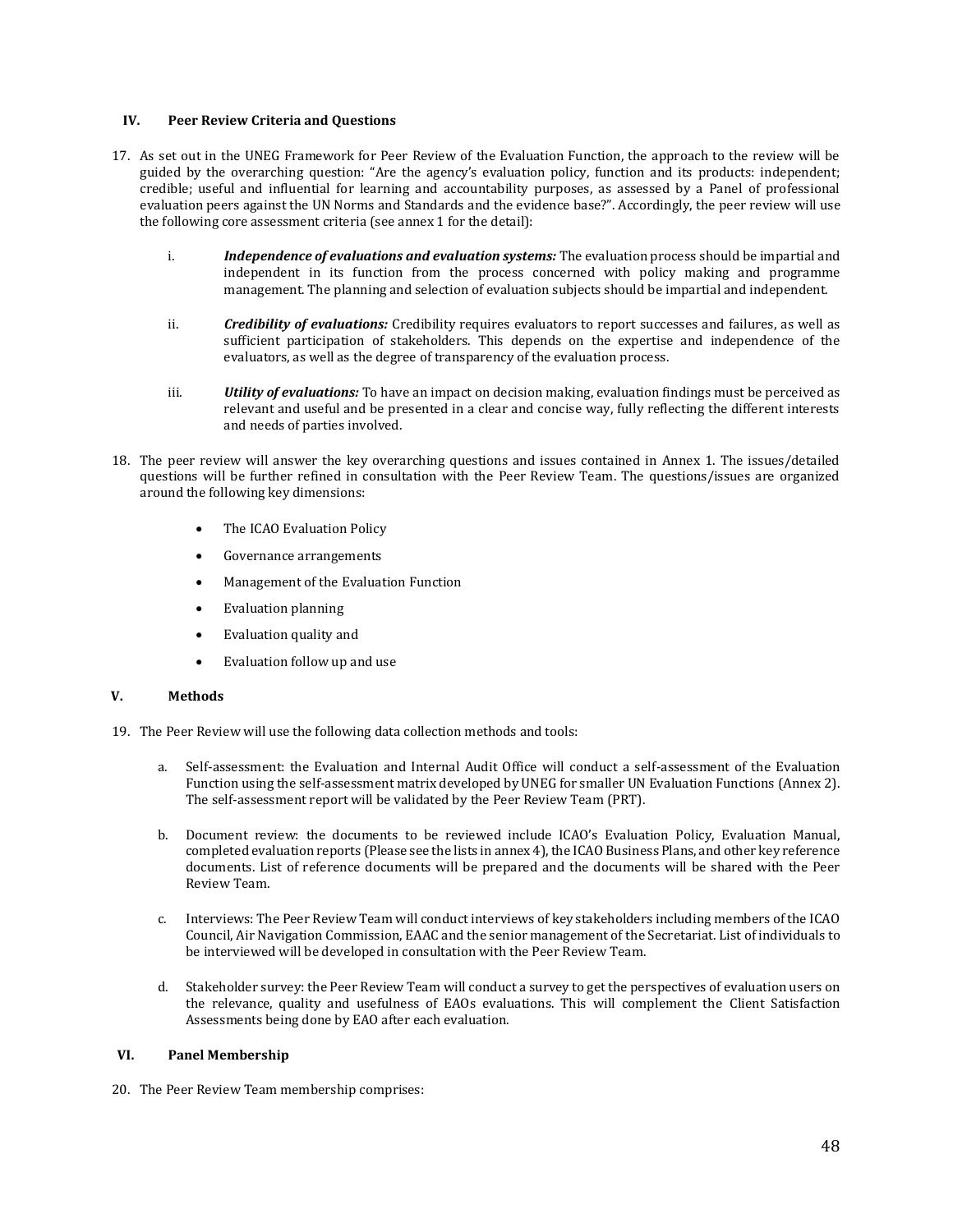- i. Susanne Frueh, Peer Review Team Leader, Director of Internal Oversight Service, UNESCO
- ii. Miguel Jiménez Pont, Peer Review Team Member, Head of the Independent Evaluation Unit of the International Trade Centre (ITC)
- iii. Isabelle Mercier, Acting Director Evaluation, Global Affairs, Canada (CIDA), OECD DAC representative
- 21. The Panel had the support of a consultant who assessed the eight available evaluation reports.

#### **VII. Reporting**

22. The Peer Review Team will submit its draft report to EAO for comment and discussion. The PRT will submit the final report to EAO and the Secretariat. The Peer Review Team will be fully responsible for the content of the final report.

#### **VIII. Responsibility of ICAO**

23. EAO will be the internal initiator, principal organizer, and substantive collaborator on the review within IACO. EAO will be responsible for submitting a draft terms of reference for the PRT as well as assisting the PRT including providing relevant documents and data, facilitating the panel's visit to ICAO Headquarters; interacting with the PRT on preliminary findings and contributing feedback on the review process. ICAO management is expected to allocate appropriate time for meeting and discussing with the PRT and to provide a management response to the final report and to ensure implementation of the agreed to recommendations.

#### **IX. Review Process and Schedule**

| <b>Major Activity</b>                                                                                                                      | <b>Date</b>                       |  |
|--------------------------------------------------------------------------------------------------------------------------------------------|-----------------------------------|--|
| Getting the final self-assessment guide from UNEG                                                                                          | October 25, 2019                  |  |
| Self-Assessment of the Evaluation Function by EAO<br>Desk review<br>٠<br>Actual Self-assessment and preparation of the matrix<br>$\bullet$ | October 28 – November 15,<br>2019 |  |
| Peer review/validation including field work by the Peer Review Team                                                                        | 15 – 9 December 2019              |  |
| Draft Report by the Peer Review Team                                                                                                       | February 15, 2020                 |  |
| Review of the draft report by EAO                                                                                                          | February 27, 2020                 |  |
| Final review report to EAO                                                                                                                 | March 16, 2020                    |  |
| Final report shared with Senior Management, the EAAC and the ICAO<br>Council                                                               | March 19, 2020                    |  |

#### **X. Budget**

24. The budget for this Peer Review, including travel cost for the UNEG participants, will be primarily covered by UNEG and additional budget will be allocated by EAO, if required.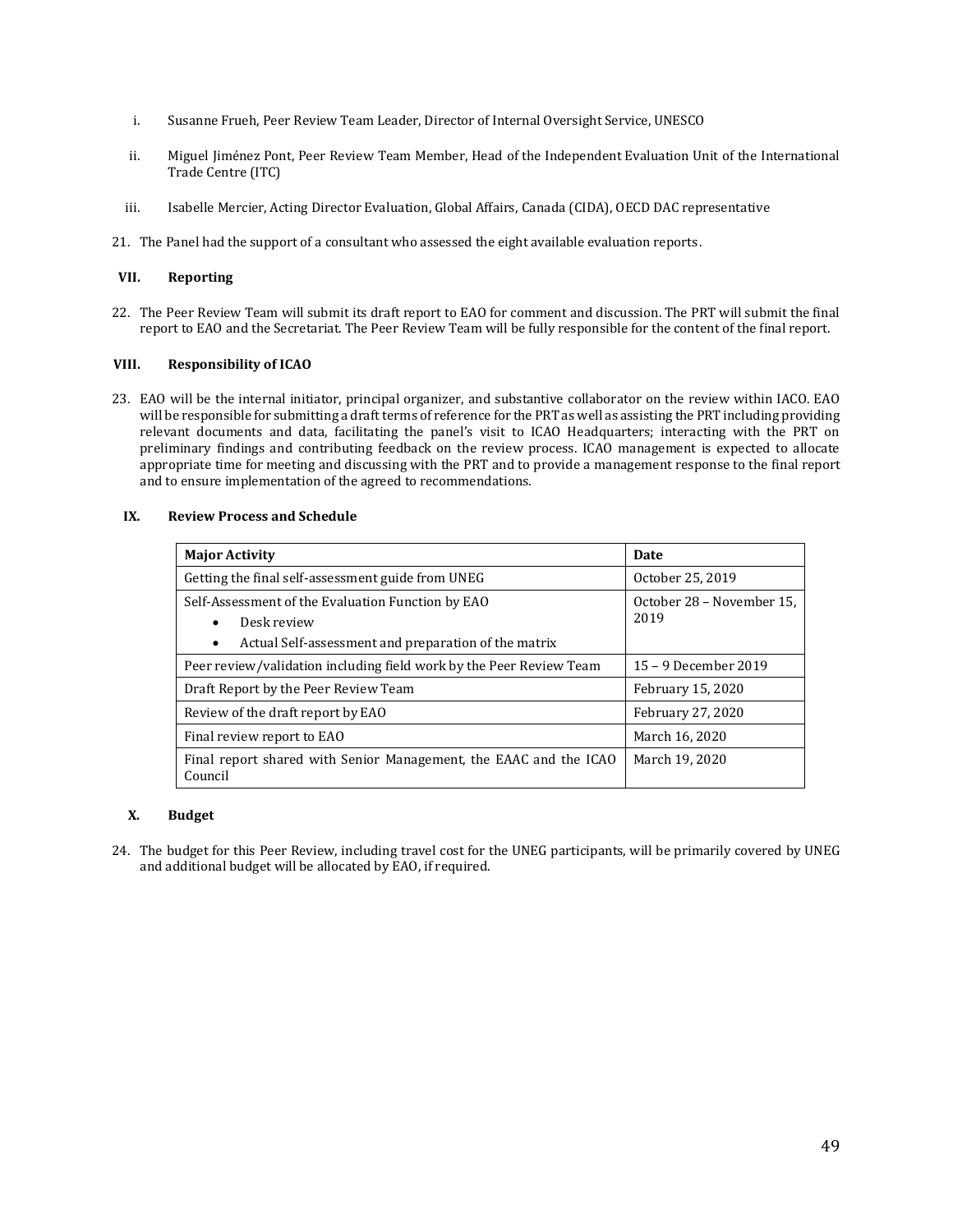#### **Annex A: Core Criteria of the Peer Review and Review Questions**

#### **Core Criteria**

- a. **Independence of evaluations and the evaluation system(s).** The independence of the Evaluation Function comprises two key aspects — behavioural independence and organizational independence.
	- i. Behavioural independence entails the ability to evaluate impartially without undue influence by any party. This requires that the persons and entities undertaking the evaluation should be independent of those concerned with the policy, programme or activities to be evaluated, to avoid possible bias or conflicts of interest. Evaluators must have the full freedom to conduct their evaluative work impartially, without the risk of negative effects on their career development, and must be able to freely express their assessment.
	- ii. Organizational independence requires that the central Evaluation Function is positioned independently from management functions, carries the responsibility of setting the evaluation agenda and is provided with adequate resources to conduct its work. At the same time, in practice, the guarantees of independence are necessarily defined according to the nature of evaluation work, its governance and decision-making arrangements, and other factors. In this regard, the activities of the office can be expected to have greater degree of independence than evaluation activities at decentralized levels. Organizational independence also necessitates that evaluation managers have full discretion to directly submit evaluation reports to the appropriate level of decision-making and that they should report directly to an organization's governing body and/or the executive head. Independence is vested in the Evaluation Head to directly commission, produce, publish and disseminate duly quality-assured evaluation reports in the public domain without undue influence by any party.
- b. **Credibility of evaluations.** Credibility is grounded on independence, impartiality and a rigorous methodology. Key elements that contribute to credibility include transparent evaluation processes, inclusive approaches involving relevant stakeholders and robust quality assurance systems. Credibility requires that evaluations are ethically conducted, managed by evaluators that exhibit professional and cultural competencies, and should report successes, as well as failures. Recipient partners should, as a rule, fully participate in evaluations in order to promote credibility and commitment on their side. Whether and how the organization's approach to evaluation fosters partnership and helps builds ownership merits close attention.
- c. **Utility of evaluations**. In commissioning and conducting an evaluation, there should be a clear intention to use the resulting analysis, conclusions or recommendations to inform decisions and actions. The utility of evaluation is evident when it contributes in an effective and timely manner to organizational learning, accountability for results and informed decision-making processes. To have an impact on decision-making, evaluation findings must be perceived as credible and relevant and be presented in a clear and concise way. They should also respond to the different interests and needs of the many parties involved in the evaluation subject. However, measures to ensure the utility of evaluations are only partly under the control of evaluators. It is also critically a function of the interest of managers and Member States through their participation in the Governing Council and in commissioning, receiving, and using evaluations.
- d. The core criteria **of impartiality and transparency** will also be considered, as they are strongly related to the criteria of independence, credibility and utility. Impartiality is enabled by independence and is a fundamental element of the credibility of evaluations. Transparency is another fundamental element of credibility and is an important basis for the utility of evaluations.

#### **Review Questions/issues**

The Self-Assessment will examine and comment on both operational and strategic issues including/questions: (To be revised based on the inputs of the Peer Review Team)

- A. The ICAO Evaluation Policy:
	- i. the extent to which the evaluation policy conforms with UNEG Norms and Standards, internal and external contextual changes and whether it needs to be updated;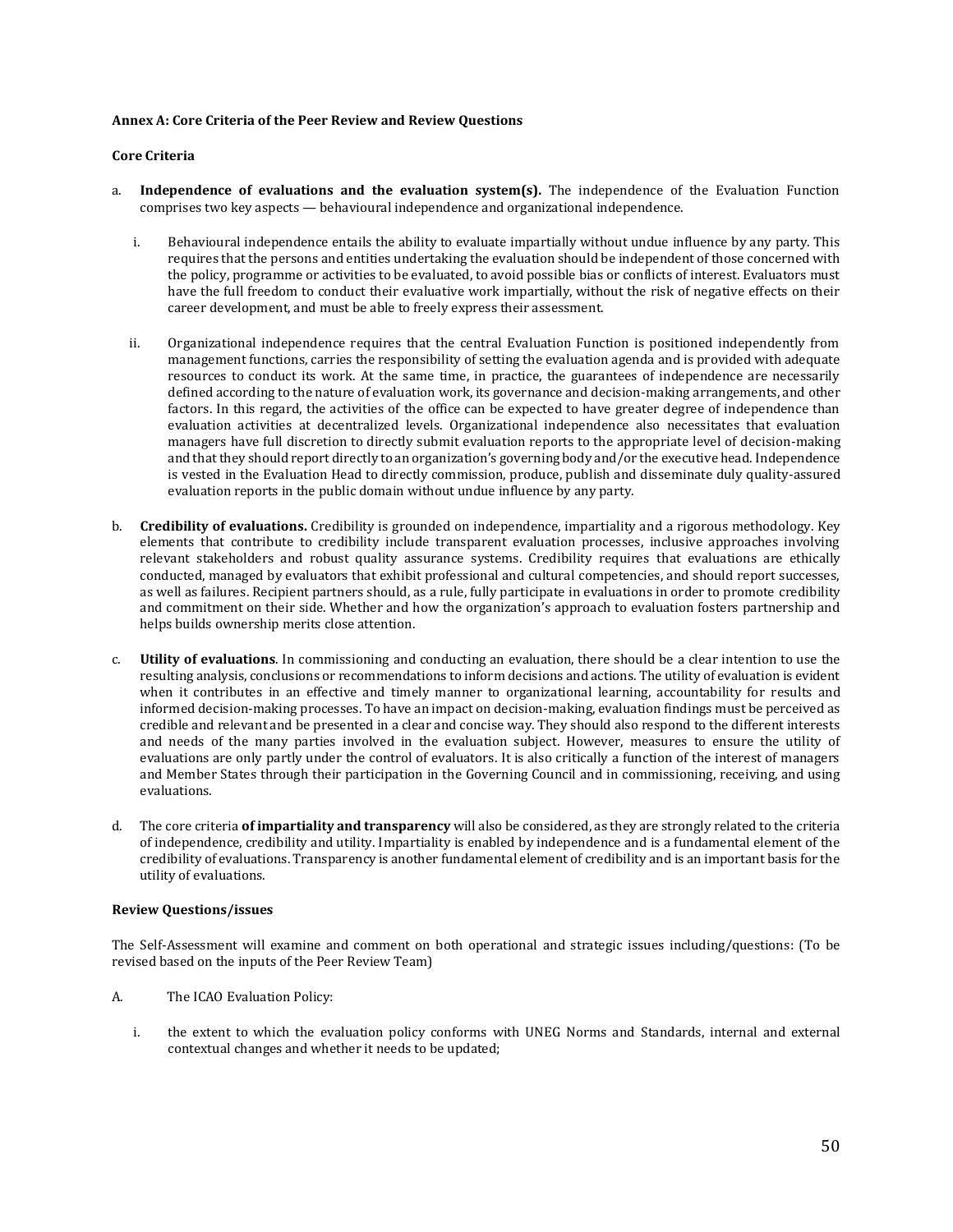- ii. how well-aligned is the ICAO evaluation policy with other organisational policies or frameworks relevant to the Evaluation Function (notably, those concerning strategic planning and budgeting; results-based management and knowledge management);
- iii. whether the policy includes and safeguards adequate provision of human and financial resources for evaluation at (a) central level and (b) decentralized levels; and whether it sets out clear arrangements for maintaining and updating technical skills and knowledge for evaluation;
- iv. how far the policy sets out clear arrangements to ensure that evaluation in ICAO contributes effectively to learning, accountability and performance improvement;
- B. Governance arrangements
	- i. the functional relationships of the EAO with Management and the Governing Council of ICAO;
	- ii. mechanisms to protect financial and human resources for evaluation from influence which might undermine the independence and impartiality of evaluation;
	- iii. contractual arrangements for the Chief of EAO (C/EAO), including recruitment, performance management and termination;
	- iv. mechanisms (both formal and informal) to provide C/EAO with adequate access and opportunities to contribute to key corporate processes and decisions, including the deliberations of ICAO's Governing Council and safeguards in place to avoid conflict of interests between contribution to decision-making and later evaluations;
	- v. arrangements for periodic review of the Evaluation Function;
- C. Management of the Evaluation Function
	- i. how far management arrangements, working procedures and the internal organization of the Office supports the fulfilment of evaluation policy commitments;
	- ii. approaches used to plan, conduct and manage evaluations and follow up, including arrangements to manage the quality and duration of the evaluation process;
	- iii. the development and use of guidance/manual and tools to support and strengthen the conduct and management of evaluations;
	- iv. the extent to which C/EAO and Evaluation Specialist are seen as influential internally in the agency at headquarters and regionally – and how they can become more so;
- D. Evaluation Planning
	- i. the methods and criteria used for strategic planning and prioritization of evaluation activities and the extent to which topics selected for evaluation meet the needs and demands of key stakeholders, balancing accountability including on coverage, and learning;
	- ii. adequacy of staff and financial resources to conduct/commission high-quality (i.e. credible, useful, timely) evaluations
- E. Evaluation quality
	- i. the quality and credibility of the evaluations, from the planning process through the conduct of the evaluations to the quality of the evaluation reports and of evaluation results;
	- ii. the independence of evaluation teams and team leaders;
	- iii. the adequacy of the quality assurance system;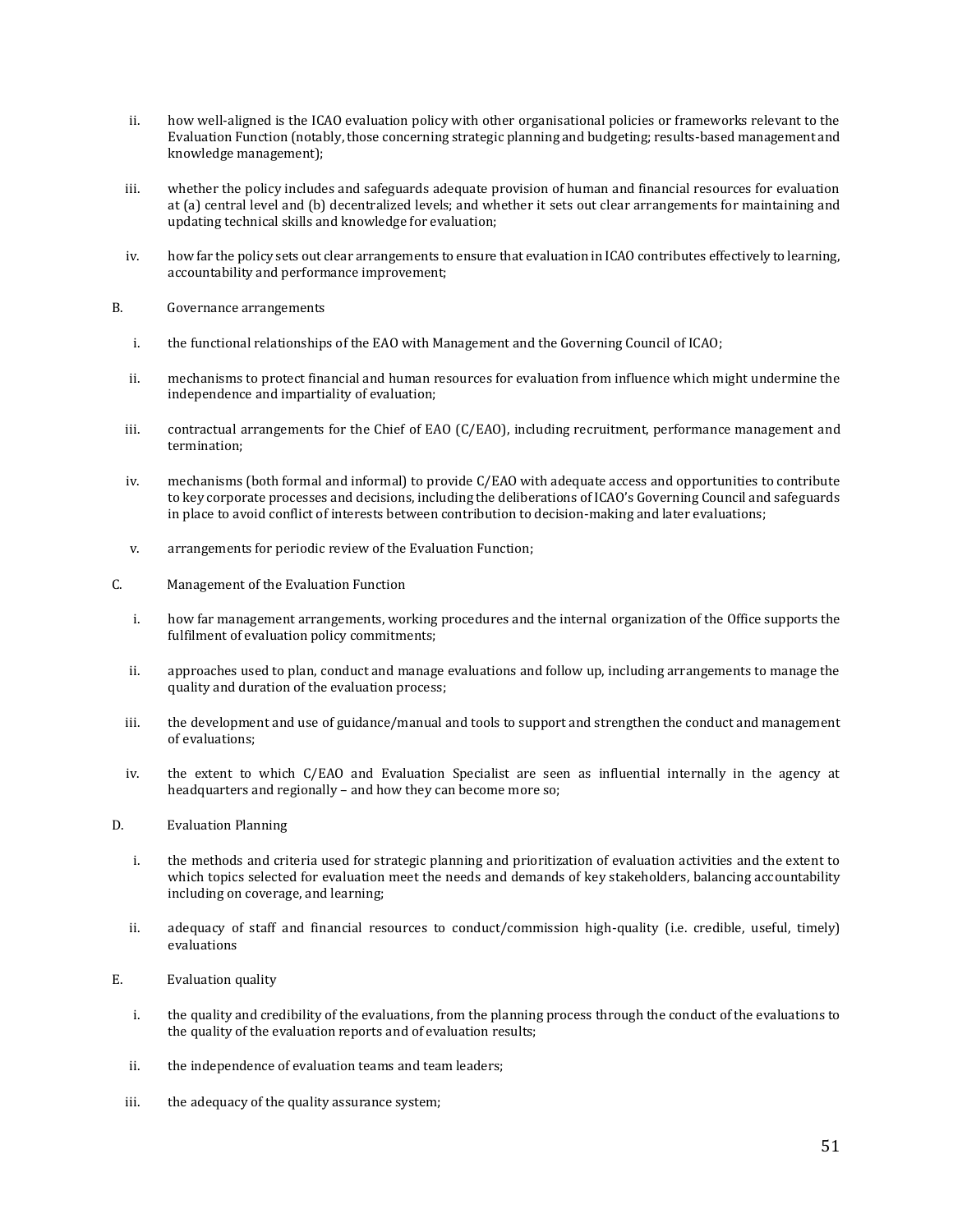- F. Evaluation Follow up and use:
	- i. the effectiveness of the current systems for tracking evaluation recommendations/Secretariat Action Plan/ for ensuring that evaluation findings and recommendations are used by Senior Management and Governing Council
	- ii. the ways in which evaluation results are communicated and lessons used;
	- iii. the use of evaluation evidence in the development of new policies and programmes and in decision-making, to the extent that this can be assessed.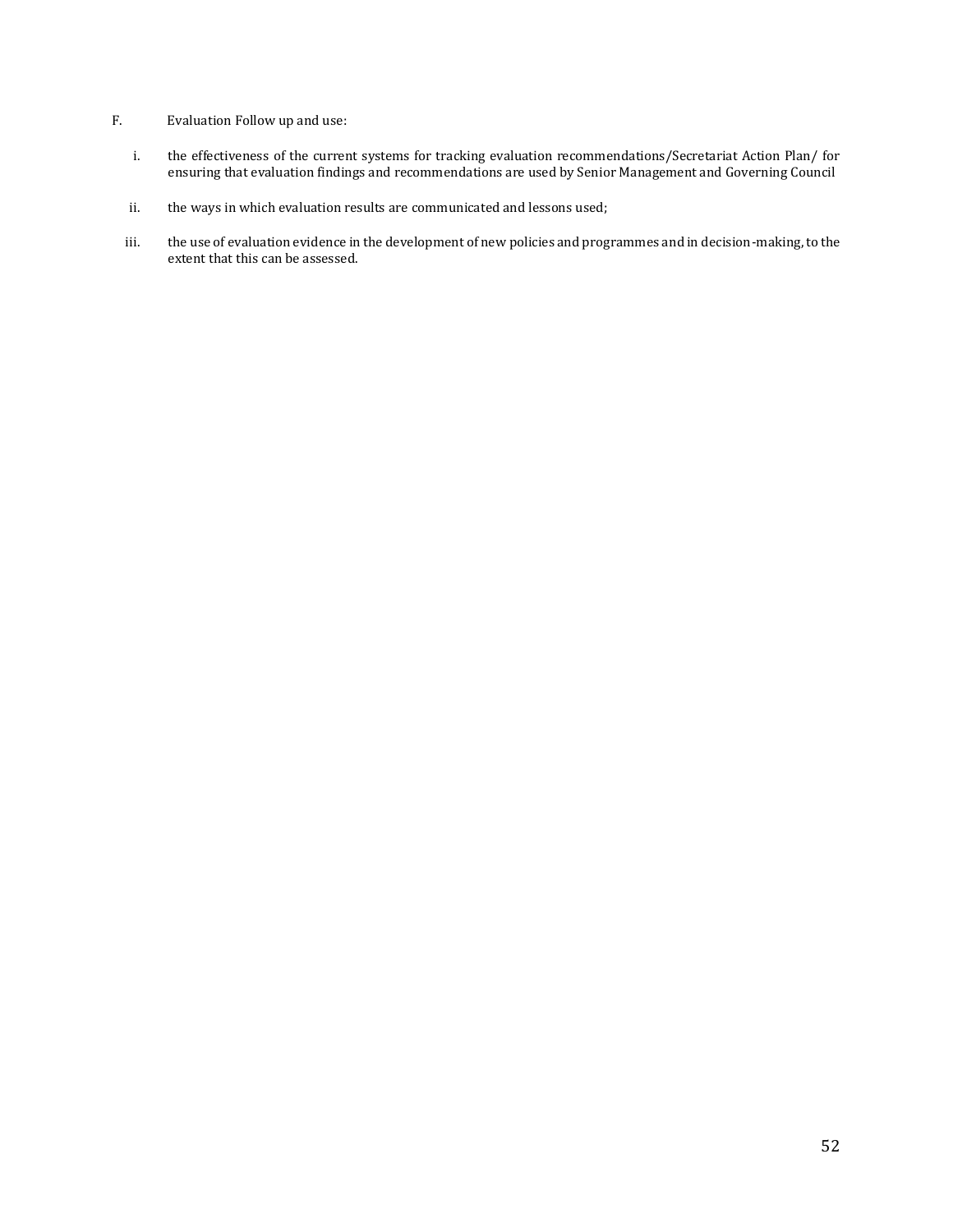#### Annex 11: Management Response

<span id="page-52-0"></span>1. This is the first ever Peer Review of ICAO's evaluation function and it has provided a very good opportunity for ICAO to reflect on its progress towards meeting UNEG Norms and Standards and ways to strengthen its evaluation function.

2. During their on-site visit, Peer Review Team consulted ICAO Council Members, ICAO Senior Management and the Secretariat staff. EAO would like to thank the Peer Review Team for the comprehensive review and thorough analysis of the evaluation function which resulted in a number of recommendations which will help EAO to enhance its evaluation function moving forward. EAO highly appreciates the financial support of UNEG for undertaking this peer Review.

3. Overall, the peer review exercise has been a positive experience. ICAO has noted the improvement made by the evaluation function in the application of UNEG norms and standards since the 2013/2014 Joint Inspection Unit's (JIU) review and the improvements in the quality of evaluation reports in the last two years.

4. EAO acknowledges the overall budget limitations of the organization as well as the inadequacy of the budget allocated to the evaluation function. .

5. EAO believes that Evaluation Functions have to follow UNEG Norms and Standards but should prioritize their focus areas based on their comparative advantage, organizational context and structure and capacity. In this regard, EAO volunteered to be assessed as a pilot project based on the assessment methodology, recently developed by a group of UNEG members, with the participation of ICAO, to enable small evaluation functions such as ICAO's to further improve its overall functioning and alignment with the UNEG Norms and Standards. The interpretation of some of the assessment criteria by the Peer Review Team led to certain findings and conclusions that were not fully agreed by the UNEG working group which developed the new methodology. EAO has therefore a different view on some of the findings such as working on National Evaluation Capacity Building and advancing evaluation in the context of the UN system's work beyond UNEG.

6. Below we provide the management responses to the specific recommendations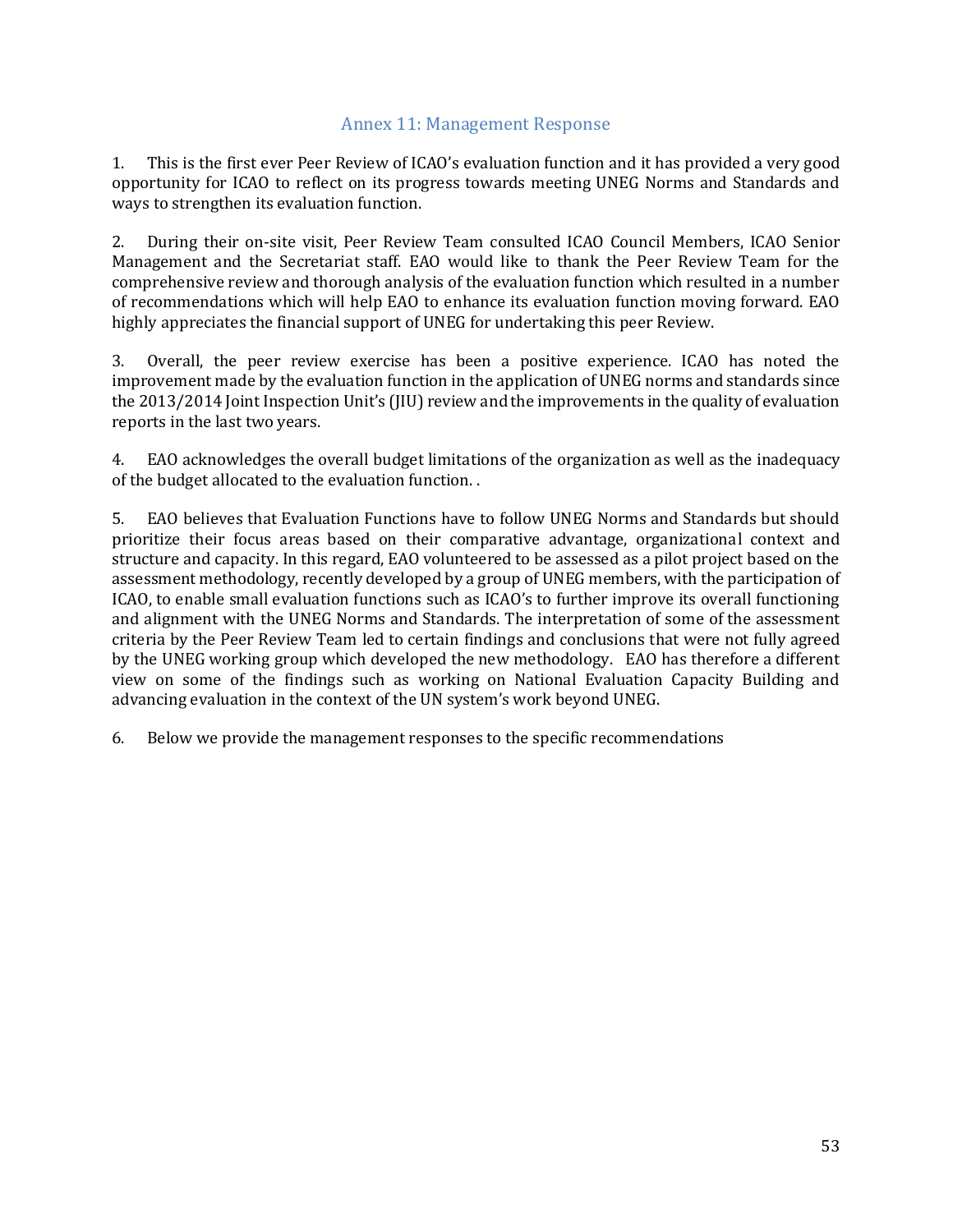# **Management Action Plan**

| <b>Recommendation of the Peer</b><br><b>Review Report</b><br><b>Recommendation 1: EAO should</b><br>update its evaluation policy. This<br>should be an all-of organization<br>policy with EAO as the custodian.                                                    | <b>Management</b><br>Response<br>(Agree,<br><b>Partially</b><br>Agree,<br>Disagree)<br>Agree | Action planned / taken / reason for<br>partially agreeing or disagreeing and<br>indicative timeline<br>EAO will update the Evaluation Policy incorporating<br>recent developments in evaluation including the<br>updated UNEG Norms and Standards and issues<br>relevant for Agenda 2030. The Policy will address the<br>recommendations made by the Peer Review and<br>clearly spell out the role and responsibility as well as<br>the funding modalities of decentralized evaluation in                                                        |
|--------------------------------------------------------------------------------------------------------------------------------------------------------------------------------------------------------------------------------------------------------------------|----------------------------------------------------------------------------------------------|--------------------------------------------------------------------------------------------------------------------------------------------------------------------------------------------------------------------------------------------------------------------------------------------------------------------------------------------------------------------------------------------------------------------------------------------------------------------------------------------------------------------------------------------------|
|                                                                                                                                                                                                                                                                    |                                                                                              | the Organization.<br>December 2021                                                                                                                                                                                                                                                                                                                                                                                                                                                                                                               |
| <b>Recommendation 2: The</b><br>Secretary General, as part of the<br>budgeting process for the next<br>triennial budget 2023 to 2025,<br>should identify/or request<br>resources for at least one<br>additional full-time position for the<br>evaluation function. | Agree                                                                                        | EAO discussed the recommendations of the Peer<br>Review Report and requested the Secretary General<br>to take appropriate action for additional full time<br>position for the evaluation function. Management will<br>consider this request as part of the budget<br>discussions in Q4 of 2022 for the next triennial<br>budget (2023 to 2025). Meanwhile in the short term,<br>EAO has already started exploring opportunities for<br>enhancing its evaluation capacity through<br>secondment or JPO funded by a Member State.<br>December 2020 |
| <b>Recommendation 3: EAO should</b><br>seek opportunities to increase its<br>access to additional resources.                                                                                                                                                       | Agree                                                                                        | EAO has already taken an action and submitted a<br>request in January 2020 to obtain a secondee to<br>strengthen its evaluation function taking into account<br>the specific recommendation made by the Peer<br>Review. If this is not successful, EAO will endeavor to<br>obtain a Junior Programme Officer.<br>December 2020                                                                                                                                                                                                                   |
| Recommendation 4: EAO should<br>incorporate innovative practices to<br>increase the value of evaluation.                                                                                                                                                           | Agree                                                                                        | The Peer Review acknowledges that EAO is currently<br>utilising accepted evaluation methodologies. EAO will<br>explore additional methodologies to further enhance<br>the use of its evaluations.<br>December 2022                                                                                                                                                                                                                                                                                                                               |
| Recommendation 5: EAO should<br>play a more active role in                                                                                                                                                                                                         | Partially<br>Agree                                                                           | EAO has completed in February 2020 a high level<br>evaluation on the application of RBM in ICAO based<br>on the JIU benchmarking framework to highlight gaps                                                                                                                                                                                                                                                                                                                                                                                     |